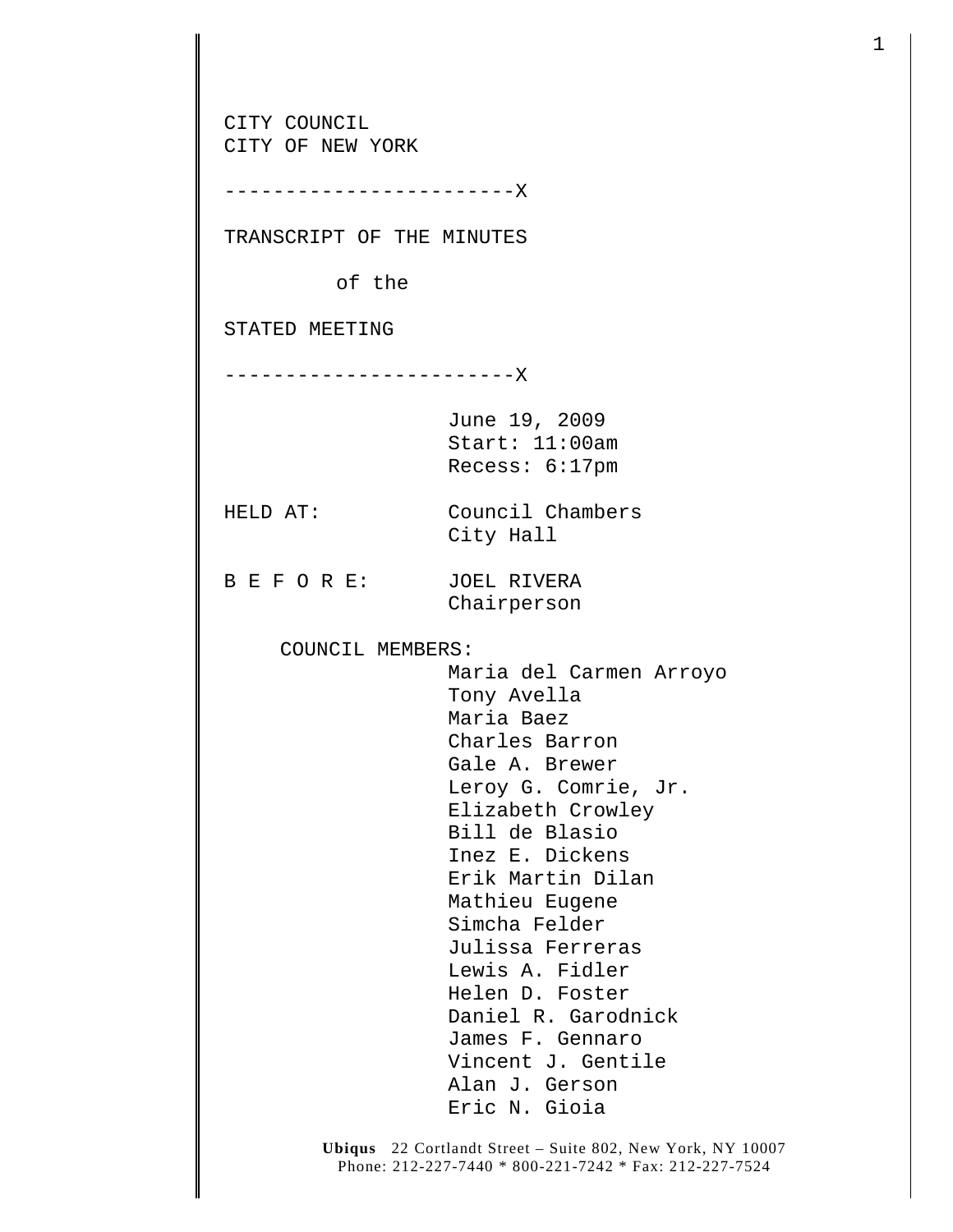## A P P E A R A N C E S Sara M. Gonzalez Vincent Ignizio Robert Jackson Letitia James Melinda R. Katz G. Oliver Koppell Jessica S. Lappin John C. Liu Melissa Mark-Viverito Miguel Martinez Darlene Mealy Rosie Mendez Kenneth C. Mitchell Michael C. Nelson James S. Oddo Annabel Palma Christine C. Quinn Domenic M. Recchia, Jr. Diana Reyna James Sanders, Jr. Larry B. Seabrook Helen Sears Kendall Stewart Eric A. Ulrich James Vacca Peter F. Vallone, Jr. Albert Vann David I. Weprin Thomas White, Jr. David Yassky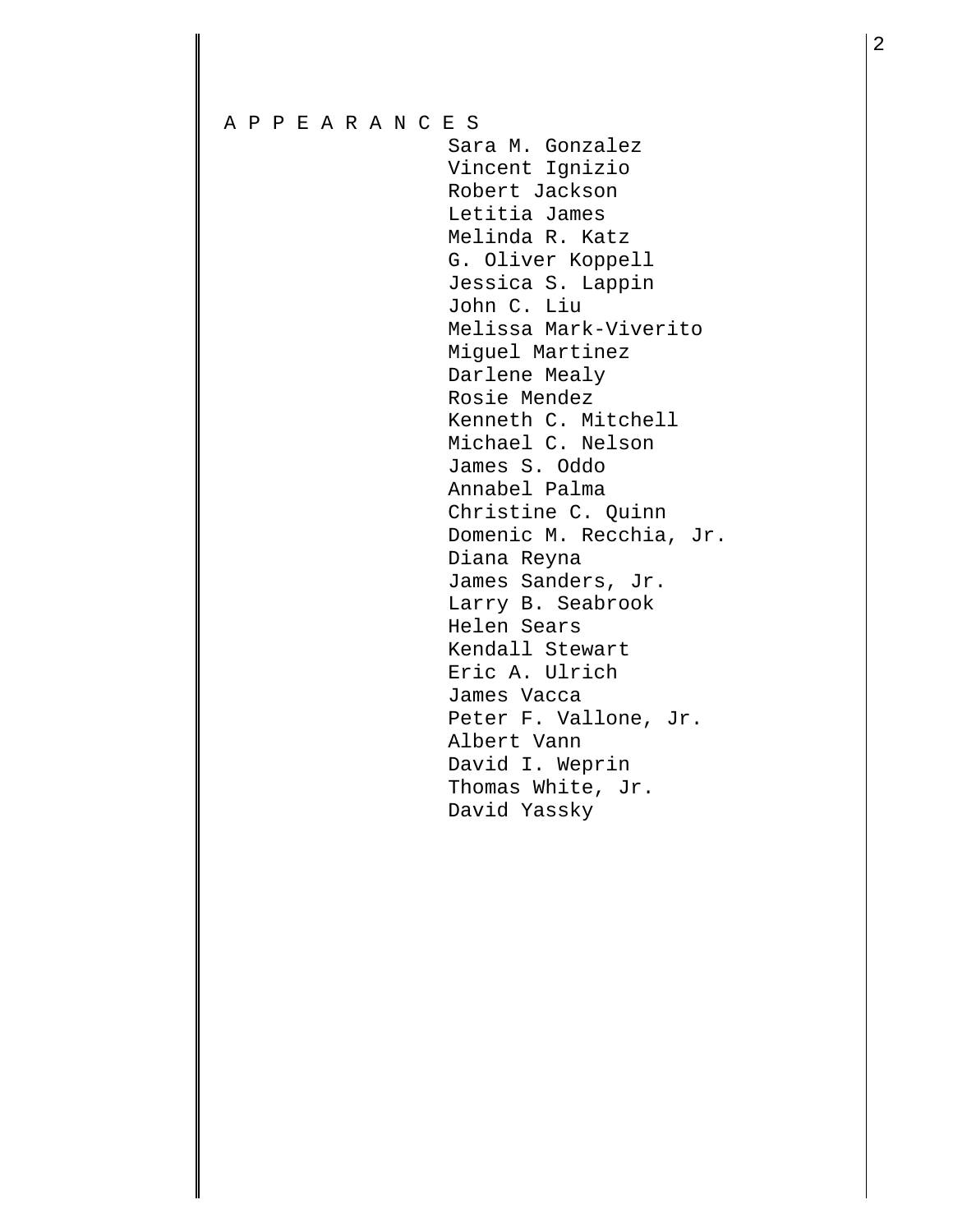| $\mathbf{1}$   | 3<br>STATED MEETING                                      |
|----------------|----------------------------------------------------------|
| $\overline{2}$ | CHAIRPERSON RIVERA: No, actually,                        |
| 3              | ladies and gentlemen, there's no Pledge of               |
| $\overline{4}$ | Allegiance today. We're just doing a recessed            |
| 5              | meeting. So, at this point in time, I would like         |
| 6              | to reopen the recessed meeting of June $10^{th}$ , 2009, |
| 7              | held on June 19, 2009. At this time, I'll call           |
| 8              | the meeting to order. Roll call.                         |
| 9              | MALE VOICE: Arroyo.                                      |
| 10             | COUNCIL MEMBER ARROYO: [No                               |
| 11             | response]                                                |
| 12             | MALE VOICE: Avella.                                      |
| 13             | COUNCIL MEMBER AVELLA: Here.                             |
| 14             | MALE VOICE: Baez.                                        |
| 15             | COUNCIL MEMBER BAEZ: Here.                               |
| 16             | MALE VOICE: Barron.                                      |
| 17             | COUNCIL MEMBER BARRON: Here.                             |
| 18             | MALE VOICE: Brewer.                                      |
| 19             | COUNCIL MEMBER BREWER: Yeah.                             |
| 20             | MALE VOICE: Comrie.                                      |
| 21             | COUNCIL MEMBER COMRIE: Yo.                               |
| 22             | MALE VOICE: Crowley.                                     |
| 23             | COUNCIL MEMBER CROWLEY: [No                              |
| 24             | response]                                                |
| 25             | MALE VOICE: de Blasio.                                   |
|                |                                                          |
|                |                                                          |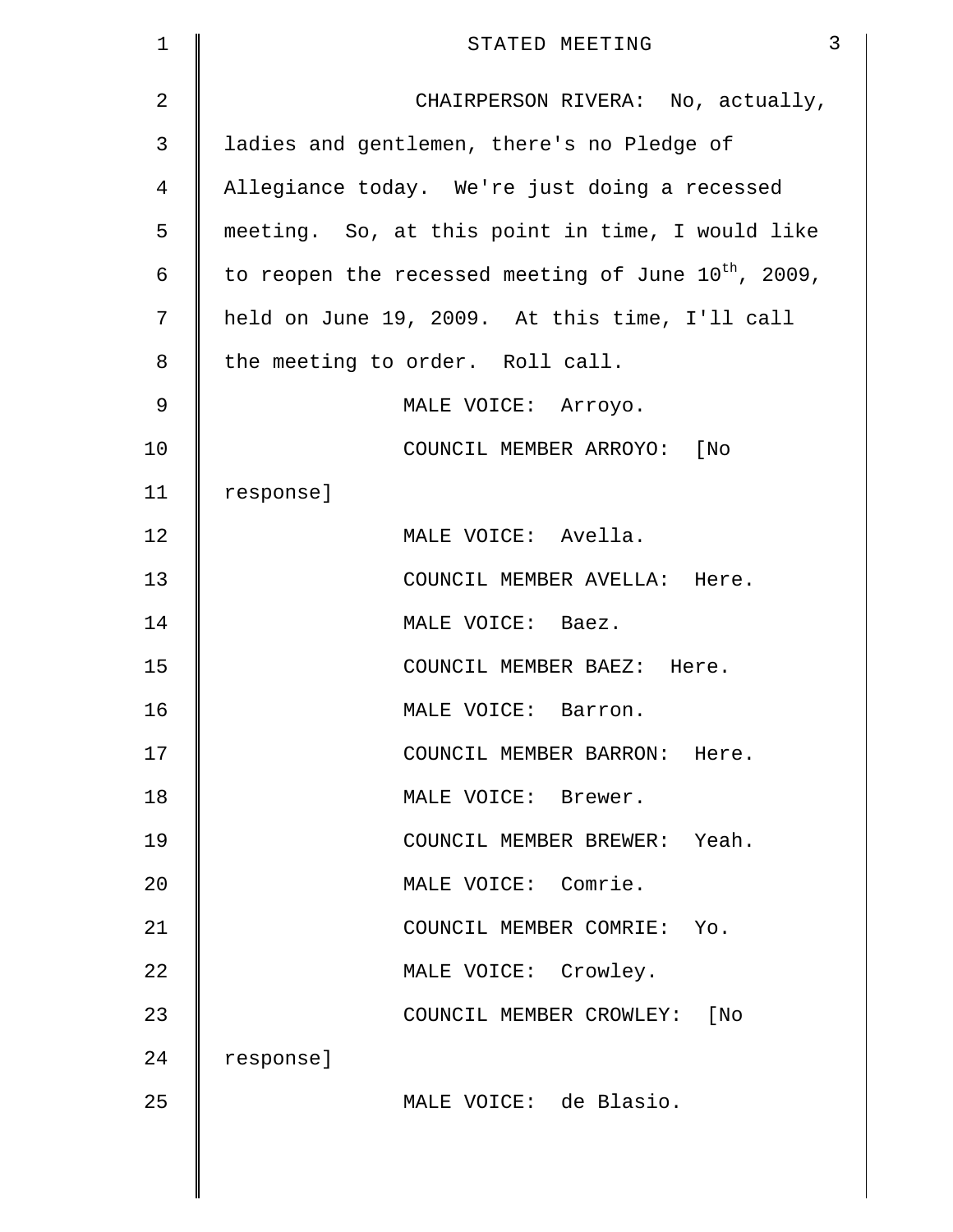| $\mathbf 1$    |           | $\overline{4}$<br>STATED MEETING |
|----------------|-----------|----------------------------------|
| $\overline{2}$ |           | COUNCIL MEMBER de BLASIO: [No    |
| 3              | response] |                                  |
| 4              |           | MALE VOICE: Dickens.             |
| 5              |           | COUNCIL MEMBER DICKENS: [No      |
| 6              | response] |                                  |
| 7              |           | MALE VOICE: Dilan.               |
| 8              |           | COUNCIL MEMBER DILAN: Here.      |
| 9              |           | MALE VOICE: Eugene.              |
| 10             |           | COUNCIL MEMBER EUGENE: Here.     |
| 11             |           | MALE VOICE: Felder.              |
| 12             |           | COUNCIL MEMBER FELDER: Here.     |
| 13             |           | MALE VOICE: Ferreras.            |
| 14             |           | COUNCIL MEMBER FERRERAS: Here.   |
| 15             |           | MALE VOICE: Fidler.              |
| 16             |           | COUNCIL MEMBER FIDLER: [No       |
| 17             | response] |                                  |
| 18             |           | MALE VOICE: Foster.              |
| 19             |           | COUNCIL MEMBER FOSTER: [No       |
| 20             | response] |                                  |
| 21             |           | MALE VOICE: Garodnick.           |
| 22             |           | COUNCIL MEMBER GARODNICK: Here.  |
| 23             |           | MALE VOICE: Gennaro.             |
| 24             |           | COUNCIL MEMBER GENNARO: Here.    |
| 25             |           | MALE VOICE: Gentile.             |
|                |           |                                  |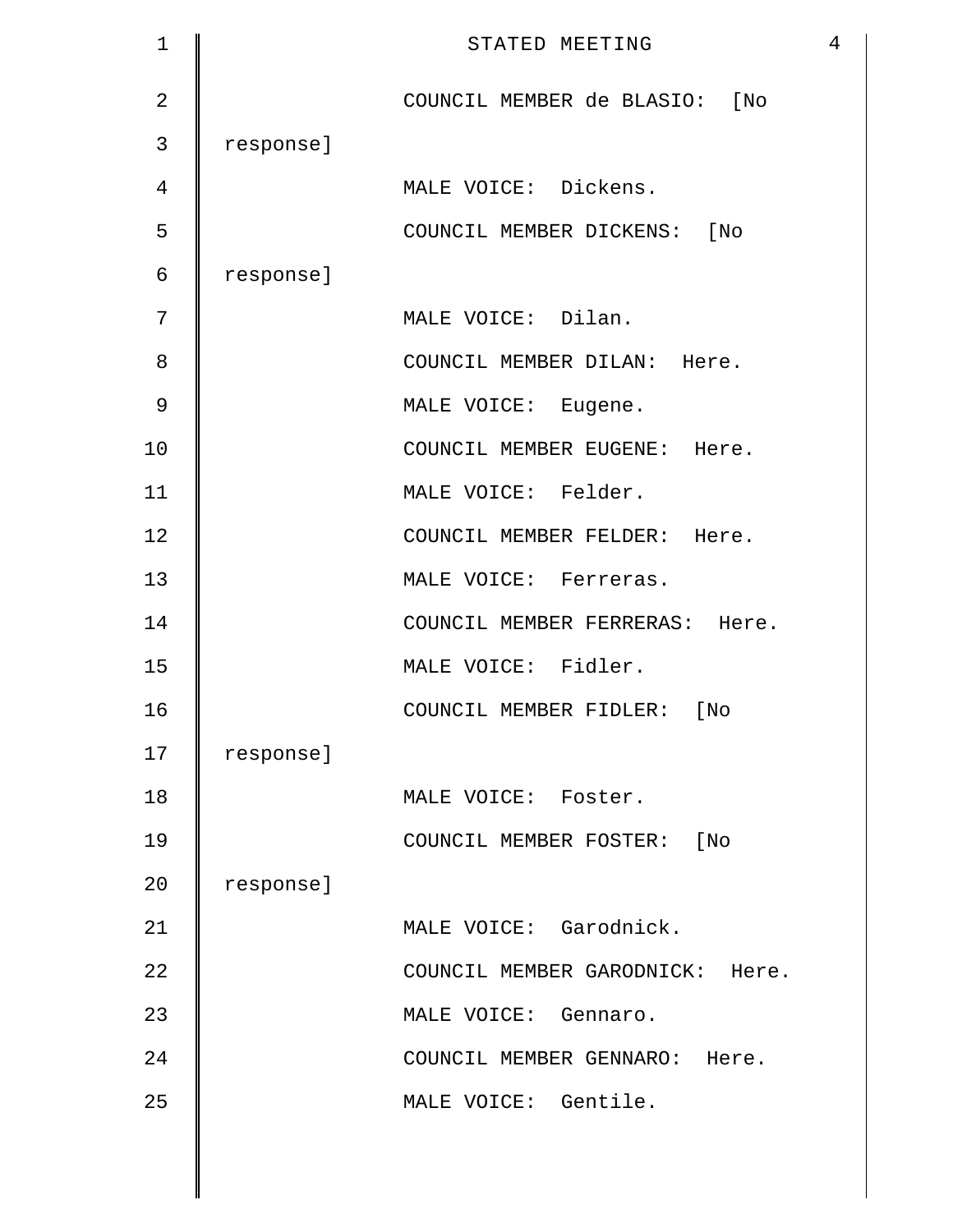| $\mathbf 1$    |           | 5<br>STATED MEETING           |
|----------------|-----------|-------------------------------|
| $\overline{2}$ |           | COUNCIL MEMBER GENTILE: Here. |
| 3              |           | MALE VOICE: Gerson.           |
| $\overline{4}$ |           | COUNCIL MEMBER GERSON: [No    |
| 5              | response] |                               |
| 6              |           | MALE VOICE: Gioia.            |
| 7              |           | COUNCIL MEMBER GIOIA: [No     |
| 8              | response] |                               |
| 9              |           | MALE VOICE: Gonzalez.         |
| 10             |           | COUNCIL MEMBER GONZALEZ: [No  |
| 11             | response] |                               |
| 12             |           | MALE VOICE: Ignizio.          |
| 13             |           | COUNCIL MEMBER IGNIZIO: Here. |
| 14             |           | MALE VOICE: Jackson.          |
| 15             |           | COUNCIL MEMBER JACKSON: [No   |
| 16             | response] |                               |
| 17             |           | MALE VOICE: James.            |
| 18             |           | COUNCIL MEMBER JAMES: [No     |
| 19             | response] |                               |
| 20             |           | MALE VOICE: Katz.             |
| 21             |           | COUNCIL MEMBER KATZ: Here.    |
| 22             |           | MALE VOICE: Koppell.          |
| 23             |           | COUNCIL MEMBER KOPPELL: Here. |
| 24             |           | MALE VOICE: Lappin.           |
| 25             |           | COUNCIL MEMBER LAPPIN: Here.  |
|                |           |                               |
|                |           |                               |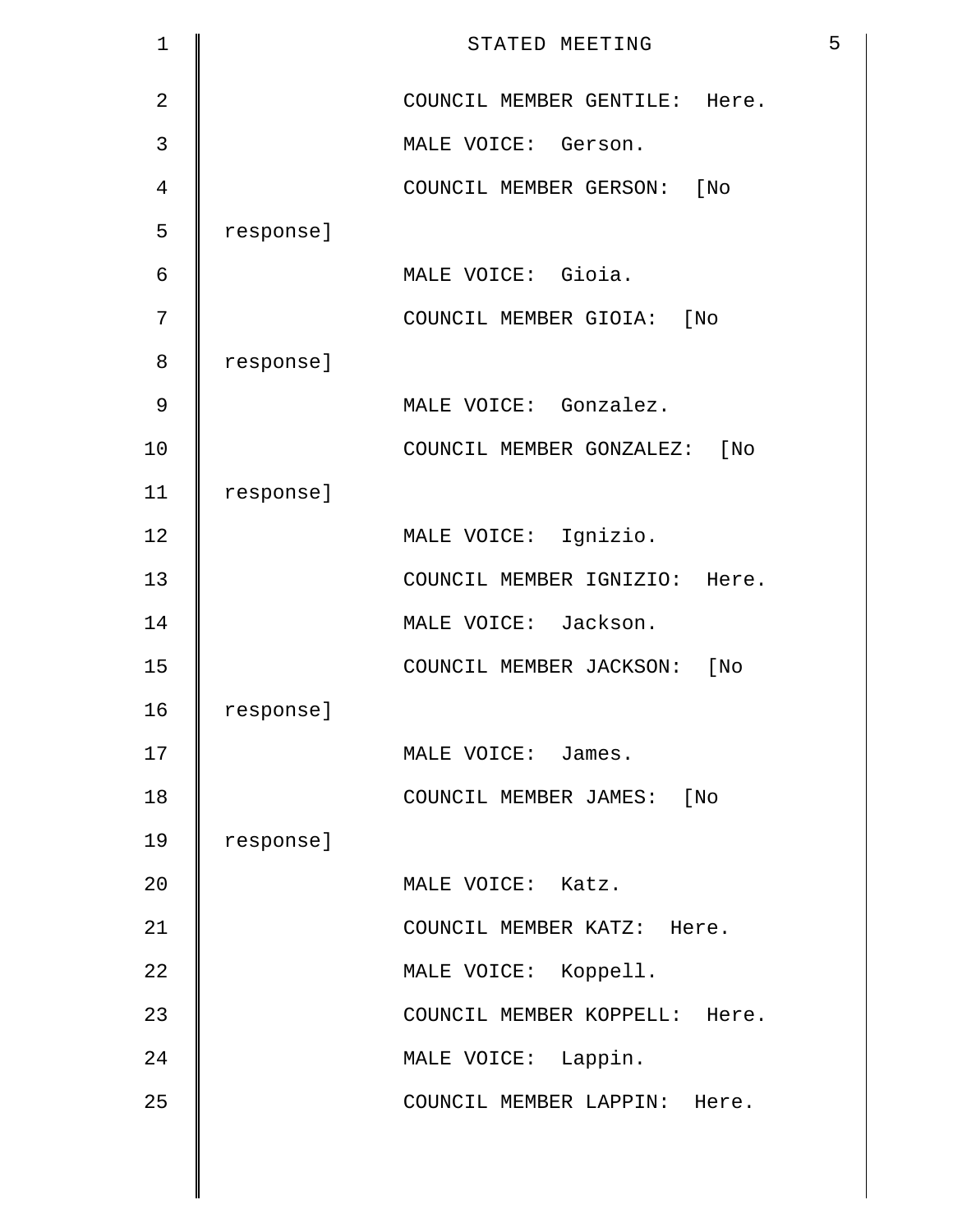| $\mathbf 1$    |           | STATED MEETING                          | 6 |
|----------------|-----------|-----------------------------------------|---|
| $\overline{2}$ |           | MALE VOICE: Liu.                        |   |
| 3              |           | COUNCIL MEMBER LIU: Here.               |   |
| $\overline{4}$ |           | MALE VOICE: Mark-Viverito.              |   |
| 5              |           | $[$ No<br>COUNCIL MEMBER MARK-VIVERITO: |   |
| $\epsilon$     | response] |                                         |   |
| 7              |           | MALE VOICE: Martinez.                   |   |
| 8              |           | COUNCIL MEMBER MARTINEZ: [No            |   |
| 9              | response] |                                         |   |
| 10             |           | MALE VOICE: Mealy.                      |   |
| 11             |           | COUNCIL MEMBER MEALY: [No               |   |
| 12             | response] |                                         |   |
| 13             |           | MALE VOICE: Mendez.                     |   |
| 14             |           | COUNCIL MEMBER MENDEZ: [No              |   |
| 15             | response] |                                         |   |
| 16             |           | MALE VOICE: Mitchell.                   |   |
| 17             |           | COUNCIL MEMBER MITCHELL: Here.          |   |
| 18             |           | MALE VOICE: Nelson.                     |   |
| 19             |           | COUNCIL MEMBER NELSON: [No              |   |
| 20             | response] |                                         |   |
| 21             |           | MALE VOICE: Palma                       |   |
| 22             |           | COUNCIL MEMBER PALMA: Here.             |   |
| 23             |           | MALE VOICE: Recchia.                    |   |
| 24             |           | COUNCIL MEMBER RECCHIA: Here.           |   |
| 25             |           | MALE VOICE: Reyna.                      |   |
|                |           |                                         |   |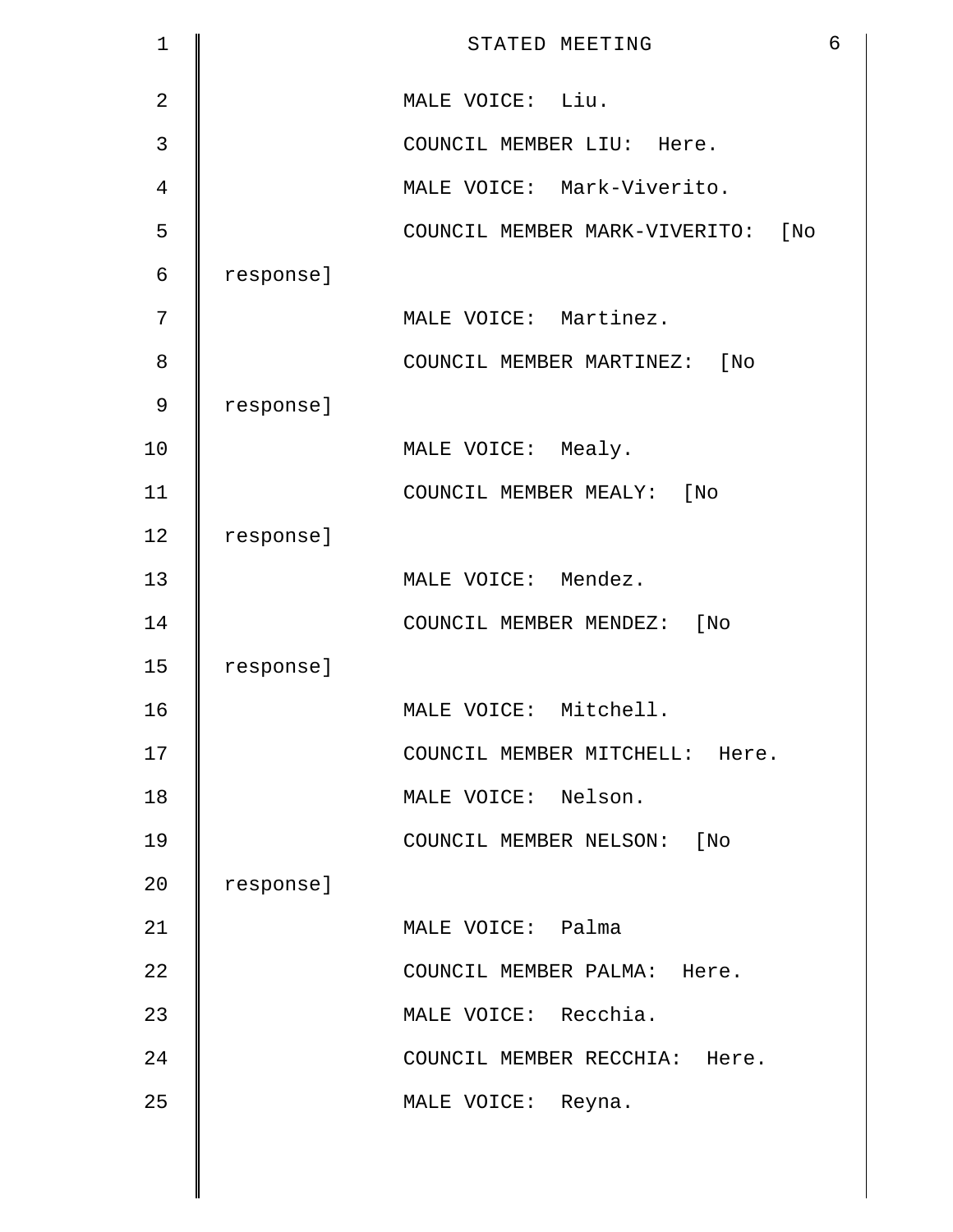| 1              |           | 7<br>STATED MEETING                |
|----------------|-----------|------------------------------------|
| $\overline{2}$ |           | COUNCIL MEMBER REYNA: [No          |
| 3              | response] |                                    |
| 4              |           | MALE VOICE: Sanders.               |
| 5              |           | COUNCIL MEMBER SANDERS: [No        |
| 6              | response] |                                    |
| 7              |           | MALE VOICE: Seabrook.              |
| 8              |           | COUNCIL MEMBER SEABROOK: Here.     |
| 9              |           | MALE VOICE: Sears.                 |
| 10             |           | COUNCIL MEMBER SEARS: Here. Here.  |
| 11             |           | MALE VOICE: Stewart.               |
| 12             |           | COUNCIL MEMBER STEWART: Here.      |
| 13             |           | MALE VOICE: Ulrich.                |
| 14             |           | COUNCIL MEMBER ULRICH: Here.       |
| 15             |           | MALE VOICE: Vacca.                 |
| 16             |           | COUNCIL MEMBER VACCA: Here.        |
| 17             |           | MALE VOICE: Vallone.               |
| 18             |           | COUNCIL MEMBER VALLONE: [No        |
| 19             | response] |                                    |
| 20             |           | MALE VOICE: Vann.                  |
| 21             |           | COUNCIL MEMBER VANN: [No response] |
| 22             |           | MALE VOICE: Weprin.                |
| 23             |           | COUNCIL MEMBER WEPRIN: Here.       |
| 24             |           | MALE VOICE: White.                 |
| 25             |           | COUNCIL MEMBER WHITE:<br>[No       |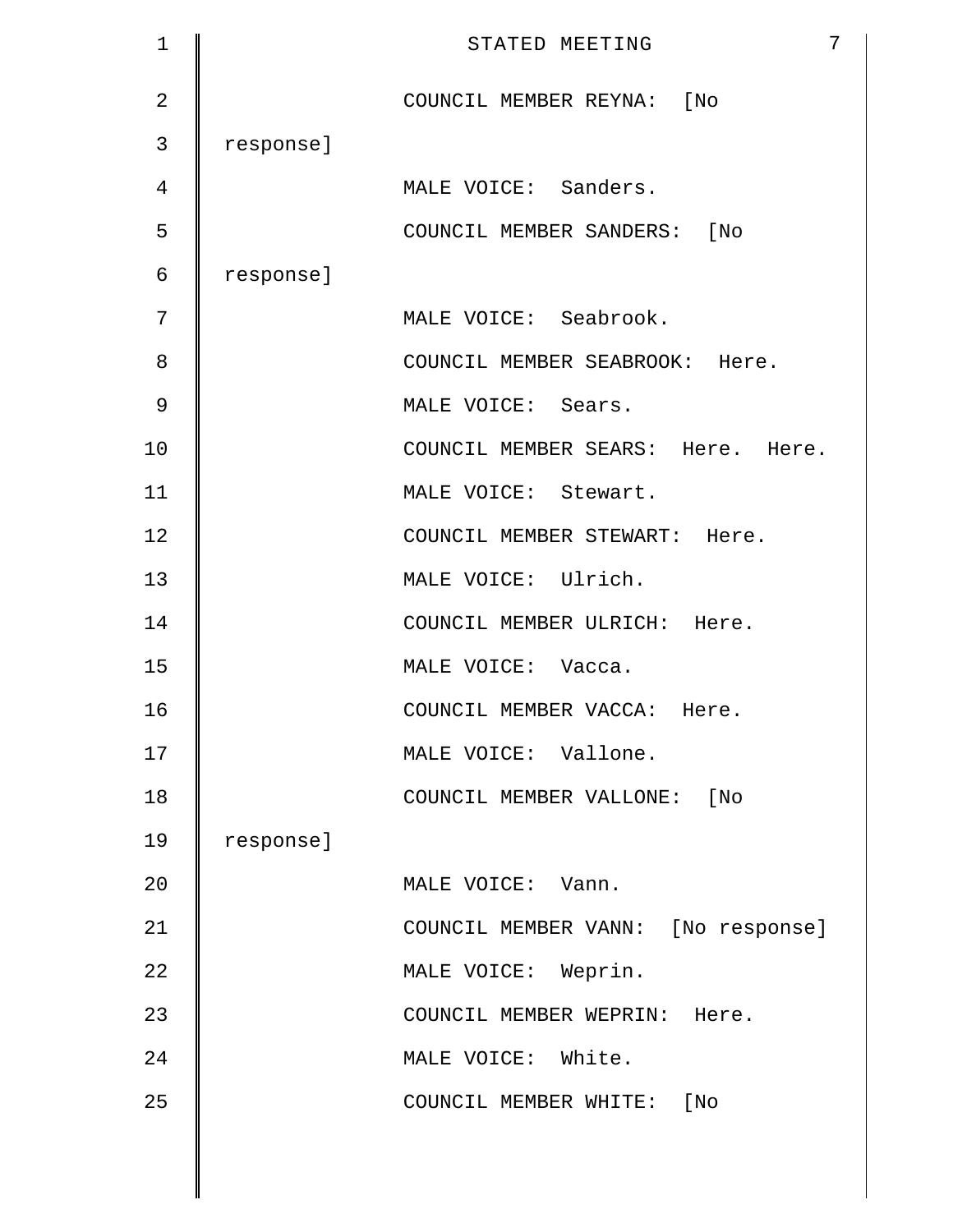| 1              | 8<br>STATED MEETING                            |
|----------------|------------------------------------------------|
| $\overline{2}$ | response]                                      |
| 3              | MALE VOICE: Yassky.                            |
| 4              | COUNCIL MEMBER YASSKY: [No                     |
| 5              | response]                                      |
| 6              | MALE VOICE: de Blasio.                         |
| 7              | COUNCIL MEMBER de BLASIO: You're               |
| 8              | doing present or aye on all? Present, there we |
| 9              | go.                                            |
| 10             | MALE VOICE: Gonzalez.                          |
| 11             | COUNCIL MEMBER GONZALEZ: Here.                 |
| 12             | MALE VOICE: Foster.                            |
| 13             | COUNCIL MEMBER FOSTER: Here.                   |
| 14             | MALE VOICE: Mark-Viverito.                     |
| 15             | COUNCIL MEMBER MARK-VIVERITO: [No              |
| 16             | response]                                      |
| 17             | MALE VOICE: She's here. We got                 |
| 18             | it. She's all the way in the back.             |
| 19             | MALE VOICE: All right. And, Oddo.              |
| 20             | COUNCIL MEMBER ODDO: [No response]             |
| 21             | MALE VOICE: Arroyo.                            |
| 22             | COUNCIL MEMBER ARROYO: Here.                   |
| 23             | MALE VOICE: Vann.                              |
| 24             | COUNCIL MEMBER VANN: Here.                     |
| 25             | MALE VOICE: Oddo.                              |
|                |                                                |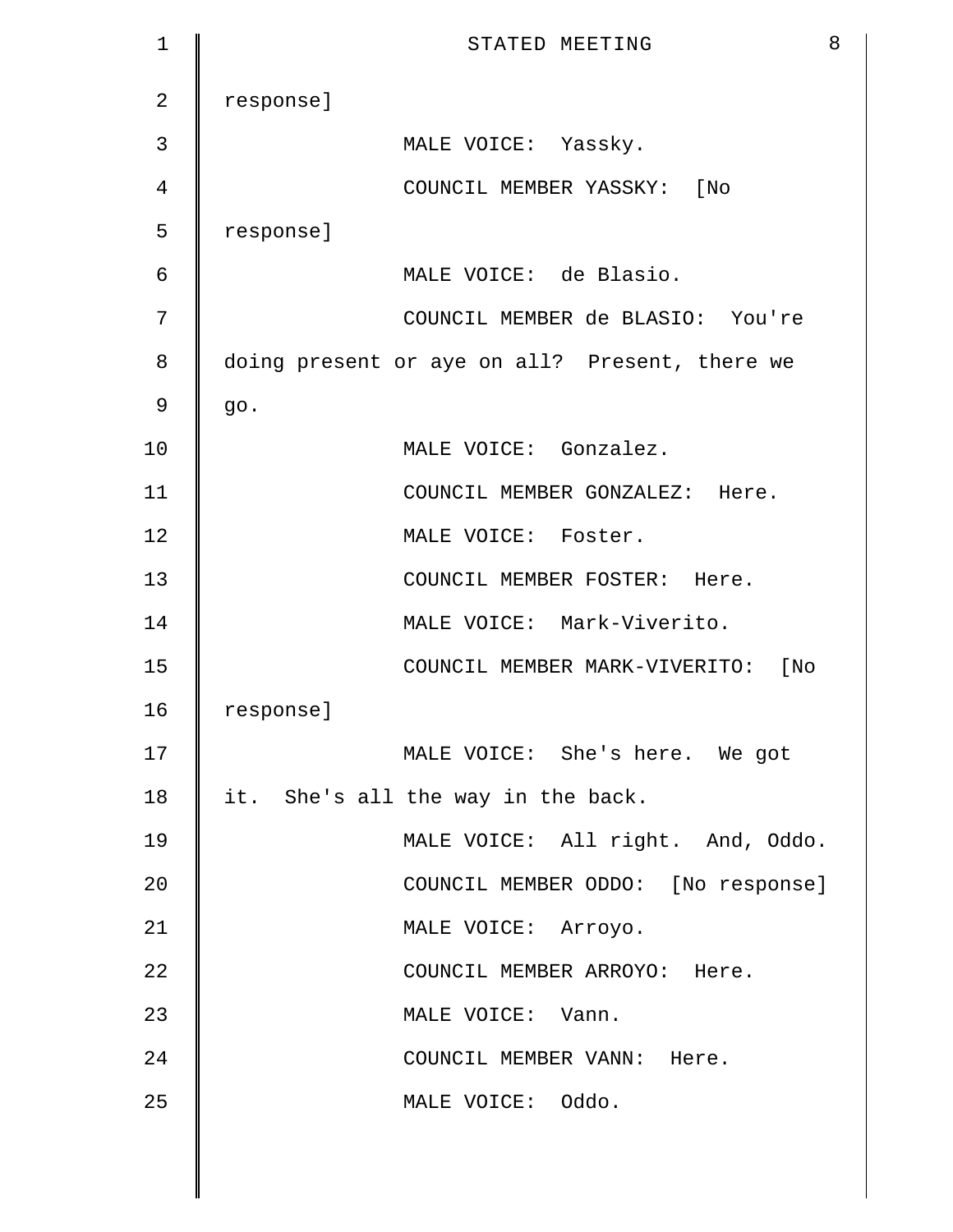| $\mathbf 1$    | 9<br>STATED MEETING                          |
|----------------|----------------------------------------------|
| $\overline{2}$ | COUNCIL MEMBER ODDO: Here.                   |
| 3              | MALE VOICE: Rivera.                          |
| $\overline{4}$ | COUNCIL MEMBER RIVERA: Here.                 |
| 5              | MALE VOICE: Speaker Quinn.                   |
| 6              | SPEAKER QUINN: Here.                         |
| 7              | CHAIRPERSON RIVERA: The quorum is            |
| 8              | present. Messages and papers from the Mayor. |
| 9              | MALE VOICE: M-1462.                          |
| 10             | SPEAKER QUINN: Received, ordered,            |
| 11             | printed and filed.                           |
| 12             | CHAIRPERSON RIVERA: Supplemental             |
| 13             | communication from City, County and Borough  |
| 14             | offices.                                     |
| 15             | MALE VOICE: Preconsidered M-1463,            |
| 16             | expense modification, MN5.                   |
| 17             | SPEAKER QUINN: Finance.                      |
| 18             | MALE VOICE: Preconsidered M-1464,            |
| 19             | revenue modification, MN6.                   |
| 20             | SPEAKER QUINN: Finance.                      |
| 21             | CHAIRPERSON RIVERA: Supplemental             |
| 22             | petitions and communications.                |
| 23             | MALE VOICE: None.                            |
| 24             | CHAIRPERSON RIVERA: Supplemental             |
| 25             | Land Use call ups.                           |
|                |                                              |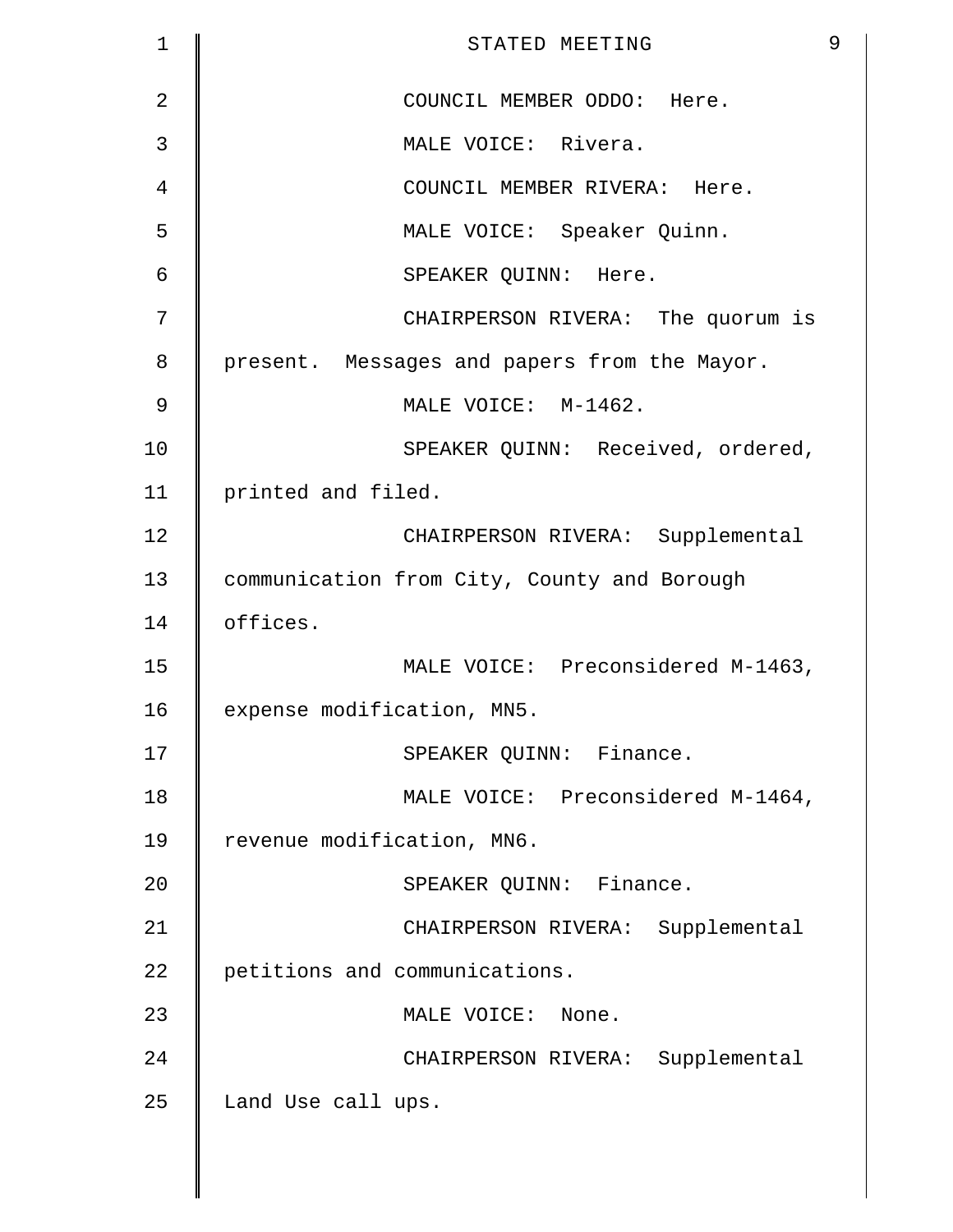| 1  | 10<br>STATED MEETING                           |
|----|------------------------------------------------|
| 2  | MALE VOICE: None.                              |
| 3  | CHAIRPERSON RIVERA: At this point              |
| 4  | in time, we're going to call on Council Member |
| 5  | Baez to vote on all items on today's agenda.   |
| 6  | COUNCIL MEMBER BAEZ: Requesting                |
| 7  | permission to vote aye on all coupled general  |
| 8  | orders, please.                                |
| 9  | CHAIRPERSON RIVERA: So ordered.                |
| 10 | COUNCIL MEMBER BAEZ: Aye.                      |
| 11 | CHAIRPERSON RIVERA: Council Member             |
| 12 | Katz.                                          |
| 13 | COUNCIL MEMBER KATZ: I request                 |
| 14 | permission to vote aye on all general order    |
| 15 | calendar.                                      |
| 16 | CHAIRPERSON RIVERA: So ordered.                |
| 17 | COUNCIL MEMBER KATZ: I vote aye.               |
| 18 | CHAIRPERSON RIVERA: Council Member             |
| 19 | Seabrook.                                      |
| 20 | COUNCIL MEMBER SEABROOK: [No                   |
| 21 | response]                                      |
| 22 | CHAIRPERSON RIVERA: Okay. Council              |
| 23 | Member Felder.                                 |
| 24 | COUNCIL MEMBER SEABROOK: Yes.                  |
| 25 | CHAIRPERSON RIVERA: Oh, Council                |
|    |                                                |
|    |                                                |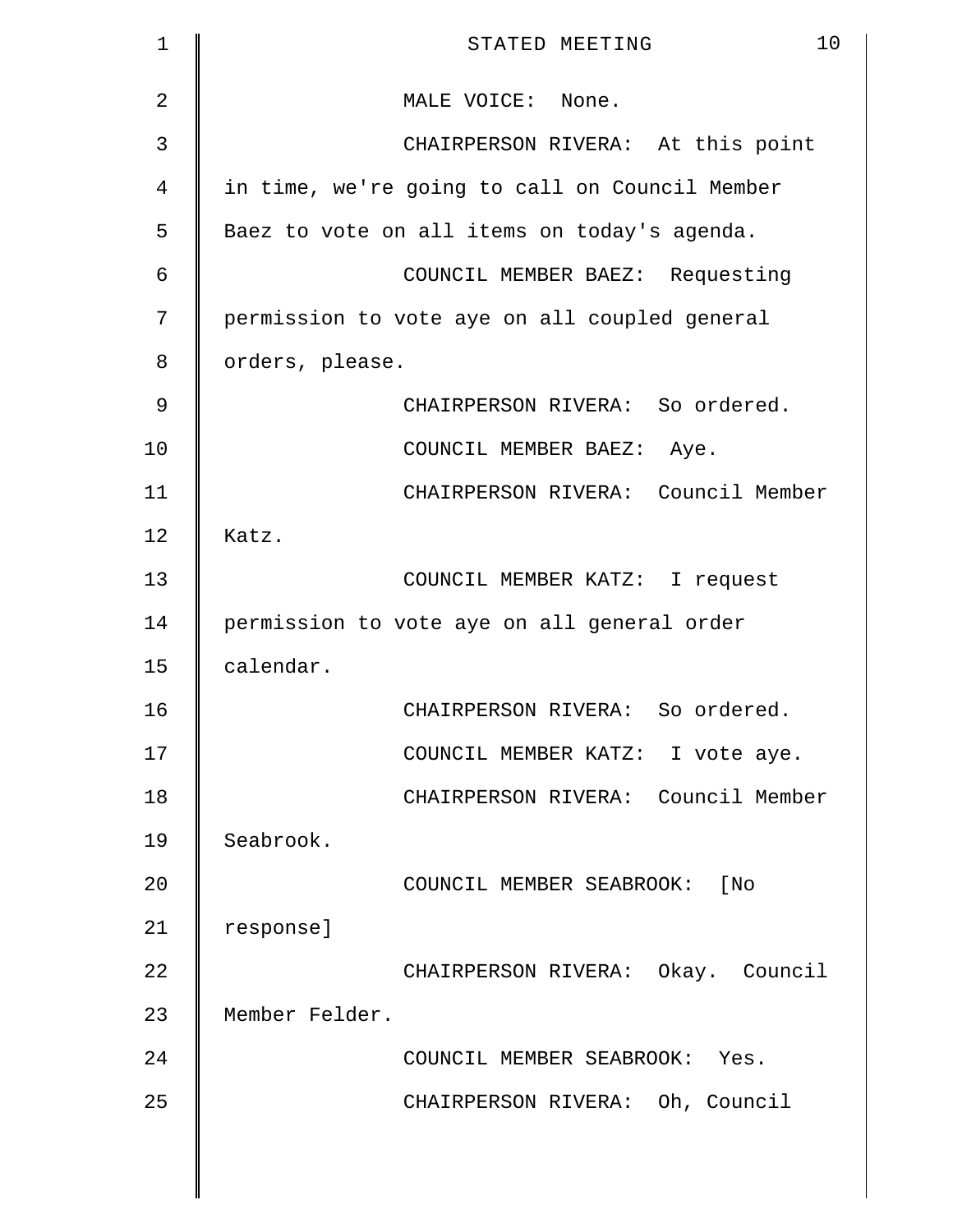| $\mathbf 1$    | 11<br>STATED MEETING                               |
|----------------|----------------------------------------------------|
| $\overline{2}$ | Member Seabrook.                                   |
| 3              | COUNCIL MEMBER SEABROOK: Thank you                 |
| 4              | very much. I, with unanimous consent, I'd like to  |
| 5              | request to vote aye on all coupled general orders. |
| 6              | CHAIRPERSON RIVERA: So ordered.                    |
| 7              | Council Member Felder.                             |
| 8              | COUNCIL MEMBER FELDER: [No                         |
| 9              | response]                                          |
| 10             | CHAIRPERSON RIVERA: Still                          |
| 11             | thinking, okay. Council Member Foster.             |
| 12             | COUNCIL MEMBER FOSTER: [No                         |
| 13             | response]                                          |
| 14             | CHAIRPERSON RIVERA: Council Member                 |
| 15             | Foster.                                            |
| 16             | COUNCIL MEMBER FOSTER: Thank you                   |
| 17             | very much. One moment I run out to take care of    |
| 18             | things, you call my name. May I be excused to      |
| 19             | vote now?                                          |
| 20             | CHAIRPERSON RIVERA: Yes, you may.                  |
| 21             | COUNCIL MEMBER FOSTER: It gives me                 |
| 22             | great pleasure, at 11 a.m. plus some hours, to     |
| 23             | vote aye on all. And, I thank the hard work of     |
| 24             | all the finance staff and especially, or I don't   |
| 25             | want to say especially, and us for really making   |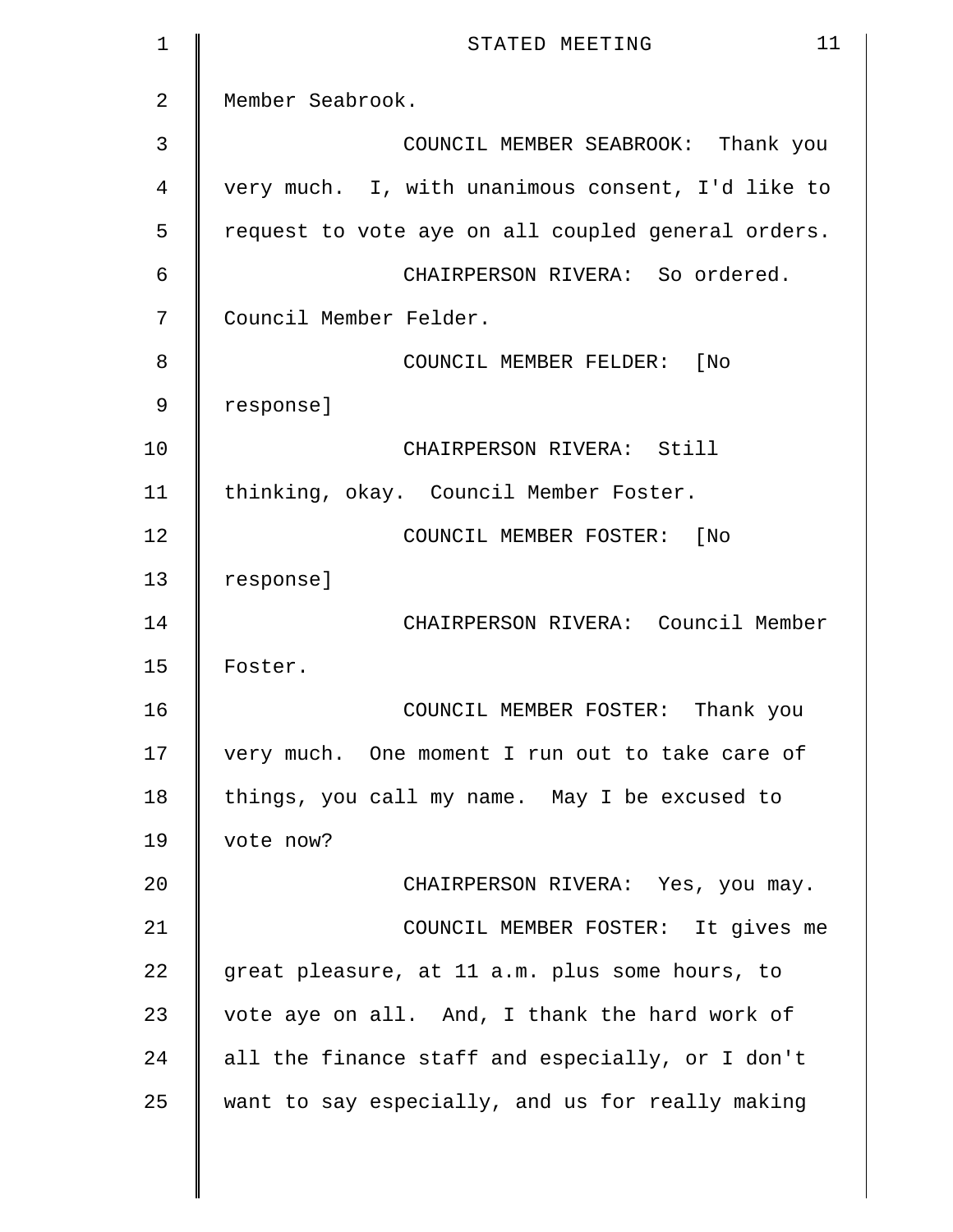| 1              | 12<br>STATED MEETING                               |
|----------------|----------------------------------------------------|
| $\overline{2}$ | lemonade out of lemons with this budget. Thank     |
| 3              | you.                                               |
| 4              | CHAIRPERSON RIVERA: Thank you.                     |
| 5              | Council Member Felder, have you finished thinking? |
| 6              | COUNCIL MEMBER FELDER: [off mic]                   |
| 7              | CHAIRPERSON RIVERA: No? Okay.                      |
| 8              | Communication from the Speaker.                    |
| 9              | SPEAKER QUINN: Thank you very                      |
| 10             | much. Let me just start by letting everyone know   |
| 11             | that this Stated Meeting is going to, again, stand |
| 12             | in recess because there are still items that we    |
| 13             | need to have the State Legislature take action on. |
| 14             | So, I just wanted to make sure that everyone knew  |
| 15             | that.                                              |
| 16             | Let me first make a couple of                      |
| 17             | comments about some non-budget items we're voting  |
| 18             | on today. We're passing Intro 992-A, which is      |
| 19             | regarding residency requirements for City          |
| 20             | employees. I want to thank the Chair of our Civil  |
| 21             | Service and Labor Committee, Miguel Martinez, for  |
| 22             | his work on this. I want to thank the sponsor of   |
| 23             | the bill, Council Member Bill de Blasio for his    |
| 24             | work. I want to thank both of them for agreeing    |
| 25             | not to speak. And, I want to thank Tracy Udell     |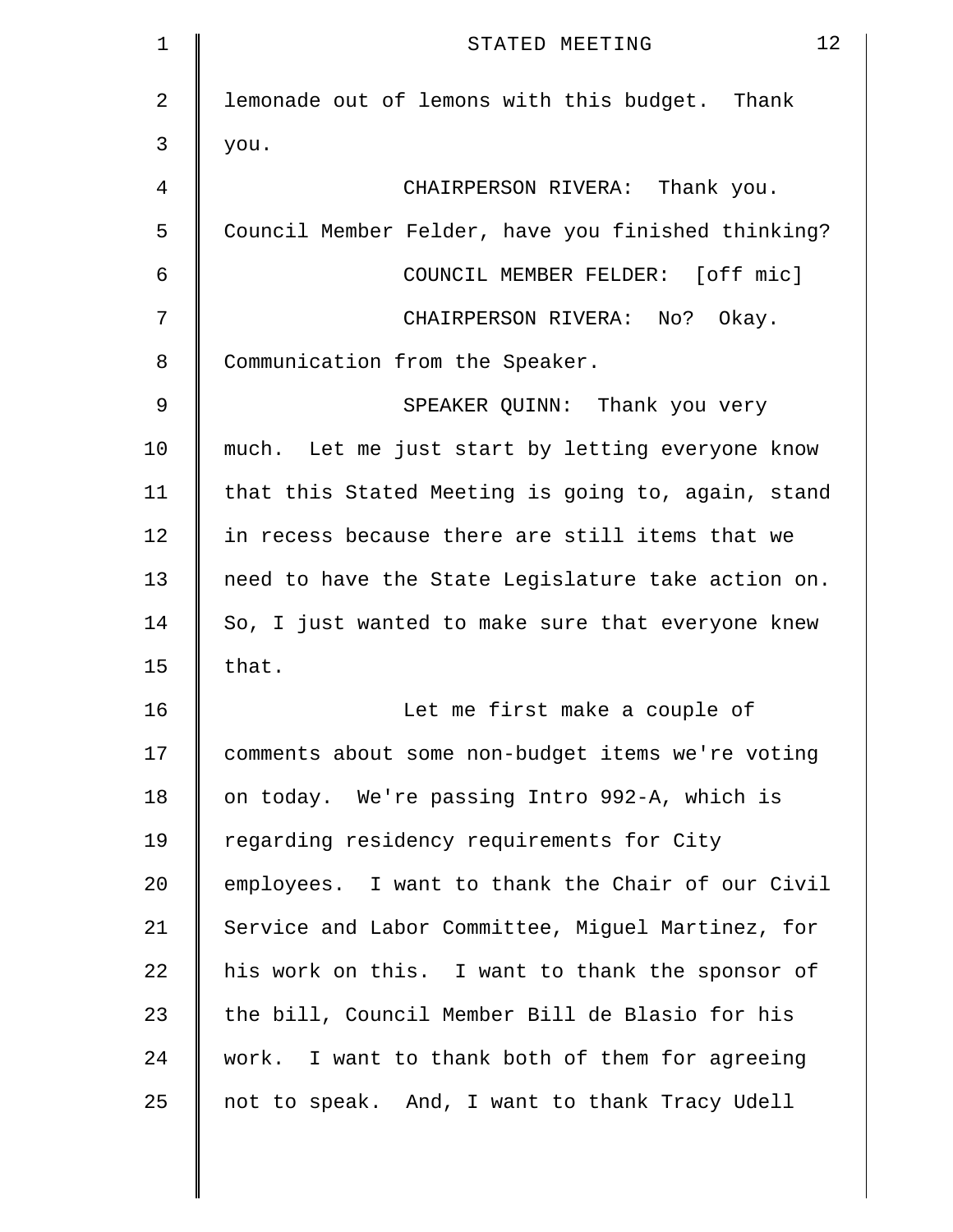| $\mathbf 1$    | 13<br>STATED MEETING                               |
|----------------|----------------------------------------------------|
| $\overline{2}$ | and Lauren Axelrod, the staff who worked for quite |
| 3              | some time on this legislation.                     |
| 4              | We're also voting today on a number                |
| 5              | of Land Use matters, not the least of which is one |
| 6              | related to Grace [phonetic] Asphalt Plant, which   |
| 7              | is a very important Land Use matter relating to    |
| 8              | Queens and to our Department of Transportation. I  |
| $\mathsf 9$    | want to thank the Chair of the Committee, Melinda  |
| 10             | Katz, the Chair of the Subcommittee, Council       |
| 11             | Member Jessica Lappin and Council Member Julissa   |
| 12             | Ferreras for their work on this item. It took a    |
| 13             | while. But, we got to what I think is the right    |
| 14             | place. And, I want to thank everyone for their     |
| 15             | work on that.                                      |
| 16             | Let me just say a few words about,                 |
| 17             | since it is later than we thought it would be, a   |
| 18             | few words about the budget that we're voting on    |
| 19             | today. As we all know, and it's been said, you     |
| 20             | know, countless times, these are what we hope will |
| 21             | be the toughest of fiscal times this City has seen |
| 22             | since the Great Depression. And, in the face of    |
| 23             | that, this Council had a series of difficult       |
| 24             | choices. Choices that related to deciding which    |
| 25             | core services we would preserve. Choices about     |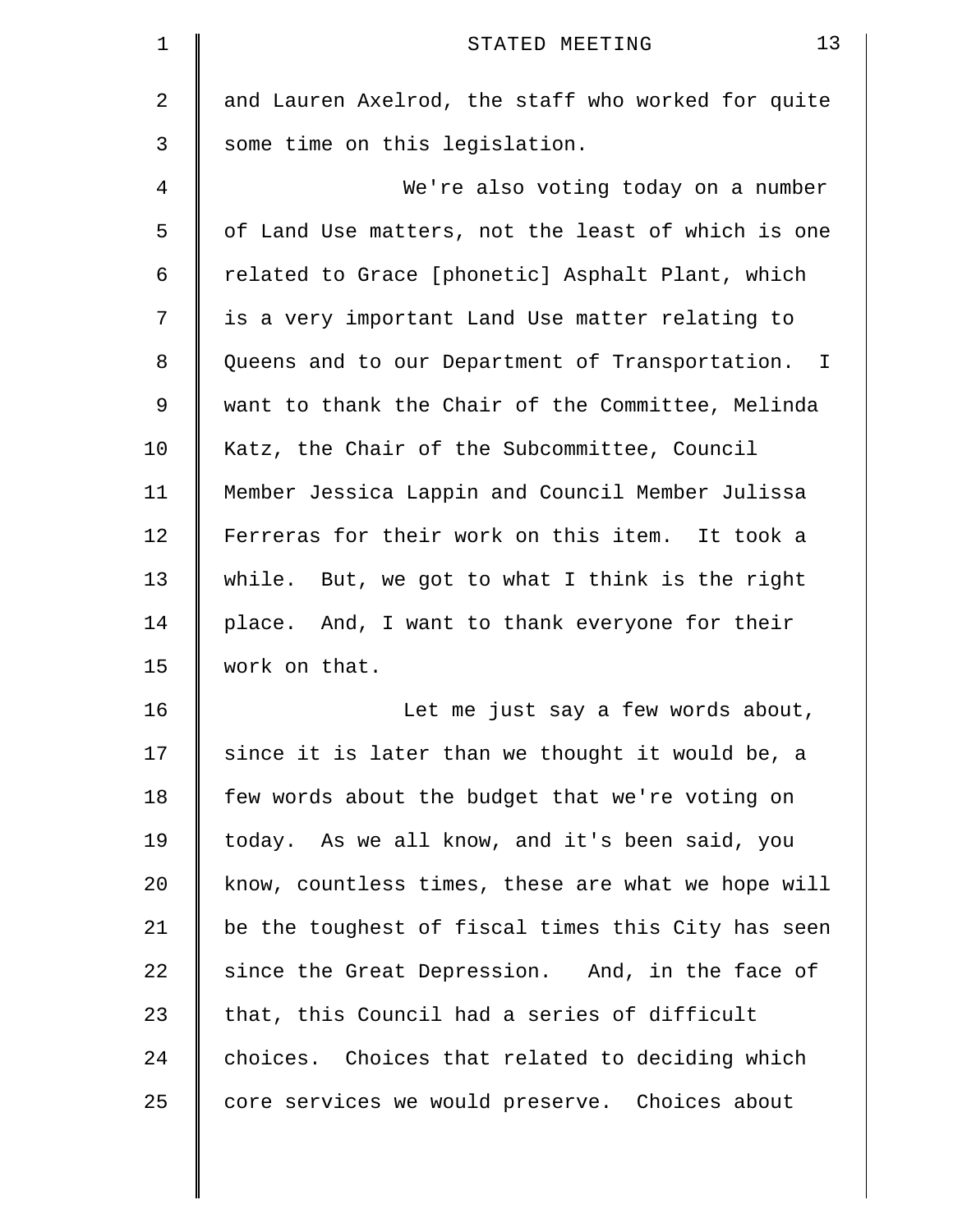| 1              | 14<br>STATED MEETING                               |
|----------------|----------------------------------------------------|
| $\overline{a}$ | coming up with a revenue package and               |
| 3              | recommendations to Albany about how we could       |
| 4              | structure our revenue short and long term. I       |
| 5              | think any actions we will take today and the       |
| 6              | actions we took earlier in this week, we have sent |
| 7              | a couple of critical messages.                     |
| 8              | First and foremost, that this City                 |
| $\mathsf 9$    | Council believes that, even in tough fiscal times, |
| 10             | the main goal of a government is to protect and    |
| 11             | support its citizens. That's shown in a number of  |
| 12             | ways in this document. But, not the least of       |
| 13             | which, in through the valiant effort of so many    |
| 14             | members of this City Council keeping every fire    |
| 15             | house in the City of New York open. In making      |
| 16             | sure that over 100 caseworkers, people who work    |
| 17             | for our Administration in Children's Services,     |
| 18             | people who have one of the most important jobs,    |
| 19             | making sure that children who are in dangerous     |
| 20             | environments and dangerous homes are taken out of  |
| 21             | harm's way and that their lives are saved, unlike  |
| 22             | Nixmary Brown. We learned from the Nixmary Brown   |
| 23             | tragedy, and among other things, we increased      |
| 24             | staffing. Our action today helps keep staffing at  |
| 25             | the level we now know we need to keep children     |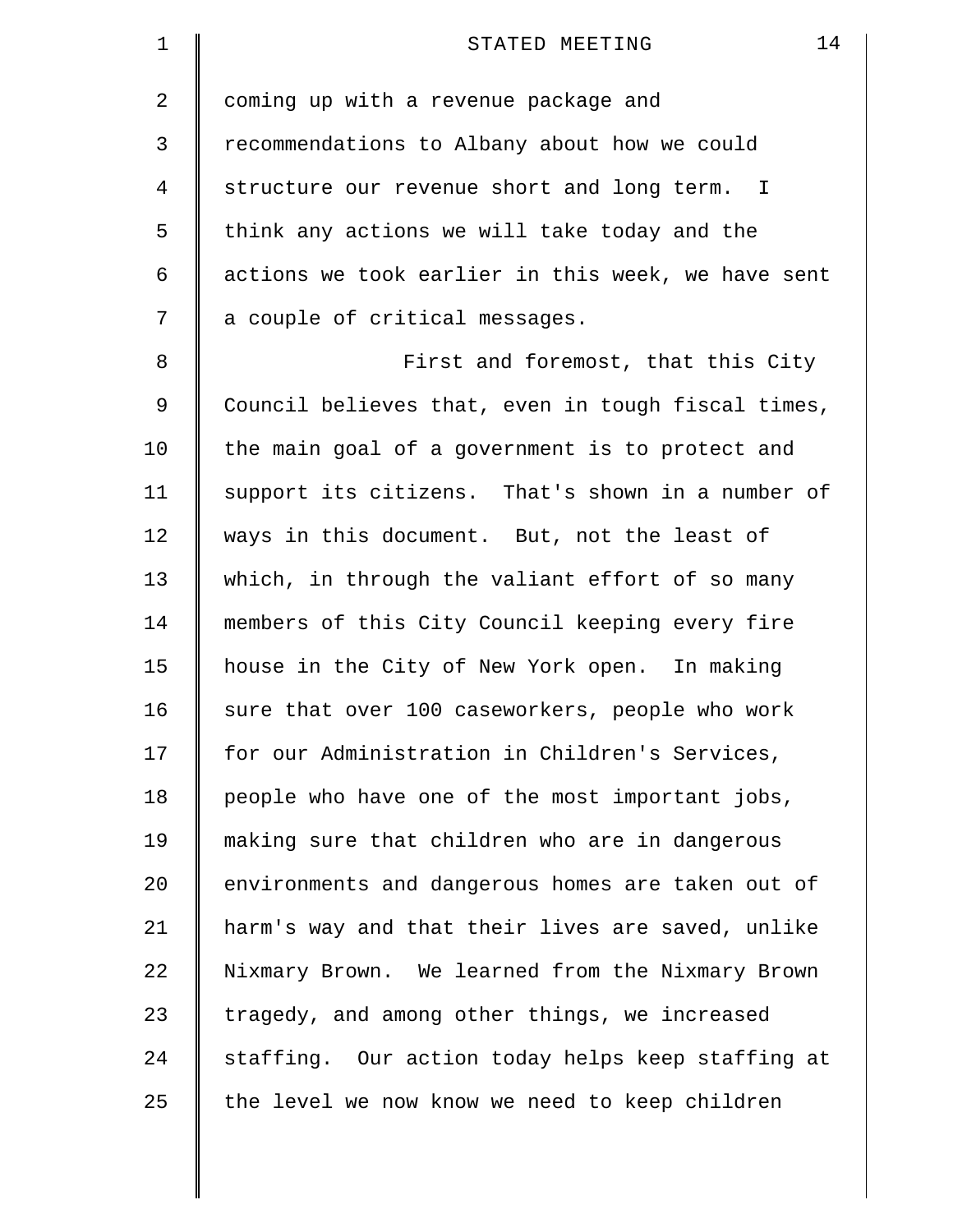| 1              | 15<br>STATED MEETING                               |
|----------------|----------------------------------------------------|
| 2              | safe and alive.                                    |
| 3              | We're also sending that message of                 |
| $\overline{4}$ | support by keeping every library in the City of    |
| 5              | New York that has been open six days a week open   |
| 6              | six days a week for the next year. That is a       |
| 7              | resource that people, particularly New Yorkers who |
| 8              | are looking for work and looking for community in  |
| 9              | this tough times, will desperately need.           |
| 10             | We're also doing it by allocating                  |
| 11             | [off mic] to make sure that over 30 childcare      |
| 12             | classrooms that would have been lost stay open for |
| 13             | New Yorkers and families in need.                  |
| 14             | Now, we're also, in the action                     |
| 15             | we're taking as it relates to revenue, sending a   |
| 16             | message that this Council thinks beyond the action |
| 17             | that is right in front of us. Through urging       |
| 18             | Albany to change our business tax structure to one |
| 19             | based on taxing companies based only on sales, to  |
| 20             | moving away from penalizing companies for having   |
| 21             | jobs and their headquarters in the City of New     |
| 22             | York, for recognizing that conforming City and     |
| 23             | State business taxes was something that was the    |
| 24             | right thing to do. We're not only generating       |
| 25             | monies for the next few years, we're sending a     |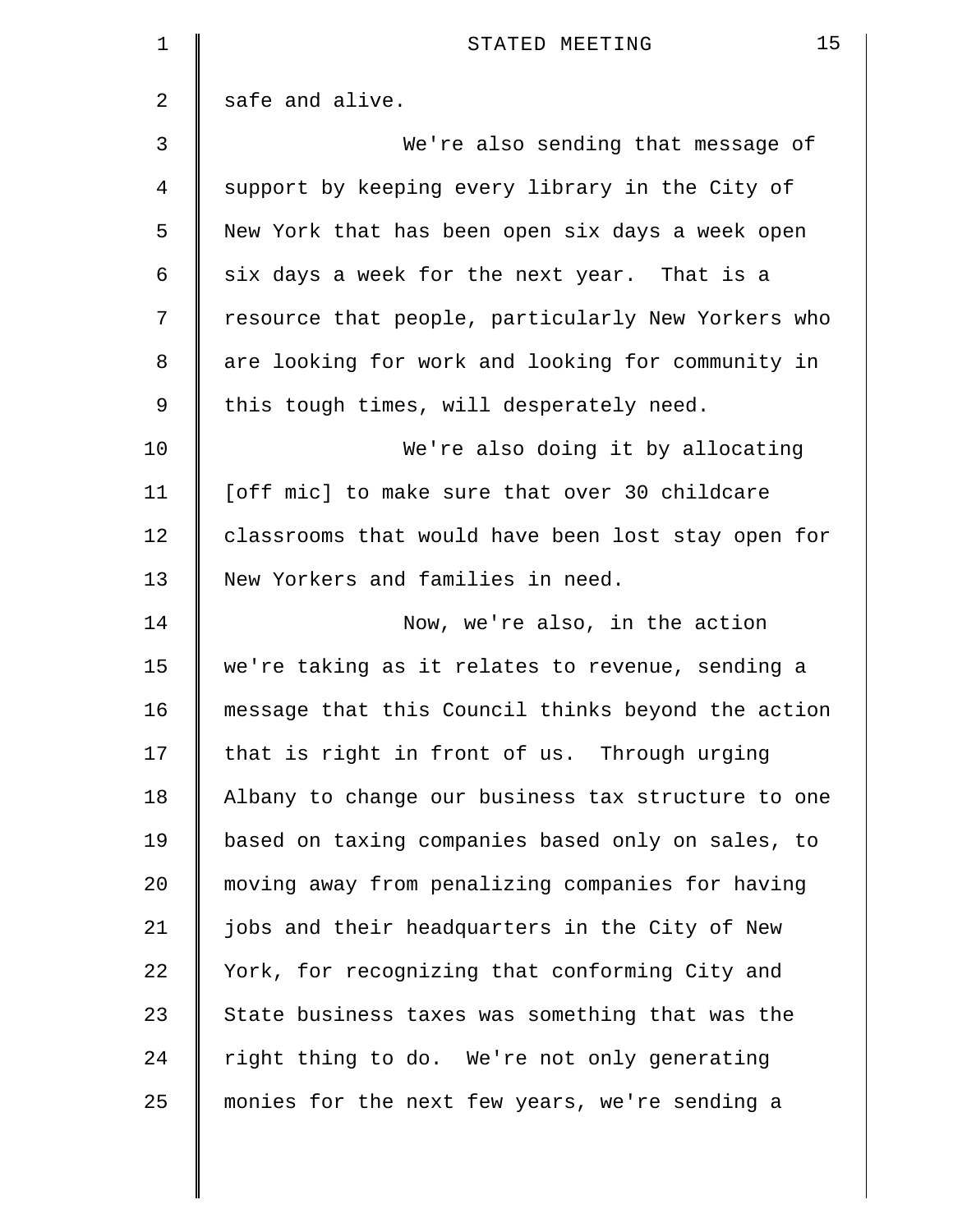| 1              | 16<br>STATED MEETING                               |
|----------------|----------------------------------------------------|
| $\overline{2}$ | message that New York City is open for business,   |
| 3              | that we want and need jobs for unemployed New      |
| 4              | Yorkers and we want and we need them now.          |
| 5              | So, I want to thank all of my                      |
| 6              | colleagues for their hard work. I, in particular,  |
| 7              | want to thank the Chair of our Finance Committee,  |
| 8              | David Weprin, the members of our leadership team,  |
| 9              | our Majority Leader, Joel Rivera, Deputy Majority  |
| 10             | Leader, Leroy Comrie of Queens, [off mic], our     |
| 11             | Assistant Majority Leaders Bill de Blasio [off     |
| 12             | mic] Fidler of Brooklyn, our Majority Whip of      |
| 13             | Harlem [off mic] and our Minority Leader Jimmy     |
| 14             | Oddo. The leadership team played a particularly    |
| 15             | critical role this year. And, I want to thank      |
| 16             | them very much. I also want to thank all the       |
| 17             | members of the budget negotiating team and all of  |
| 18             | the borough delegation Chairs because we called on |
| 19             | borough delegations this year more than ever.      |
| 20             | I also want to take a couple of                    |
| 21             | minutes to thank a lot of the staff who worked     |
| 22             | long and hard on this budget. You know, no         |
| 23             | disrespect to the Office of Management and Budget, |
| 24             | but we do just a good a job as they do with a lot  |
| 25             | less staff and a lot less resources. That effort   |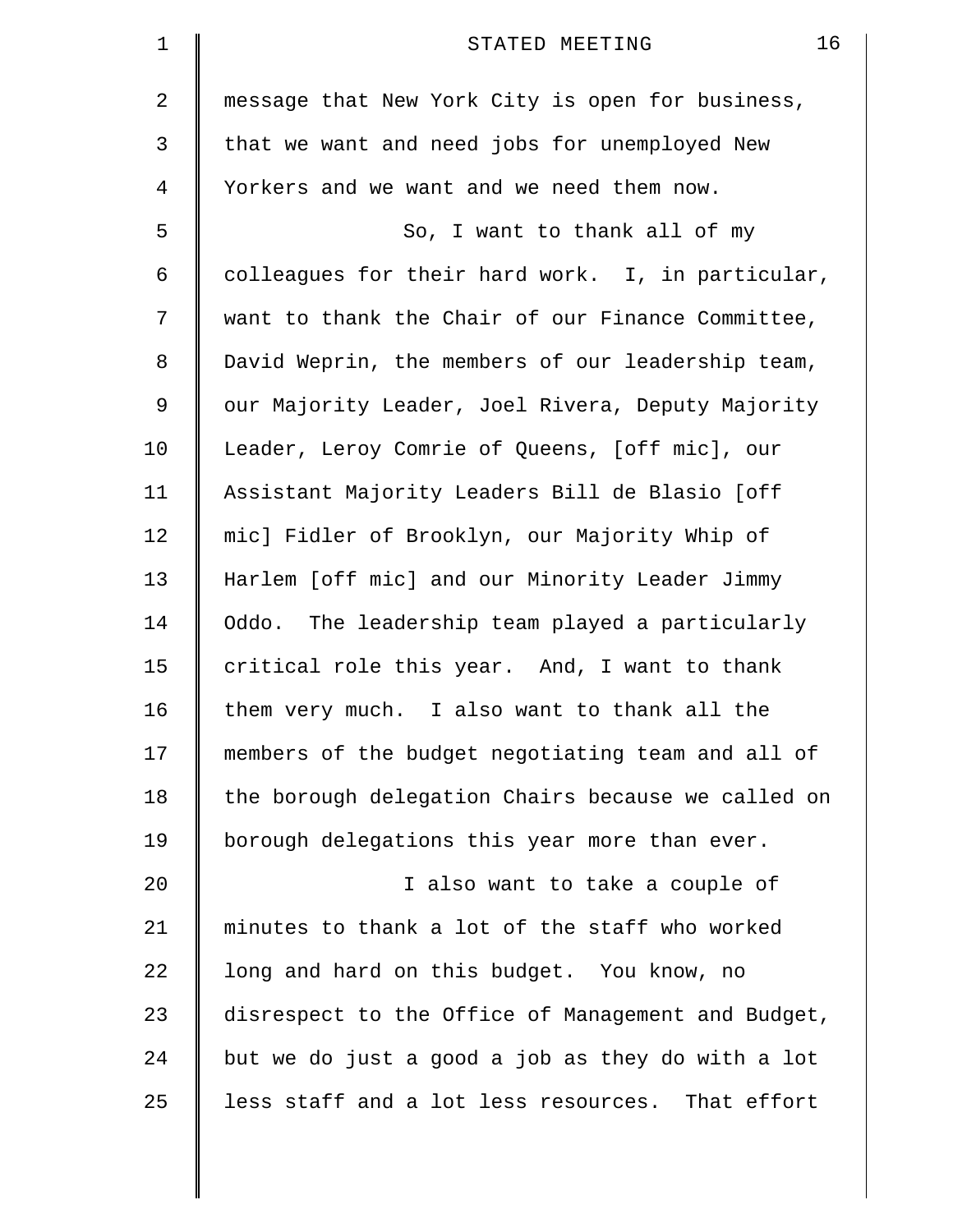| 17<br>STATED MEETING                              |
|---------------------------------------------------|
| is led by Preston Niblack, somebody who when he   |
| accepted this job about a year and four months    |
| ago, I thought must have been the smartest or     |
| craziest person in the City of New York. But, he  |
| is certainly one of the most talented people in   |
| the City of New York. And, we are incredibly,     |
| incredibly lucky to have him leading our Finance  |
| Division.                                         |
| We're also very lucky to have, as                 |
| our First Deputy Director, Jeff Rodus, somebody   |
| who, along with Preston, has a true belief in the |
| institutions that we support, like libraries and  |
| hospitals and schools and cultural institutions.  |
| And, somebody who, along with Preston, fights     |
| every day to make sure that the core services in  |
| the City of New York continue. But, both Preston  |
| and Jeff do it with the deepest of love for their |
| City and the deepest of commitment to their       |
| neighbors. And, I think you see that in how hard  |
| they work every day.                              |
| I want to thank Ray Majewski, our                 |
| Chief Economist and his whole revenue team. Paul  |
| Sturm, Emory Adez [phonetic], Szada Sidone        |
| [phonetic], I'm sure I just ruined everybody's    |
|                                                   |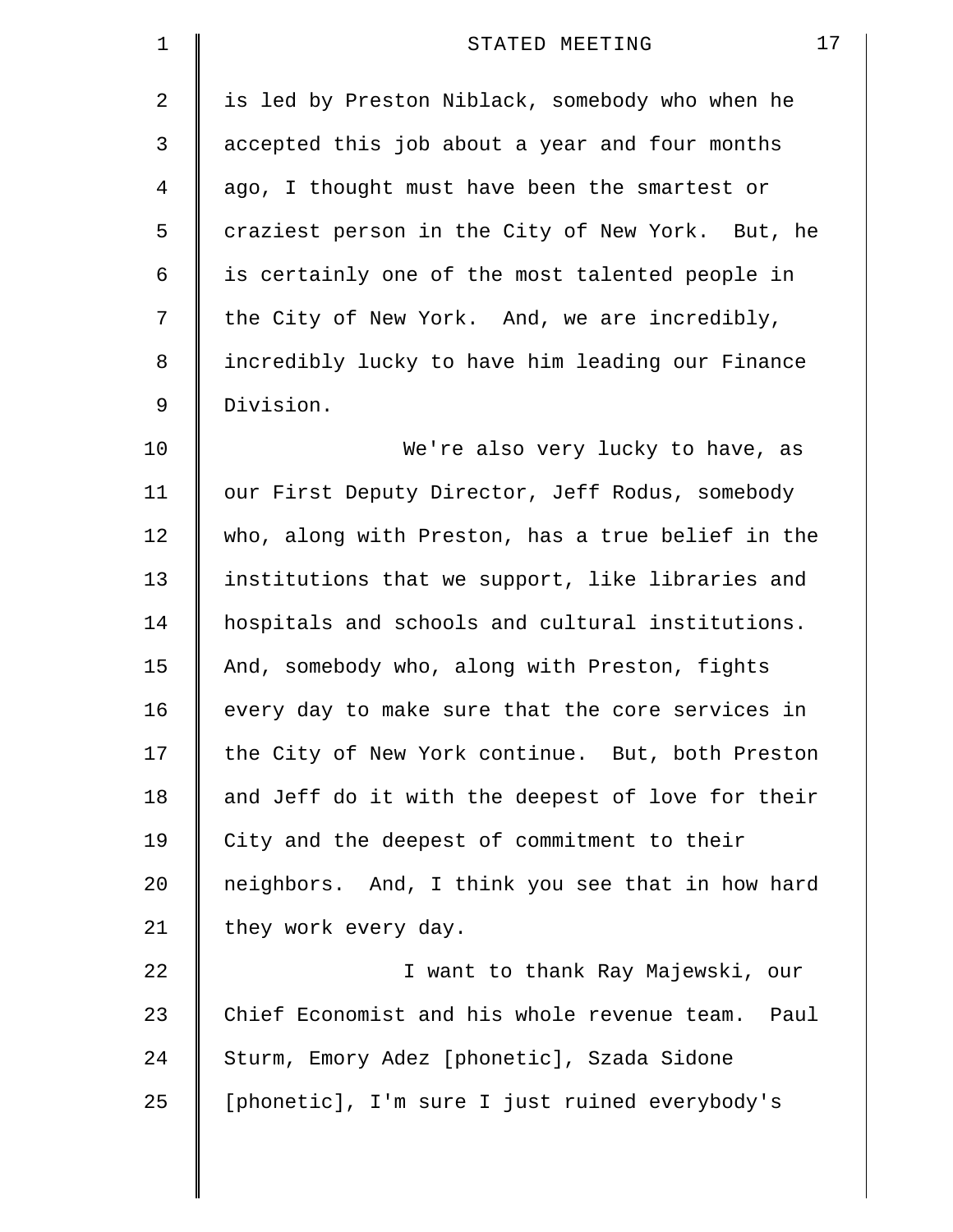| 1  | 18<br>STATED MEETING                               |
|----|----------------------------------------------------|
| 2  | names. But, I want to thank them every day. They   |
| 3  | work hard continuing to monitor what's going on in |
| 4  | the economy and pushing the envelope and what      |
| 5  | powers the Council has and how creative we can be. |
| 6  | We couldn't have been in better hands in a tougher |
| 7  | time.                                              |
| 8  | I want to especially single out                    |
| 9  | Nadine Felton, who we know is really the only      |
| 10 | person in the City of New York who actually        |
| 11 | understands the property tax cap structure. So,    |
| 12 | we can't ever lose her. I want to thank the        |
| 13 | budget analysts who work so hard not just during   |
| 14 | the budget, but all throughout the year to help us |
| 15 | understand what is happening in agencies, to live  |
| 16 | up to our Charter mandated role and to make sure   |
| 17 | we're doing the right thing and the right level of |
| 18 | oversight as it relates to the fourth largest      |
| 19 | budget in the United States.                       |
| 20 | I want to thank the Deputy                         |
| 21 | Directors in Finance, in particular, Andy          |
| 22 | Grossman, Eisha Williams, John Russell, Lionel     |
| 23 | Francois. I want to thank Jonathan Rosenberg, the  |
| 24 | new king of capital. He's going to have to duke    |
| 25 | it out with Rodus for that. His team, Nathan       |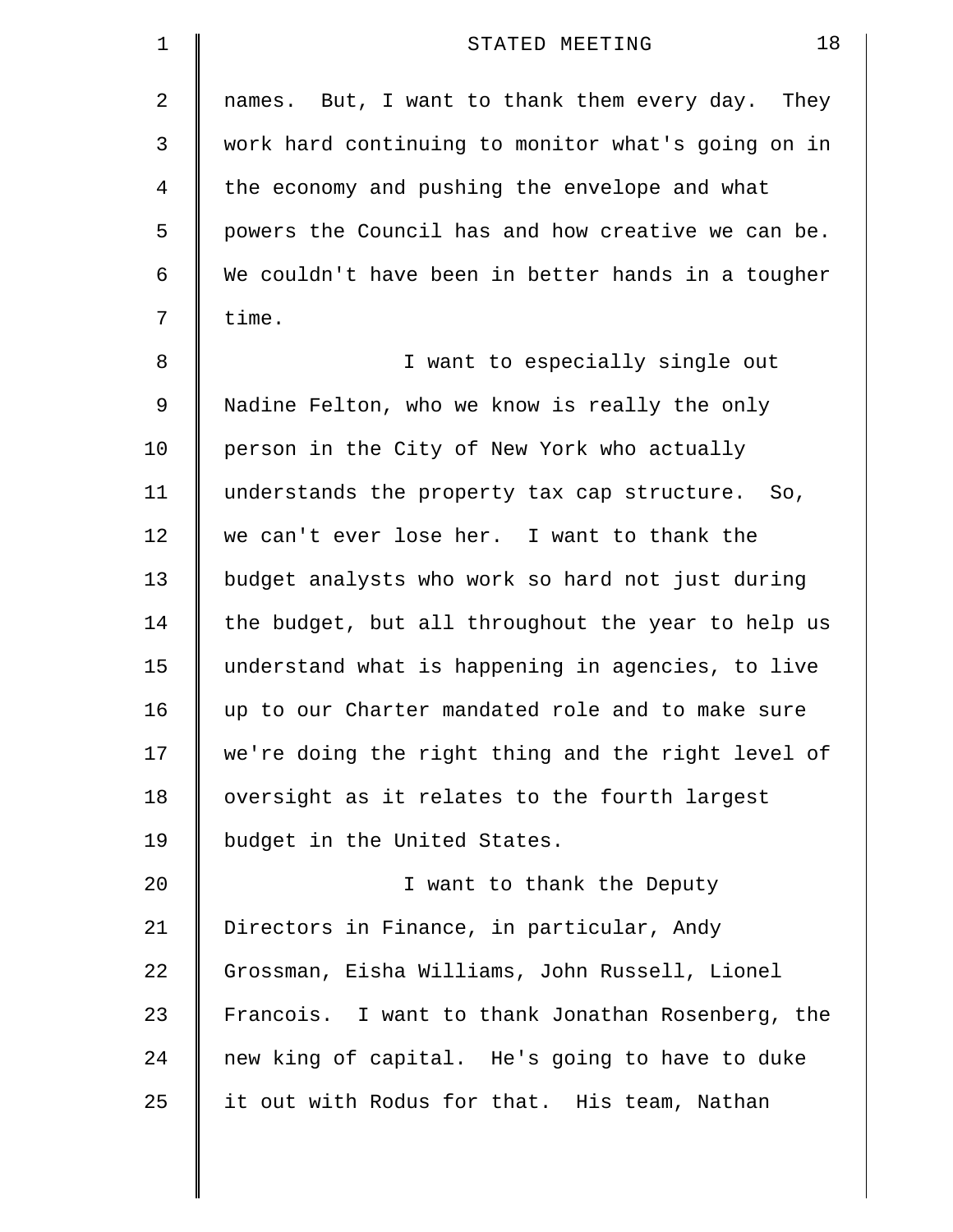| $\mathbf 1$ | 19<br>STATED MEETING                               |
|-------------|----------------------------------------------------|
| 2           | Toth, Anthony Brito, Ralph Hernandez, Chima,       |
| 3           | Walter Pitts, all of them did amazing work         |
| 4           | overseeing truly glamorous agencies like           |
| 5           | Sanitation and Transportation and I want to thank  |
| 6           | them.                                              |
| 7           | I want to take a particular moment                 |
| 8           | to thank Latonia McKinney and her team. I have     |
| 9           | marveled at a lot of staff during this process.    |
| 10          | But, Latonia is a mom of a little one, just became |
| 11          | the First Lady of a congregation in Harlem, has a  |
| 12          | lot on her plate. And, I never saw her break a     |
| 13          | sweat. So, I really want to thank her, her         |
| 14          | terrific team, Regina Ryan, who everybody knows is |
| 15          | the only person who really knows where stuff is in |
| 16          | the DOE budget. Rocco D'Angelo, who has his        |
| 17          | handle on all of the Department of [off mic]. I    |
| 18          | want to thank Pakhi Sengupta, who answered more    |
| 19          | questions than she ever thought she would have to. |
| 20          | Shadawn Smith, who, along with Domenic and his     |
| 21          | team, has helped us raise culturals to an          |
| 22          | important level. I really want to thank Crystal    |
| 23          | Coston, who I think just started in her new role   |
| 24          | this year, moved over from Capital and did an      |
| 25          | amazing job. And, I really just want to thank the  |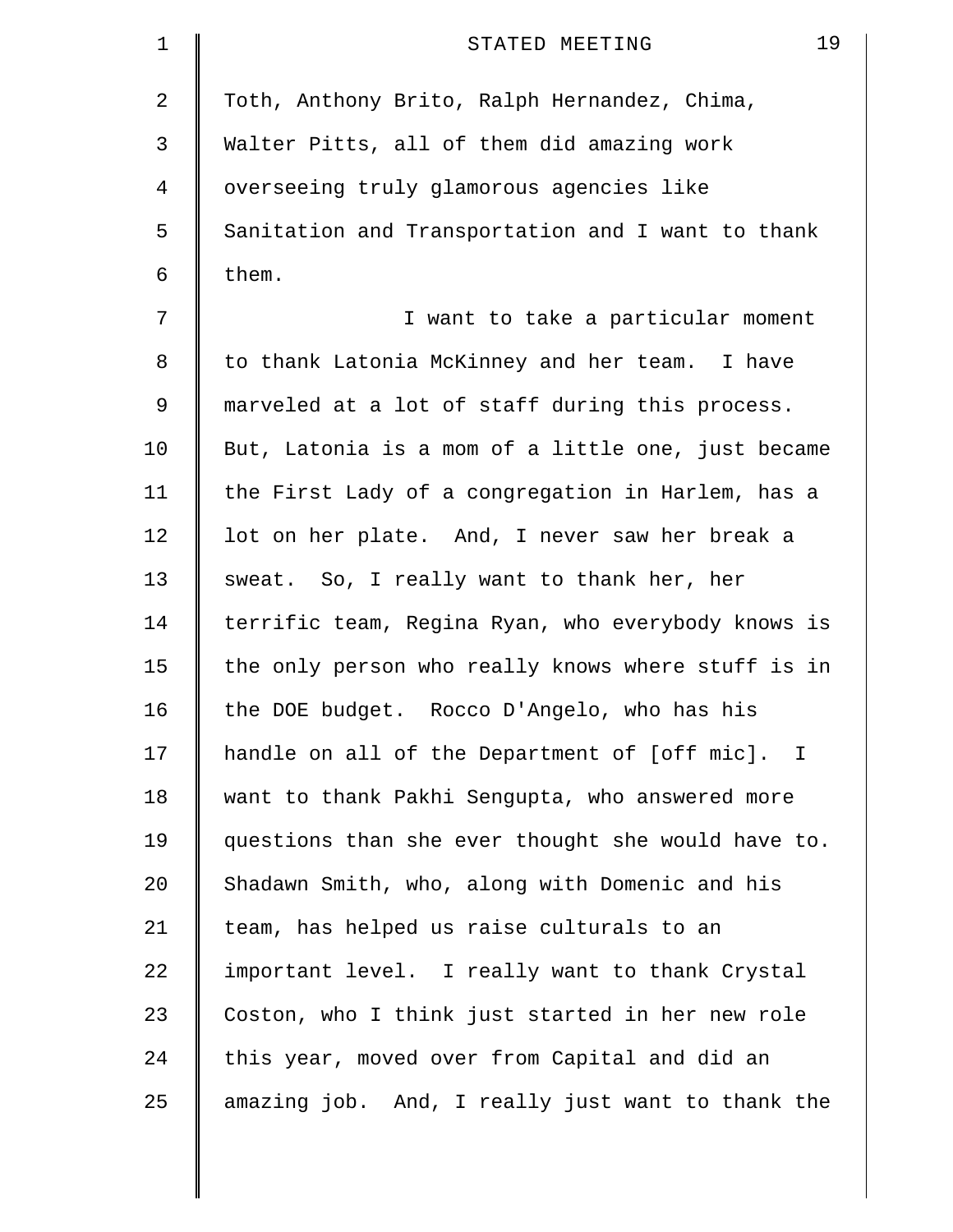| $\mathbf 1$    | 20<br>STATED MEETING                               |
|----------------|----------------------------------------------------|
| $\overline{2}$ | whole Education, Health and Human Services team    |
| 3              | under Latonia, as well, as I said before, the      |
| 4              | Public Safety and the Government Operations team.  |
| 5              | I want to thank Kenisha Cobin [phonetic], who has  |
| 6              | been helping us with the stimulus and all of our   |
| 7              | home rule related matters.                         |
| 8              | Now, all of us know that we have                   |
| 9              | bothered Finance on a regular basis, constantly    |
| 10             | over the past month. So, we don't see them as      |
| 11             | much. But, Gloria Garcia, Maria Pagone and         |
| 12             | Nichole Anderson deserve a big round of applause.  |
| 13             | Tanisha Edwards, who is the counsel to the Finance |
| 14             | Division and the Finance Committee. She reports    |
| 15             | to Preston, to Weprin and to me. So, she has no    |
| 16             | easy life and lives up to it on a regular basis.   |
| 17             | And, I know, in particular, we want to thank her   |
| 18             | for issues we are going push coming up very, very  |
| 19             | soon in Albany.                                    |
| 20             | Lastly, and never least, we want to                |
| 21             | thank just three guys who literally this past week |
| 22             | have worked around the clock to help make sure     |
| 23             | funding will get to important community groups,    |
| 24             | Scott Crowley, Paul Scimone and James Reyes        |
| 25             | [phonetic]. Jose was recently delivering papers    |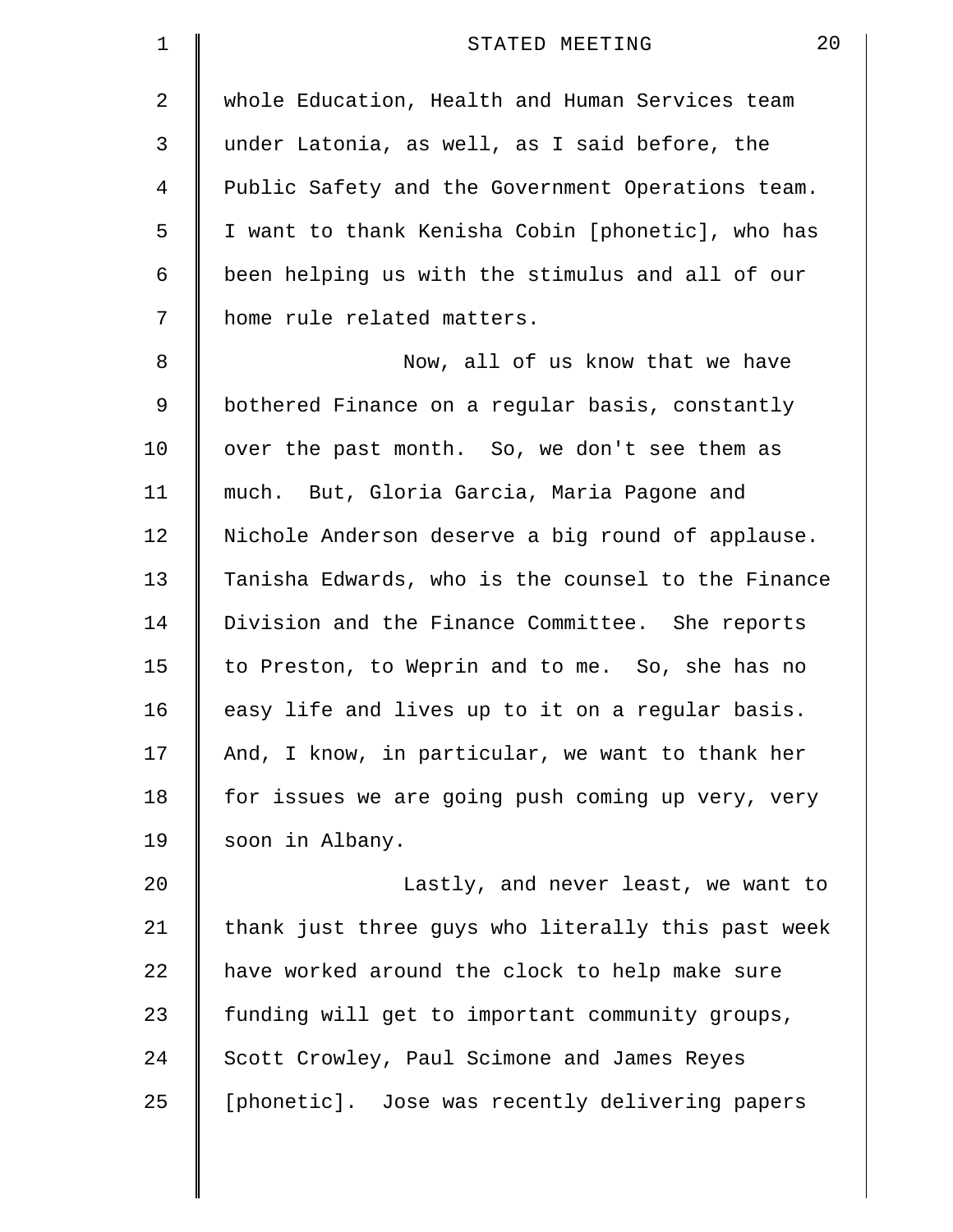| 1              | 21<br>STATED MEETING                              |
|----------------|---------------------------------------------------|
| $\overline{2}$ | to the Finance office and opened the door and     |
| 3              | stepped on Scott Crowley, who had slept one hour  |
| $\overline{4}$ | that night on the floor of his office. So, I'm    |
| 5              | not kidding when I say around the clock.          |
| 6              | I also want to thank Liz Fein                     |
| 7              | [phonetic], Jim Carris [phonetic], Phil Monaco    |
| 8              | [phonetic] and Josh Anderson [phonetic] and       |
| $\mathsf 9$    | everyone who worked on the vetting process. I     |
| 10             | also want to thank my Chief of Staff, Chuck Meara |
| 11             | for all of his work on the budget. I want to      |
| 12             | particularly thank Ramon Martinez, who has done   |
| 13             | an And, I want to thank Barbara Scafiddi,         |
| 14             | Margaret McGuinness, Phyllis Henderson, Shaneek   |
| 15             | and everybody else in the Speaker's Officer who   |
| 16             | everyone has driven crazy. And, I want to thank   |
| 17             | all of the members who have supported the Finance |
| 18             | staff and the Speaker's Office with food over the |
| 19             | past couple weeks. I know our nutritionist, Jeff  |
| 20             | Rodus, appreciates it.                            |
| 21             | Let me just close by just saying,                 |
| 22             | again, I hope I didn't leave anybody out in the   |
| 23             | Finance Division. But, [pause] oh, Miguel. And,   |
| 24             | we should thank Miguel Martinez just for being    |
| 25             | Miguel. Miguel would like a shout out. But, I'm   |
|                |                                                   |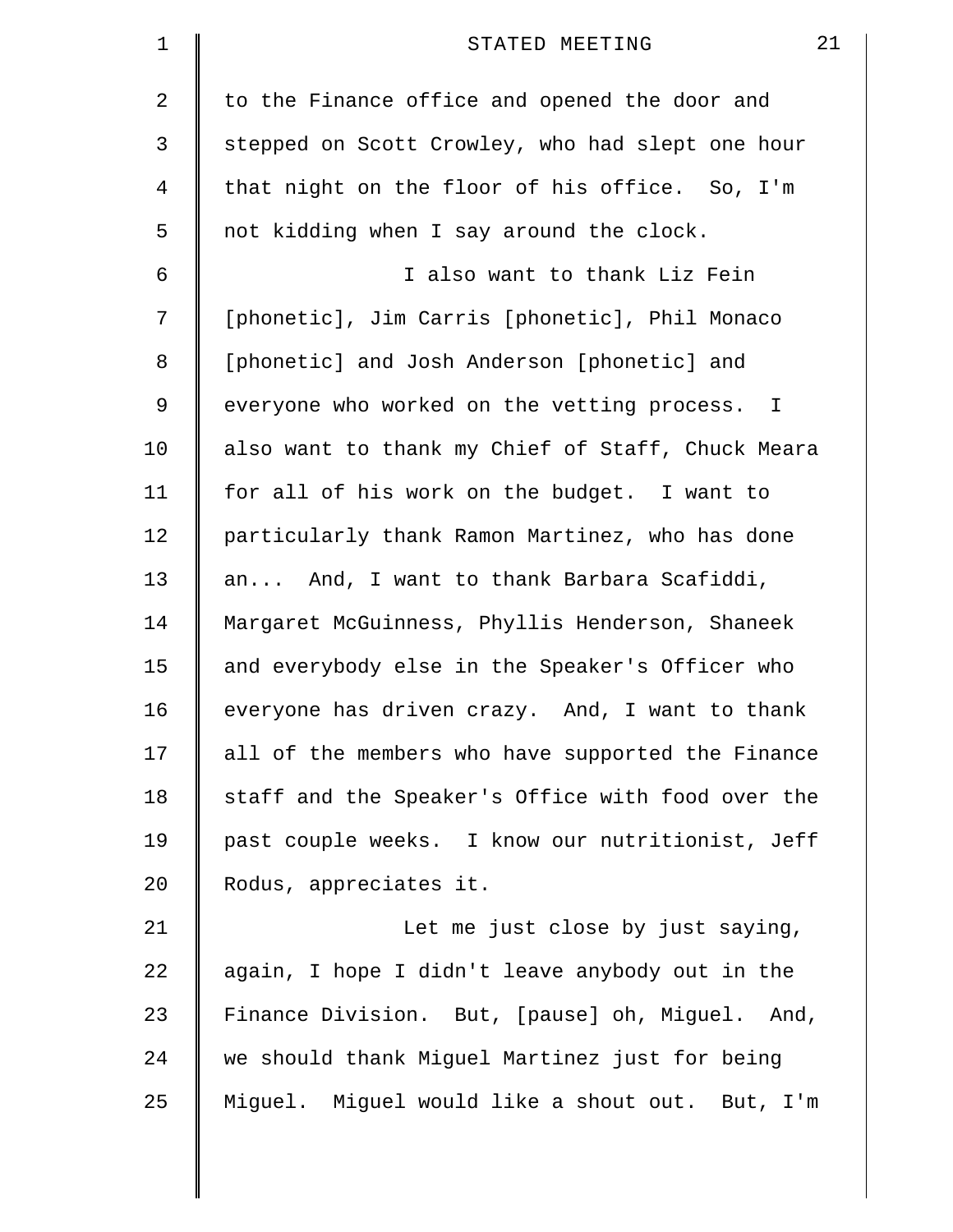| 1  | 22<br>STATED MEETING                               |
|----|----------------------------------------------------|
| 2  | not sure. But, I want to just close by, again,     |
| 3  | thanking everybody in Finance. You are a group of  |
| 4  | folks who work incredibly hard. You provide us     |
| 5  | with every bit of information we ask for even if   |
| 6  | you think we don't need it. You guide us. You      |
| 7  | direct us. You help remind us what are the         |
| 8  | important things we have to make sure still exist  |
| 9  | for New Yorkers even during a recession. You do    |
| 10 | it on little sleep, with not enough money and not  |
| 11 | enough gratitude.                                  |
| 12 | And, if it wasn't for all of you                   |
| 13 | important New Yorkers who need to be protected,    |
| 14 | who need to be supported, who need to be educated, |
| 15 | who need to have the options laid out in front of  |
| 16 | them so their lives can move forward, would have   |
| 17 | none of that. It is really all of you that help    |
| 18 | us make that happen every year in the budget.      |
| 19 | This year that is more important than ever. Just   |
| 20 | think of it. The libraries, the children you're    |
| 21 | protecting, the homes you're protecting, the       |
| 22 | childcare centers you're keeping open, the mental  |
| 23 | health clinics you're helping us keep open. So,    |
| 24 | thank you all very, very much. And, if we could    |
| 25 | get just a standing ovation for our Finance team.  |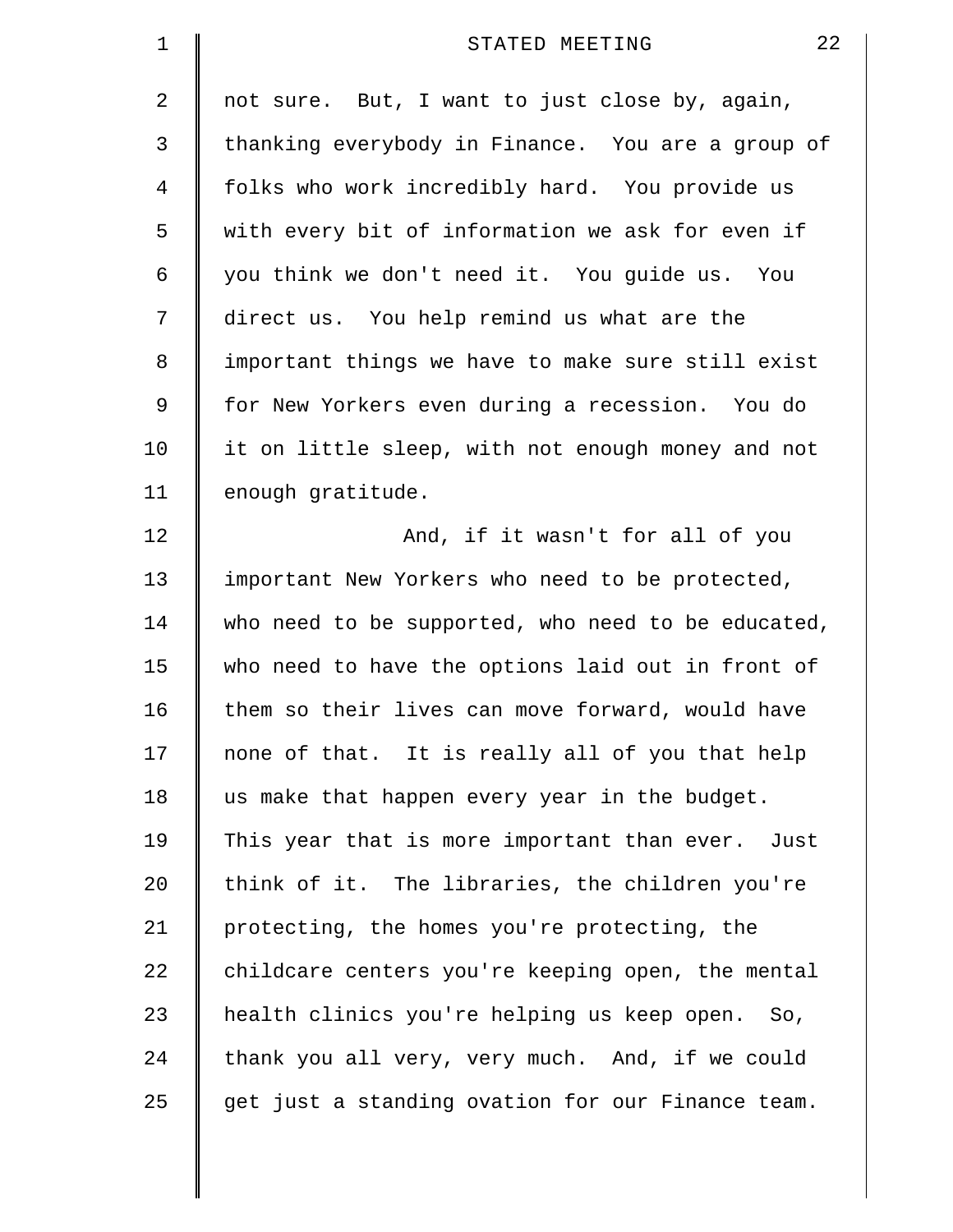| $\mathbf 1$    | 23<br>STATED MEETING                              |
|----------------|---------------------------------------------------|
| $\overline{2}$ | And, that concludes communications                |
| 3              | from the Speaker.                                 |
| 4              | CHAIRPERSON RIVERA: Thank you very                |
| 5              | much.                                             |
| 6              | SPEAKER QUINN: I'm sorry. I                       |
| 7              | apologize. Let me call on the Chair. I got it     |
| 8              | all whipped up in my thank yous. Call on the      |
| 9              | Chair of our Finance Committee, who I thanked     |
| 10             | earlier, David Weprin.                            |
| 11             | COUNCIL MEMBER WEPRIN: Thank you,                 |
| 12             | Madam Speaker. First, I'd like to thank, I'm not  |
| 13             | going to single out all the same--                |
| 14             | SPEAKER QUINN: If we could get                    |
| 15             | quiet for the Chair.                              |
| 16             | COUNCIL MEMBER WEPRIN: I'm not                    |
| 17             | going to single out all the great Finance staff   |
| 18             | that the Speaker went into. But, I'd just like to |
| 19             | single out Preston Niblack and Jeff Rodus and all |
| 20             | the staff for their really hard work. And, I'd    |
| 21             | also like to thank my staff, led by my Chief of   |
| 22             | Staff, Christina Cozanos [phonetic], for getting  |
| 23             | through this whole process.                       |
| 24             | In light of the downward pressure                 |
| 25             | on revenues and instability in the economy, we    |
|                |                                                   |
|                |                                                   |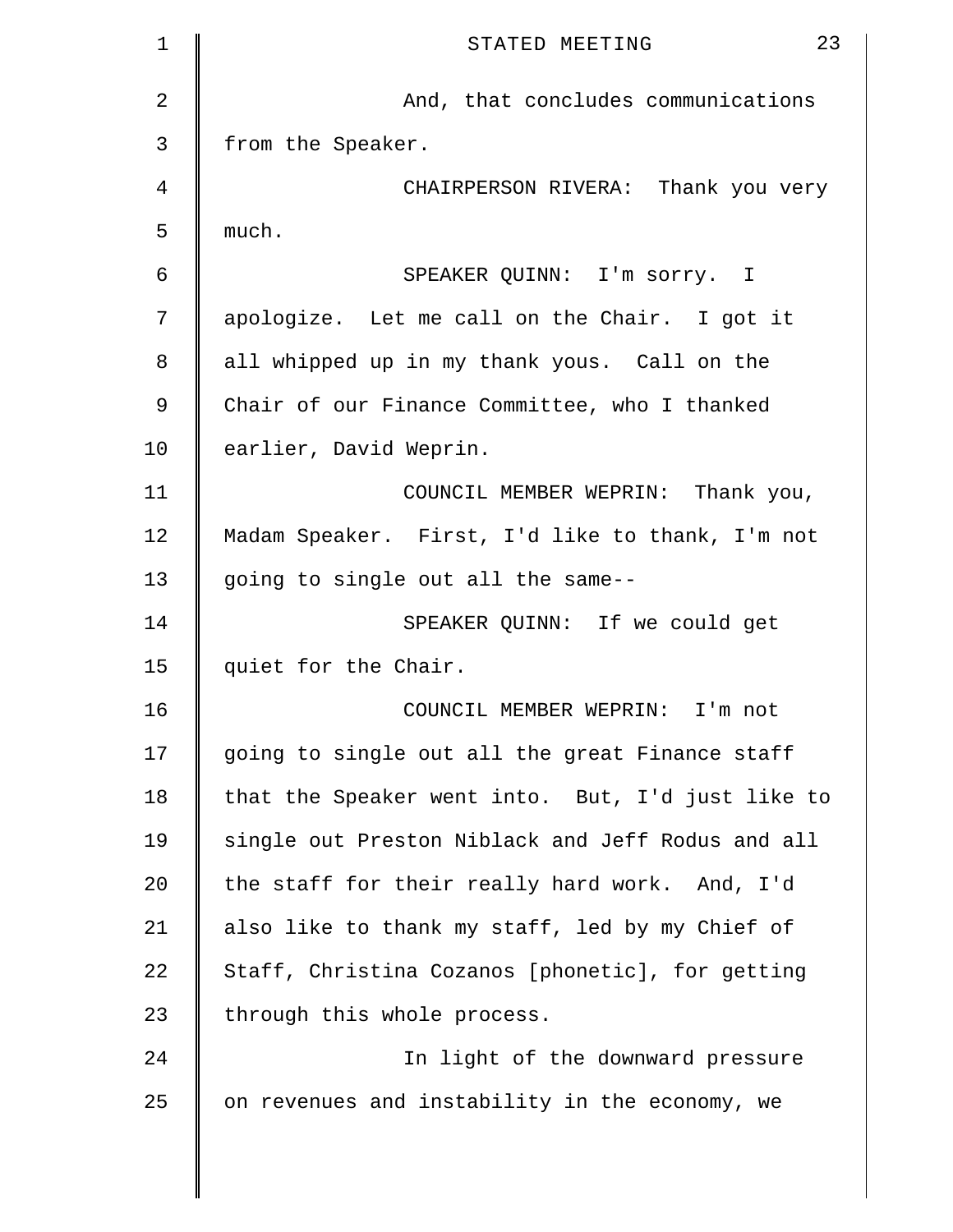| $\mathbf 1$ | 24<br>STATED MEETING                               |
|-------------|----------------------------------------------------|
| 2           | could not accomplish every single priority in this |
| 3           | budget. Instead, we successfully navigated         |
| 4           | through tough, and sometimes highly complicated,   |
| 5           | choices to create the best possible balance        |
| 6           | between maintaining core spending and guarding     |
| 7           | against the ongoing financial storm. For this, I   |
| 8           | am very proud of the City Council.                 |
| 9           | While we were not able to avoid all                |
| 10          | the cuts or layoffs, I'm especially pleased with   |
| 11          | the cuts we were able to prevent this year. For    |
| 12          | example, we restored more than \$40 million in     |
| 13          | proposed cuts to the library systems; once again,  |
| 14          | thwarting reductions in library hours and the      |
| 15          | services children and adults need from the         |
| 16          | neighborhood libraries. We were also able to       |
| 17          | restore substantial and meaningful restorations to |
| 18          | our great cultural institutions.                   |
| 19          | A personal favorite of mine, that I                |
| 20          | spearheaded for three years, we restored the       |
| 21          | Autism Awareness Initiative of 1.5 million, a      |
| 22          | project I've been deeply involved in providing     |
| 23          | another year of critical social and educational    |
| 24          | support to parents and children affected by        |
| 25          | autism. We restored almost 17 million to maintain  |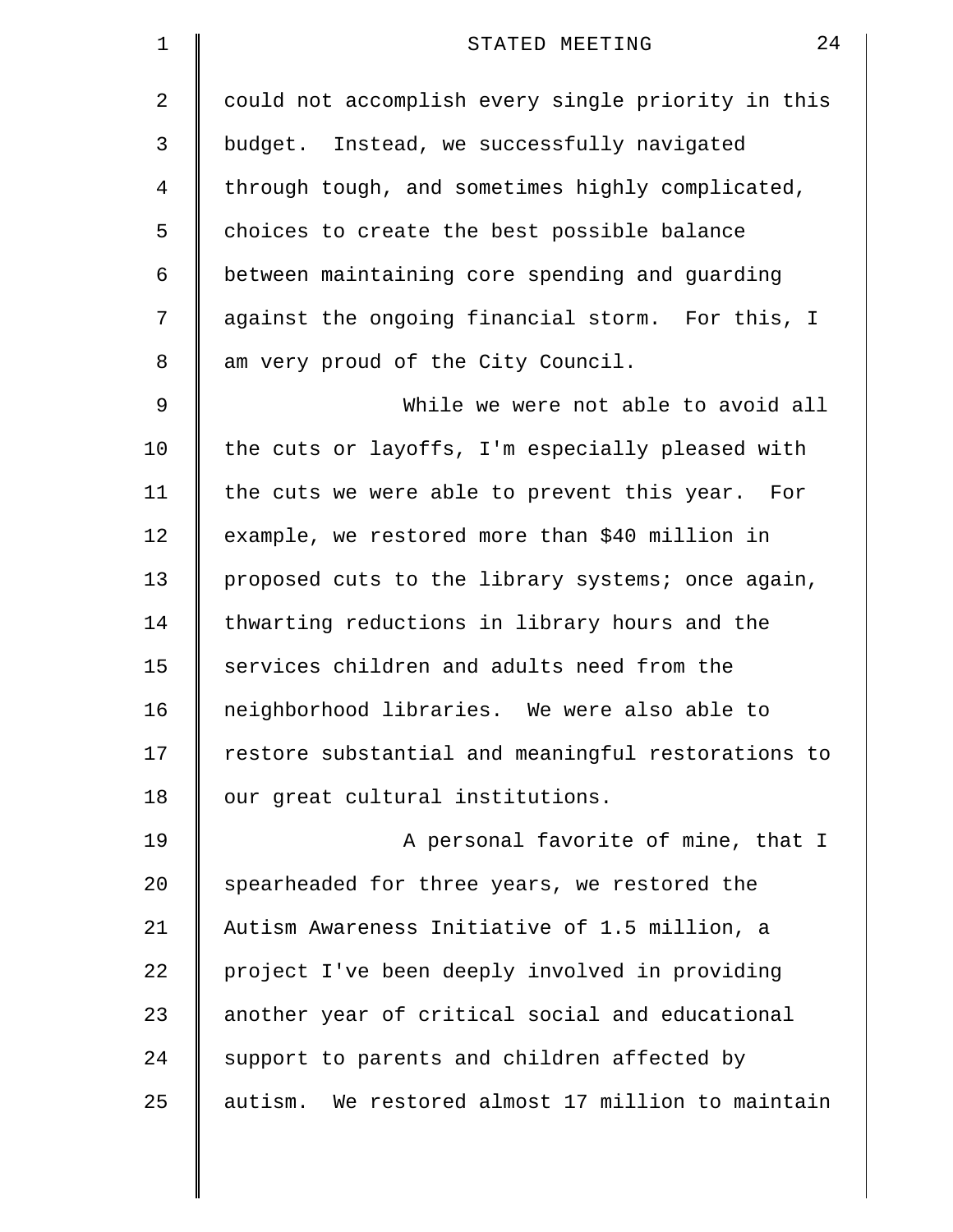| $\mathbf 1$ | 25<br>STATED MEETING                               |
|-------------|----------------------------------------------------|
| 2           | operations of 16 fire companies, preserving the    |
| 3           | integrity of the City's safety to the public.      |
| 4           | Overall, this budget shows, once                   |
| 5           | again, that this Council can come together for the |
| 6           | benefit of all New Yorkers. We worked together as  |
| 7           | colleagues and not as adversaries. We push         |
| 8           | forward rather than carrying down to circumstance. |
| 9           | For this, New York City will fare better than many |
| 10          | of its sister cities. When we act on this budget,  |
| 11          | we were not doing it in a vacuum, isolated from    |
| 12          | the present or blinded by our past. Rather, we     |
| 13          | looked to the future of this great City and the    |
| 14          | legacy that we, as a collective body, will leave   |
| 15          | our children and our children's children.          |
| 16          | As I mentioned, this past Monday                   |
| 17          | this will be my last budget as the Council's       |
| 18          | Finance Chair and as a member of this City         |
| 19          | Council. I'd like to personally thank Speaker      |
| 20          | Quinn for working with me these past four years.   |
| 21          | We have not agreed on every issue. But, I've       |
| 22          | always respected your integrity and leadership of  |
| 23          | this body. And, I'm very grateful for your         |
| 24          | support these past four years.                     |
| 25          | I have been privileged to oversee                  |
|             |                                                    |
|             |                                                    |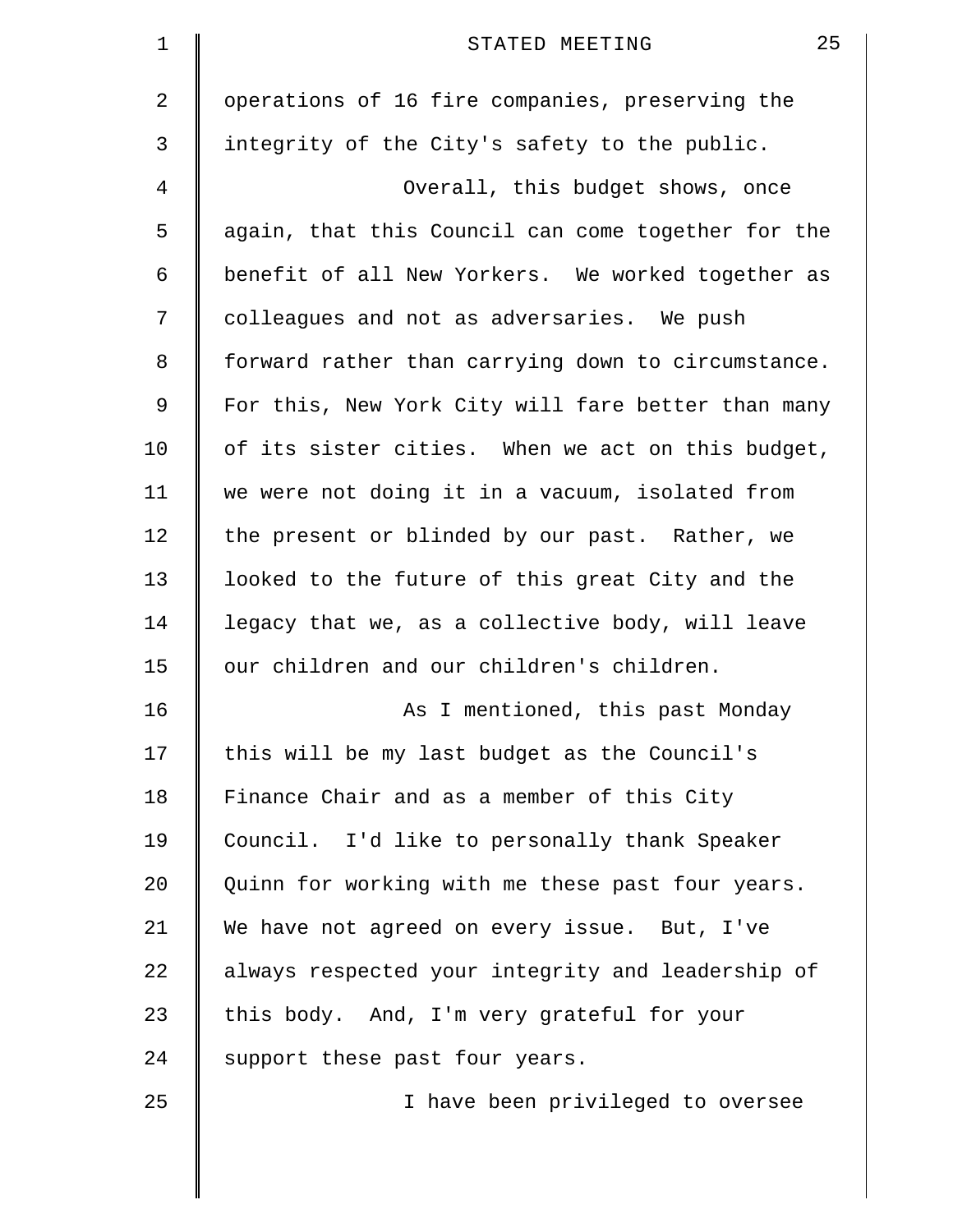| 1  | 26<br>STATED MEETING                              |
|----|---------------------------------------------------|
| 2  | eight budgets. And, looking back on the budgets,  |
| 3  | I'm proud to say that we have never faltered in   |
| 4  | doing what is truly right. I will always look     |
| 5  | back fondly on what we have been able to          |
| 6  | accomplish in my case these past eight years.     |
| 7  | Thank you.                                        |
| 8  | SPEAKER QUINN: That concludes                     |
| 9  | communications from the Speaker.                  |
| 10 | CHAIRPERSON RIVERA: Thank you very                |
| 11 | much, Madam Speaker. Council Member Seabrook.     |
| 12 | COUNCIL MEMBER SEABROOK: Thank you                |
| 13 | very much, Mr. Majority Leader. As I voted and    |
| 14 | was leaving, I realized that I would like to make |
| 15 | a disclosure that I'm an assistant professor at   |
| 16 | John Jay College of Criminal Justice, which is a  |
| 17 | part of the City University system that we do     |
| 18 | fund. And, they do fantastic work. And so, I'm    |
| 19 | voting yes on this budget. And, I wanted that to  |
| 20 | be disclosed. Thank you very much.                |
| 21 | CHAIRPERSON RIVERA: So ordered.                   |
| 22 | Council Member Crowley.                           |
| 23 | COUNCIL MEMBER CROWLEY: Thank you                 |
| 24 | for calling on me. I have to run because I have a |
| 25 | family wedding. I want to vote on the budget.     |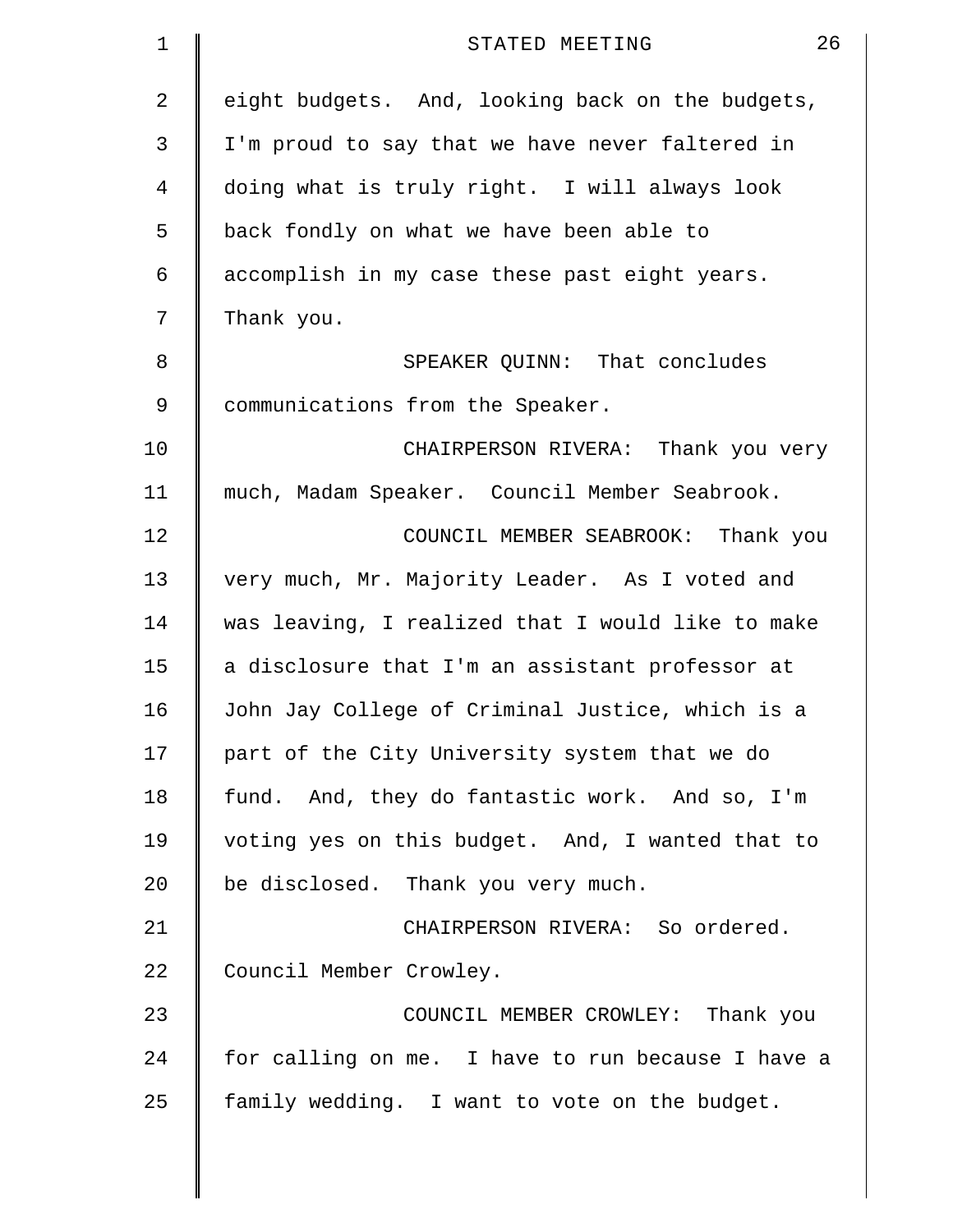| $\mathbf 1$    | 27<br>STATED MEETING                               |
|----------------|----------------------------------------------------|
| $\overline{2}$ | And, before I do that, I have to                   |
| 3              | disclose that my two sons go to IS 119, which is   |
| 4              | receiving Reso A dollars, and that they're also    |
| 5              | play basketball for Sacred Heart School. And,      |
| 6              | they're also receiving Youth dollars, amongst many |
| 7              | of the other youth programs in the district that I |
| 8              | represent. And, also, my younger sister, Alice,    |
| 9              | is a visiting nurse and works for the Visiting     |
| 10             | Nurse Service of New York. And, that I also have   |
| 11             | to disclose.                                       |
| 12             | I want to thank the Speaker and                    |
| 13             | everybody the Speaker thanked. And, that's all.    |
| 14             | Thank you.                                         |
| 15             | CHAIRPERSON RIVERA: Thank you very                 |
| 16             | We'll now move on to the discussion of<br>much.    |
| 17             | general orders. And, we are going to have          |
| 18             | everybody on the clock. And, we're going to keep   |
| 19             | to the clock. First, we start off with Council     |
| 20             | Member Barron. So, pay attention to that clock,    |
| 21             | Charles.                                           |
| 22             | COUNCIL MEMBER BARRON: Yes, yes,                   |
| 23             | sir. Thank you very much. First, I'd like to       |
| 24             | disclose that my son works as an assistant coach   |
| 25             | for the Junior Tennis League. And, that's going    |
|                |                                                    |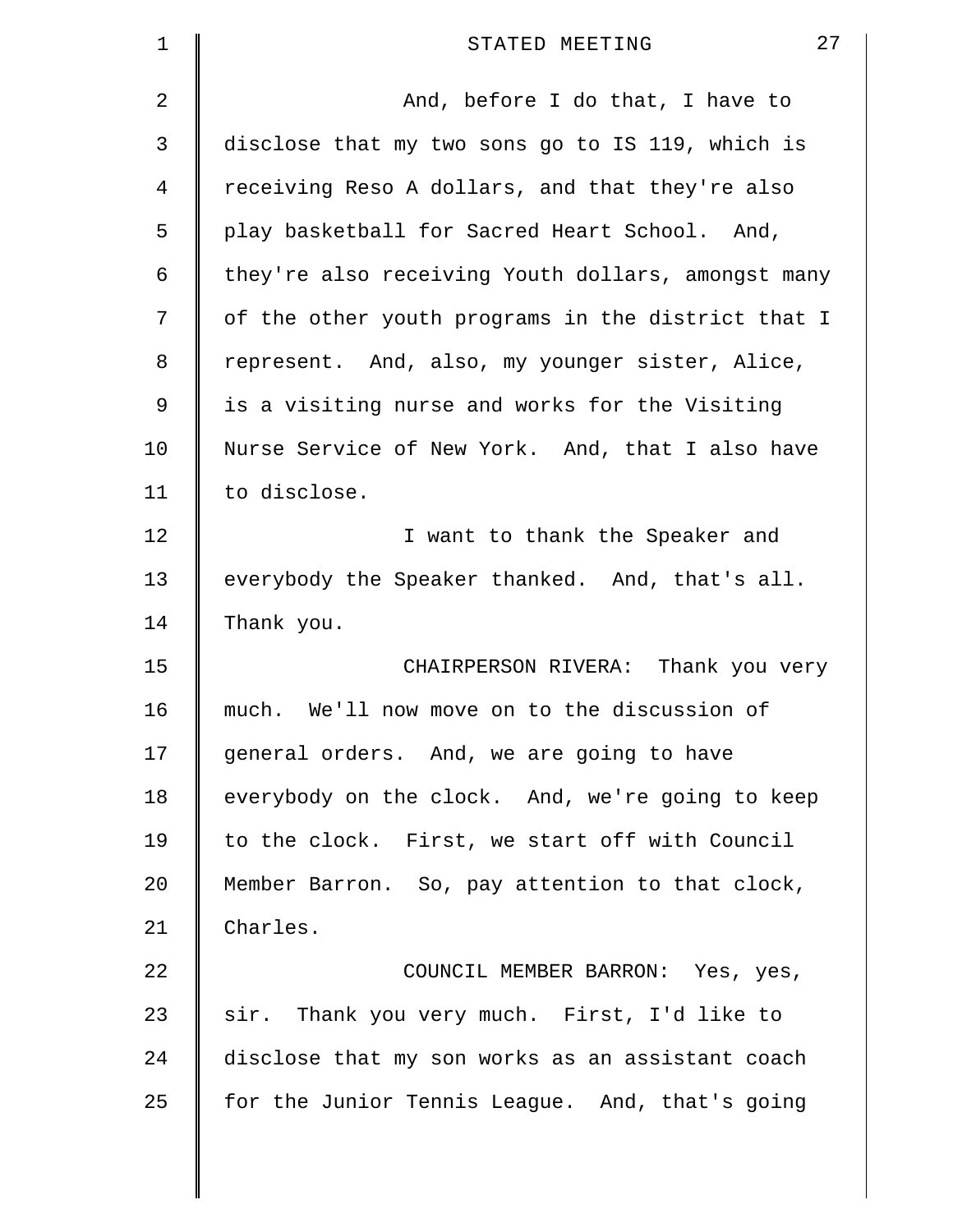| 1           | 28<br>STATED MEETING                               |
|-------------|----------------------------------------------------|
| 2           | to be funded by the City. And, I'll be supporting  |
| 3           | that budget.                                       |
| 4           | But, I want to rise to say that,                   |
| 5           | first of all, you all should thank me for allowing |
| 6           | you to stay in this Chambers. They kicked out my   |
| 7           | program. My June Teen program was supposed to be   |
| 8           | here. They kicked us out. And, we're across the    |
| $\mathsf 9$ | street. So, thank me.                              |
| 10          | COUNCIL MEMBER REYNA: Thank you,                   |
| 11          | Charles.                                           |
| 12          | COUNCIL MEMBER BARRON: Thank you.                  |
| 13          | So, come across the street and have some fun with  |
| 14          | us. But, I also wanted to say that I want to       |
| 15          | support Council Member Jackson. We should not      |
| 16          | vote for a plan, and it's not enough to just say   |
| 17          | he's eloquent and we respect him and love him and  |
| 18          | appreciate him. This is about our children. And,   |
| 19          | this plan hurts our children. We won't get the     |
| 20          | class sizes that we need. And, there's nothing     |
| 21          | wrong with us voting for the capital allocation    |
| 22          | and voting for the expense, but saying no to a     |
| 23          | plan that we all know is flawed. So, I think that  |
| 24          | we should go beyond saying you love Jackson, we    |
| 25          | should love our children and vote against this     |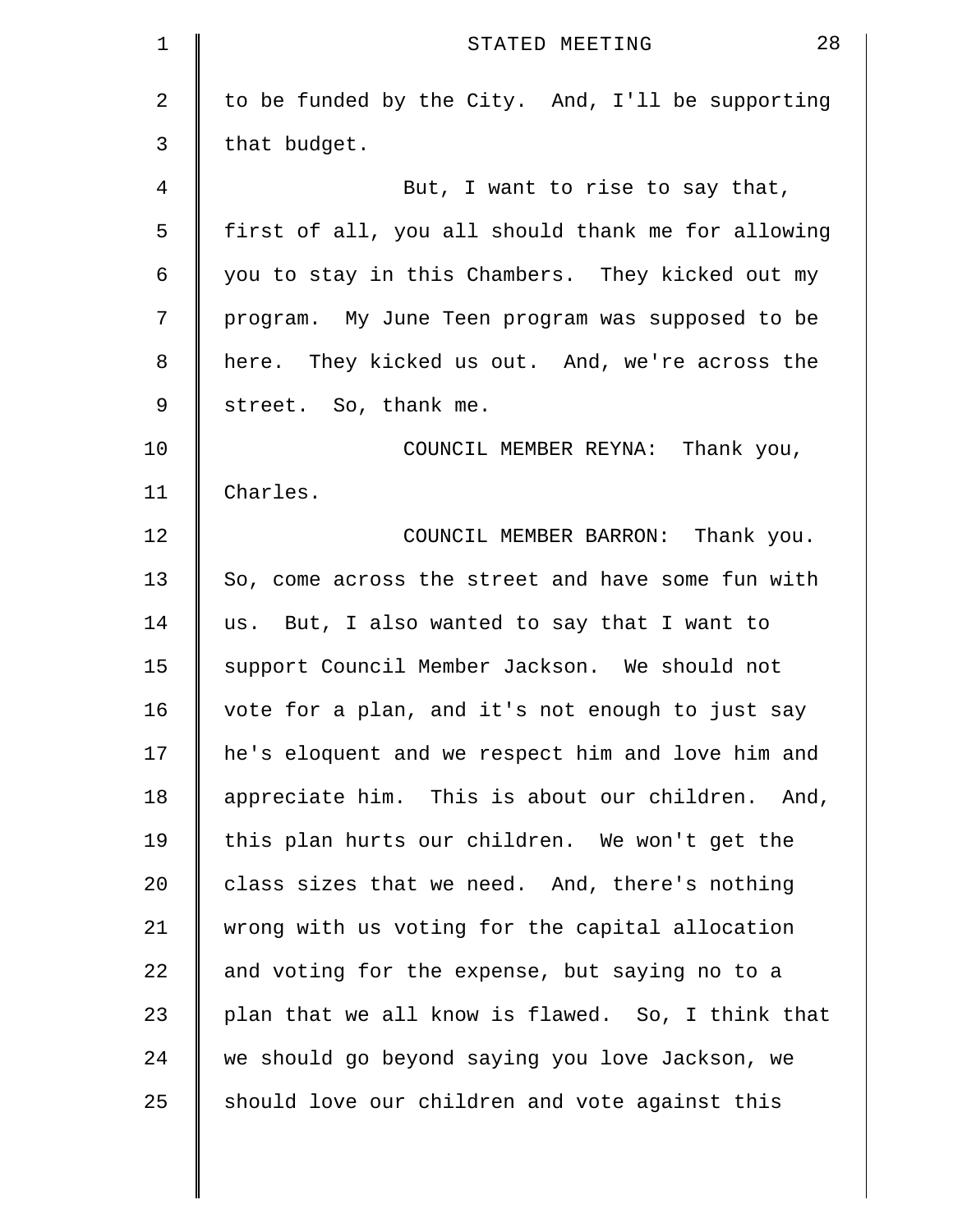| $\mathbf 1$    | 29<br>STATED MEETING                               |
|----------------|----------------------------------------------------|
| $\overline{2}$ | plan because it's flawed. It will not reduce       |
| 3              | class size. And, I want to encourage us to do      |
| 4              | that. Thank you very much.                         |
| 5              | CHAIRPERSON RIVERA: Thank you.                     |
| 6              | Council Member Nelson first.                       |
| 7              | COUNCIL MEMBER NELSON: I request                   |
| 8              | unanimous consent to vote aye on all items on      |
| 9              | today's general order calendar.                    |
| 10             | CHAIRPERSON RIVERA: So ordered.                    |
| 11             | COUNCIL MEMBER NELSON: Thank you.                  |
| 12             | CHAIRPERSON RIVERA: Thank you very                 |
| 13             | much. Council Member Jackson.                      |
| 14             | COUNCIL MEMBER JACKSON: Thank you,                 |
| 15             | my colleagues. I've made my statement in Finance.  |
| 16             | But, let me just say to all of you that were not   |
| 17             | part of Finance, this Resolution on the proposed   |
| 18             | five-year capital plan is flawed. The five-year    |
| 19             | capital plan, it has been put forward by the       |
| 20             | Mayor, does not take into consideration the things |
| 21             | that our children need. And, you think I'm sad     |
| 22             | today. You better believe I am. I'm sad because    |
| 23             | this City Council, based on everything I know, is  |
| 24             | going to vote for a structurally flawed five-year  |
| 25             | capital plan that doesn't take into effect the     |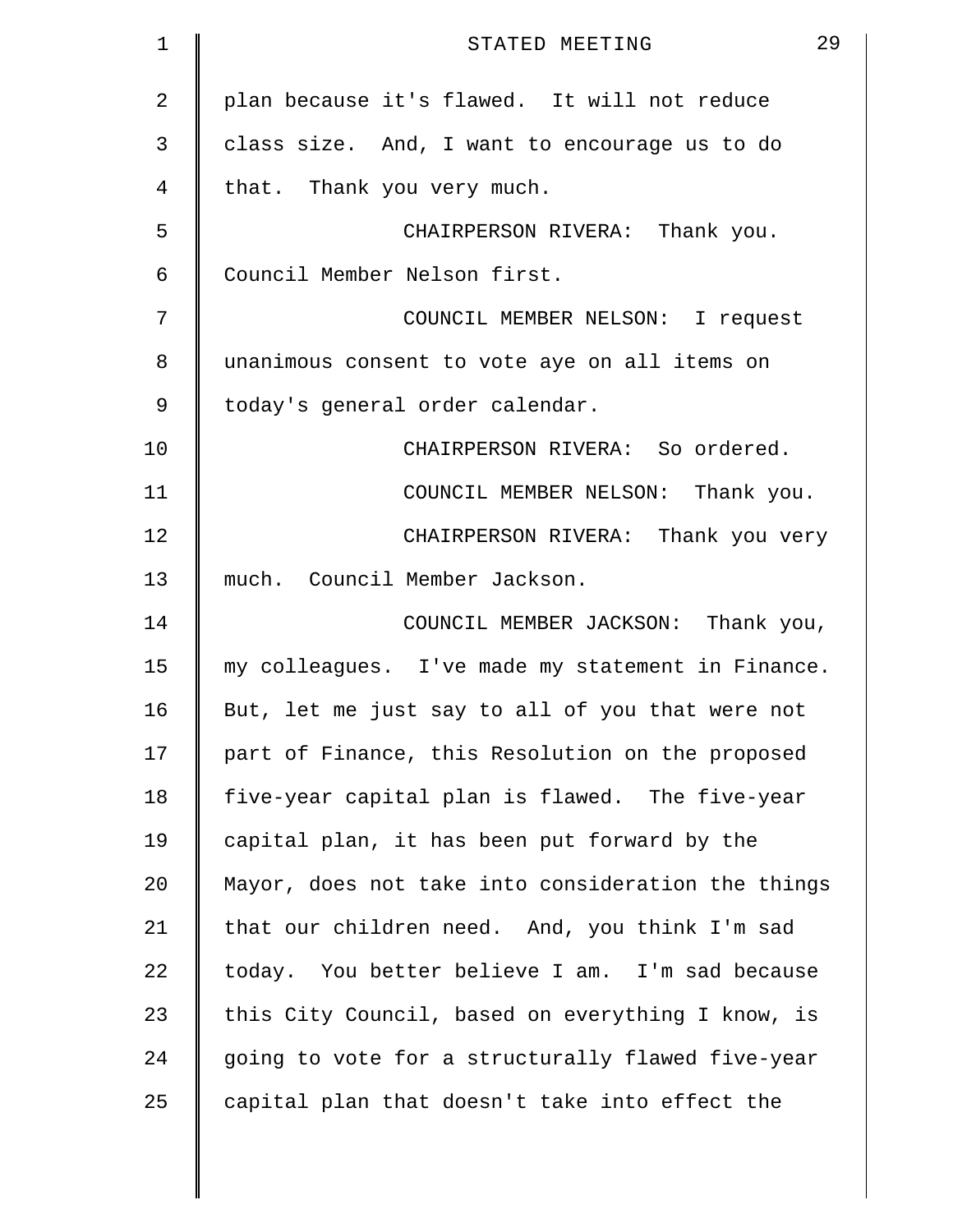| 1              | 30<br>STATED MEETING                               |
|----------------|----------------------------------------------------|
| $\overline{a}$ | needs of our children.                             |
| 3              | And, I have worked damn hard on                    |
| 4              | advancing equity in education. And, I know what    |
| 5              | the real deal is. So, we need to rethink the way   |
| 6              | this plan is constructed from the ground up. And,  |
| 7              | the time to do it is not next year. It's right     |
| 8              | now. It's time for you to say no to the            |
| 9              | Department of Education and Mayor Bloomberg and    |
| 10             | send it back declined and let them revise it and   |
| 11             | come back with a plan that we can agree on that    |
| 12             | looks after our children.                          |
| 13             | And, they can fix the capacity                     |
| 14             | formula. They can align class size standards with  |
| 15             | State law. They can give us a full statement of    |
| 16             | needs. And, they can put more money in the budget  |
| 17             | where our children need. Bear in mind that during  |
| 18             | the Great Depression, 94 public schools were       |
| 19             | built. This plan only poses to build 44 schools.   |
| 20             | State standards, the former Chair of the Education |
| 21             | Committee said that if we don't approve it, let    |
| 22             | the Chancellor take it back and bring to us one    |
| 23             | that will be approved. He was the former Chair of  |
| 24             | the State Assembly Education Committee.            |
| 25             | ACS, 3,200 children are going into                 |
|                |                                                    |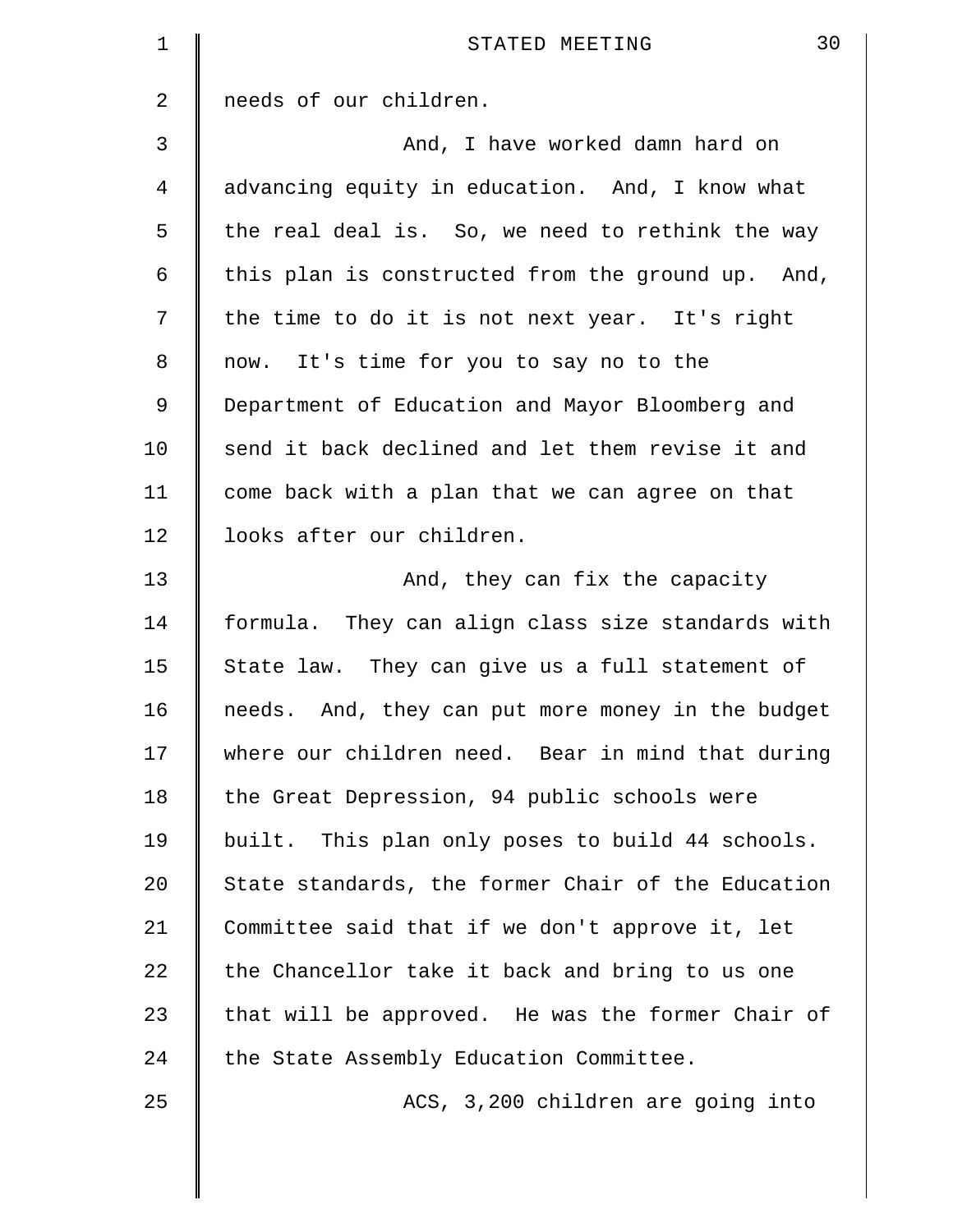| $\mathbf 1$    | 31<br>STATED MEETING                                      |
|----------------|-----------------------------------------------------------|
| $\overline{2}$ | the kindergarten in DOE. What's going to happen           |
| 3              | to class size? It's going to go up. And, also,            |
| 4              | let me just say, I'm against Junior ROTC; \$2.3           |
| 5              | million are being spent by the Department of              |
| 6              | Education, when it should be spent in the                 |
| 7              | classroom. Vote no on the proposed five-year              |
| 8              | capital plan.                                             |
| 9              | CHAIRPERSON RIVERA: Thank you very                        |
| 10             | much. Now, we'll move on to Council Member White.         |
| 11             | COUNCIL MEMBER WHITE: Thank you                           |
| 12             | very much. I would like to vote aye on all                |
| 13             | general orders. And, with the permission, I'd             |
| 14             | like to vote aye on the agenda items for June $15^{th}$ . |
| 15             | CHAIRPERSON RIVERA: So ordered.                           |
| 16             | COUNCIL MEMBER WHITE: I vote aye.                         |
| 17             | CHAIRPERSON RIVERA: Thank you.                            |
| 18             | Seeing no others for discussions of general               |
| 19             | orders, we'll now move on to reports of special           |
| 20             | committee. No, Council Member Gentile.                    |
| 21             | COUNCIL MEMBER GENTILE: Just                              |
| 22             | wanted to indicate that while this budget required        |
| 23             | some compromises, as the Speaker said, this budget        |
| 24             | saves jobs and fire houses and Community Boards.          |
| 25             | And, most of all, near and dear to my heart, it           |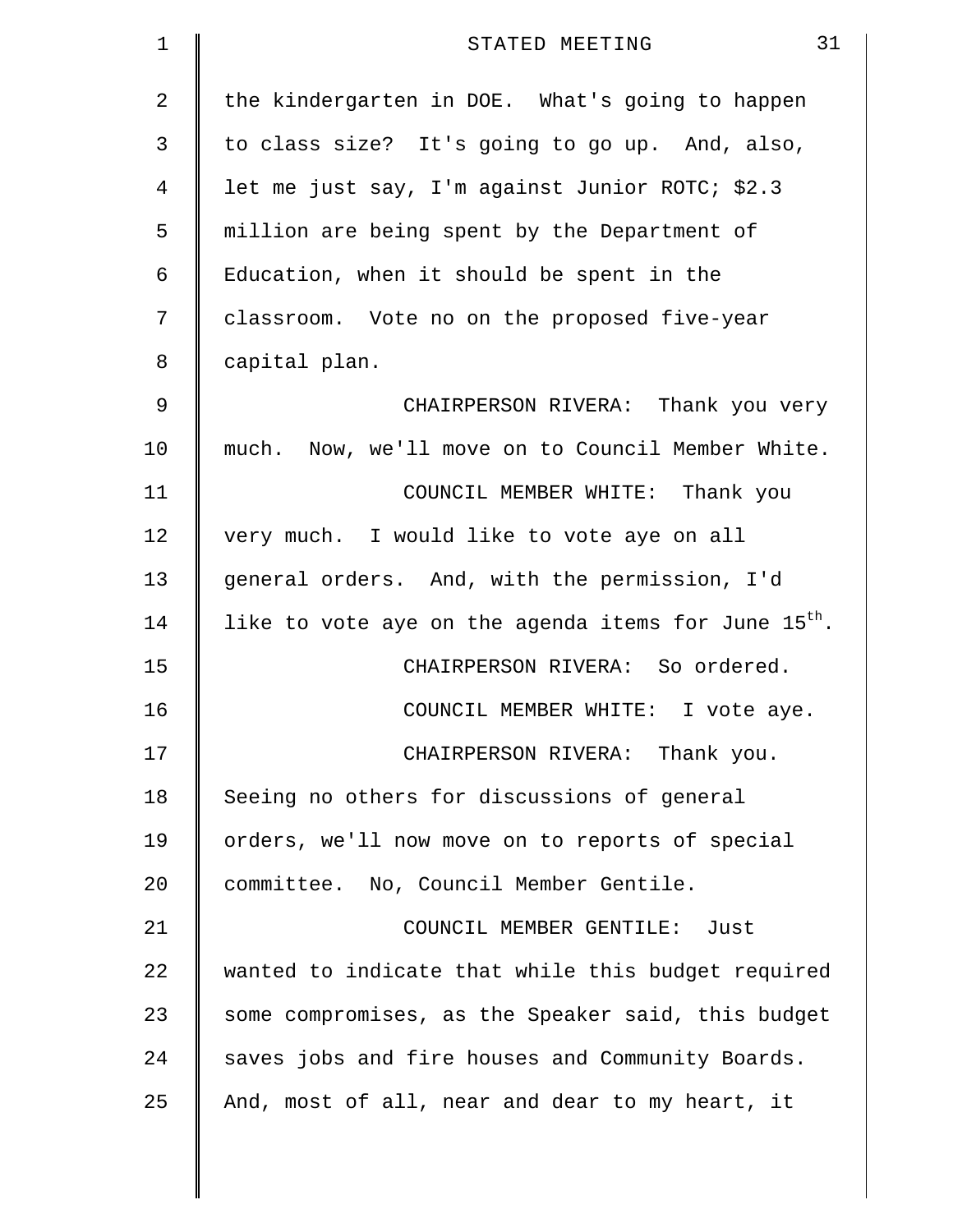| $\mathbf 1$ | 32<br>STATED MEETING                               |
|-------------|----------------------------------------------------|
| 2           | saves the libraries and the six-day service in     |
| 3           | every neighborhood, in every community, in all     |
| 4           | five boroughs. Keeping local branches and six-day  |
| 5           | service intact says a lot about all of us here, my |
| 6           | colleagues in the Council, and especially Chairman |
| 7           | Recchia and Speaker Quinn and their priorities,    |
| 8           | and even the Mayor's priorities in the face of     |
| 9           | some real financial challenges. It tells our       |
| 10          | families, individuals, students, seniors, every    |
| 11          | single one of the millions who have stepped foot   |
| 12          | or plan to step foot inside a library that we're   |
| 13          | committed to getting them through this recession   |
| 14          | one way or the other through their use of the      |
| 15          | library. We're committed to fighting               |
| 16          | unemployment, continuing to improve students'      |
| 17          | education, increasing access to technology and,    |
| 18          | most importantly, keeping residents engaged in     |
| 19          | their neighborhoods.                               |
| 20          | A thank you here to Speaker Quinn                  |
| 21          | and to Committee Chair Recchia for their ongoing   |
| 22          | dedication to libraries and to the thousands upon  |
| 23          | thousands of residents who made a point of         |
| 24          | contacting my office or signing petitions in       |
| 25          | support of library funding. A commitment like      |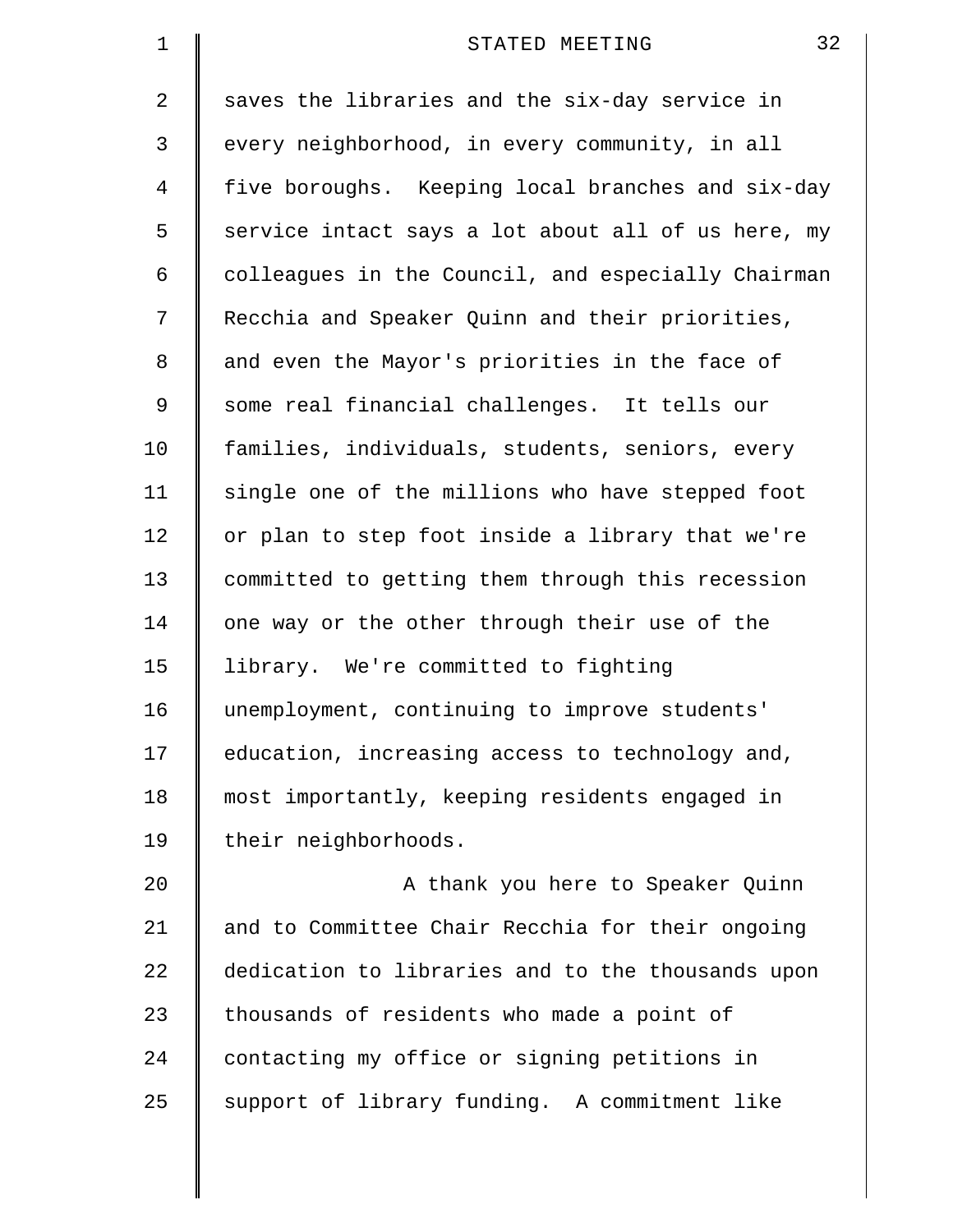| $\mathbf 1$    | 33<br>STATED MEETING                               |
|----------------|----------------------------------------------------|
| $\overline{2}$ | this really puts us on the right track going into  |
| 3              | the next fiscal year and beyond. And so, even in   |
| 4              | tough times, it's onward and upward for the jewels |
| 5              | of New York City, our three library systems.       |
| 6              | Thank you.                                         |
| 7              | CHAIRPERSON RIVERA: Thank you.                     |
| 8              | Now, we'll now move on to reports of special       |
| 9              | committees.                                        |
| 10             | MALE VOICE: None.                                  |
| 11             | CHAIRPERSON RIVERA: Okay. Reports                  |
| 12             | of standing committees.                            |
| 13             | MALE VOICE: Report of the                          |
| 14             | Committee on Civil Service and Labor, Intro 992-A, |
| 15             | residency requirements for City employees.         |
| 16             | SPEAKER QUINN: Amended and coupled                 |
| 17             | on general orders.                                 |
| 18             | MALE VOICE: Report of the                          |
| 19             | Committee on Finance, Intro 1009, fees determined  |
| 20             | by the Board of Standards and Appeals.             |
| 21             | SPEAKER QUINN: Coupled on general                  |
| 22             | orders.                                            |
| 23             | MALE VOICE: Intro 1010-A, fees for                 |
| 24             | Fire Department permits.                           |
| 25             | SPEAKER QUINN: Amended and coupled                 |
|                |                                                    |
|                |                                                    |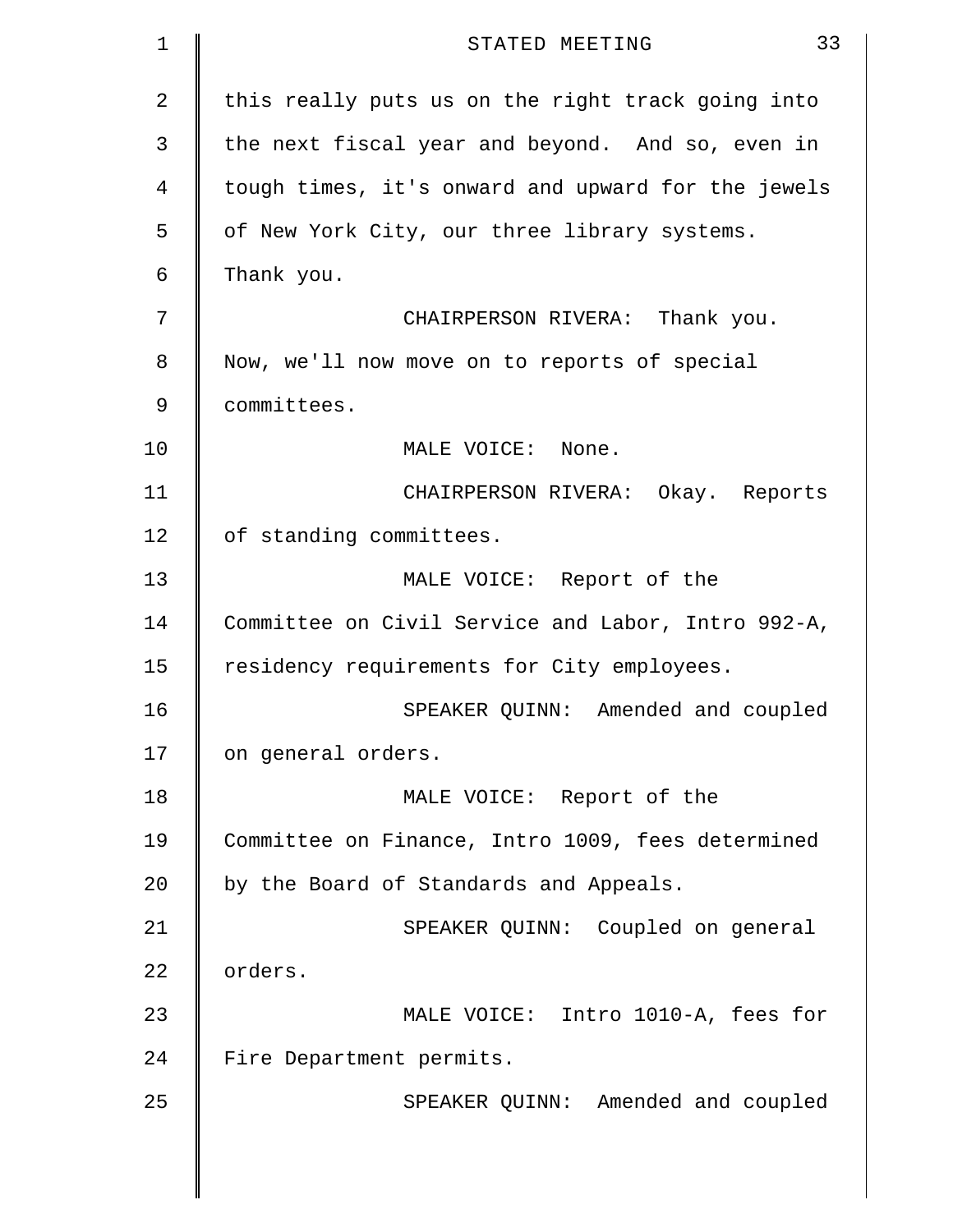| $\mathbf 1$    | 34<br>STATED MEETING                            |
|----------------|-------------------------------------------------|
| $\overline{2}$ | on general orders with message of necessity.    |
| 3              | MALE VOICE: Intro 1011,                         |
| $\overline{4}$ | performance of agency administrative functions. |
| 5              | SPEAKER QUINN: Coupled on general               |
| 6              | orders.                                         |
| 7              | MALE VOICE: Intro 1012, hotel room              |
| 8              | occupancy tax.                                  |
| 9              | SPEAKER QUINN: Coupled on general               |
| 10             | orders.                                         |
| 11             | MALE VOICE: Intro 1026, senior                  |
| 12             | citizen rent increase exemption program.        |
| 13             | SPEAKER QUINN: Coupled on general               |
| 14             | orders.                                         |
| 15             | MALE VOICE: M-1459 and                          |
| 16             | accompanying Resolutions 2013 through 2016.     |
| 17             | SPEAKER QUINN: Coupled on general               |
| 18             | orders.                                         |
| 19             | MALE VOICE: Preconsidered Reso                  |
| 20             | 2031, certifying base percentage.               |
| 21             | SPEAKER QUINN: Coupled on general               |
| 22             | orders.                                         |
| 23             | MALE VOICE: Preconsidered Reso                  |
| 24             | 2032, adjusted base proportion class share.     |
| 25             | SPEAKER QUINN: Coupled on general               |
|                |                                                 |
|                |                                                 |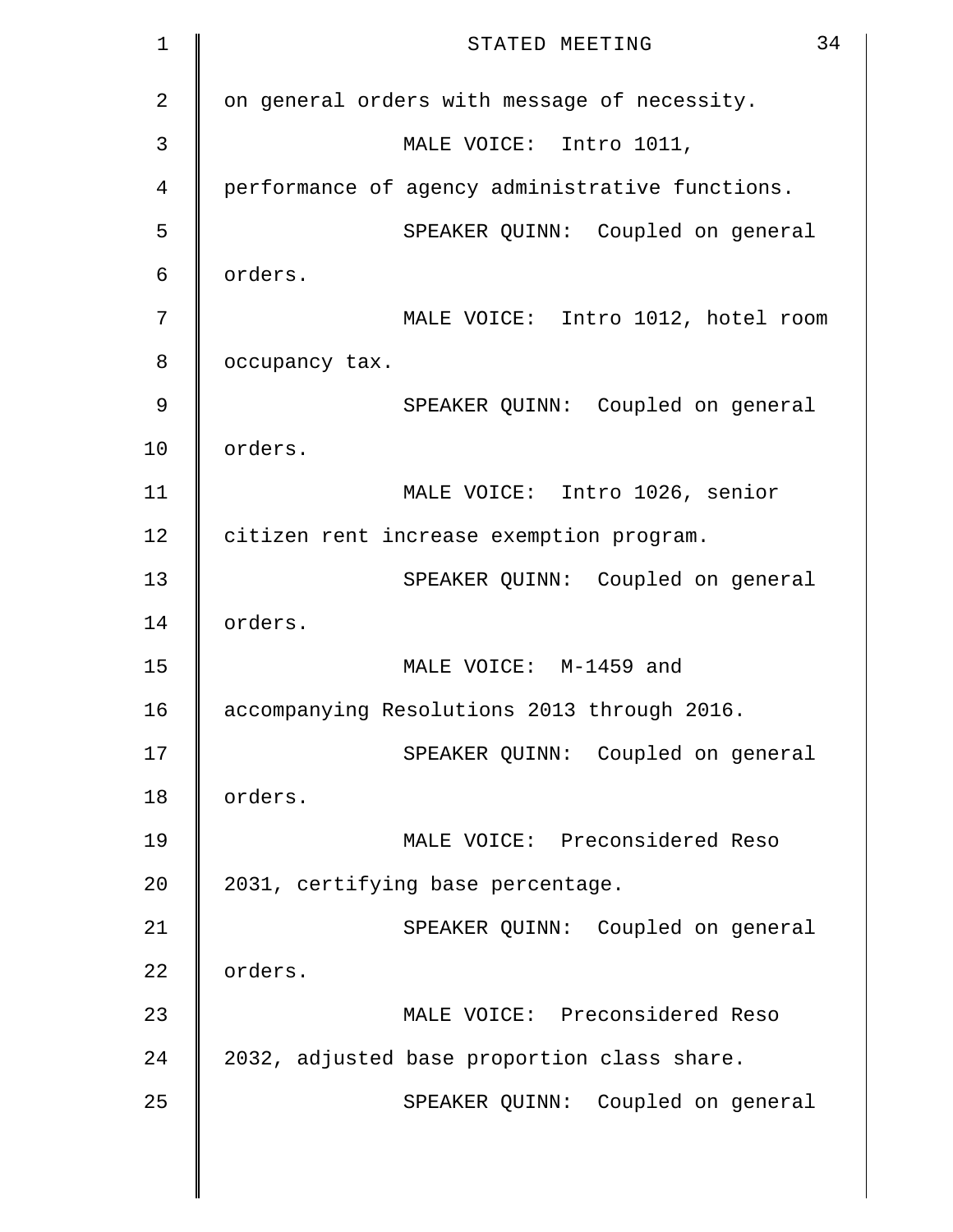| 1              | 35<br>STATED MEETING                      |
|----------------|-------------------------------------------|
| $\overline{2}$ | orders.                                   |
| 3              | MALE VOICE: Preconsidered Reso            |
| 4              | 2033, organizations to receive funding.   |
| 5              | SPEAKER QUINN: Coupled on general         |
| 6              | orders.                                   |
| 7              | MALE VOICE: M-1415 and Resolutions        |
| 8              | 2034 and 2035, expense budget.            |
| 9              | SPEAKER QUINN: Coupled on general         |
| 10             | orders.                                   |
| 11             | MALE VOICE: M-1416 and Resolutions        |
| 12             | 2036 and 2037, capital budget.            |
| 13             | SPEAKER QUINN: Coupled on general         |
| 14             | orders.                                   |
| 15             | MALE VOICE: M-1417 and Resolutions        |
| 16             | 2038, CD budget.                          |
| 17             | SPEAKER QUINN: Coupled on general         |
| 18             | orders.                                   |
| 19             | MALE VOICE: M-1429 and                    |
| 20             | accompanying Resolution 2039, five-year   |
| 21             | educational facilities capital plan.      |
| 22             | SPEAKER QUINN: Coupled on general         |
| 23             | orders.                                   |
| 24             | MALE VOICE: Preconsidered M-1465          |
| 25             | and Resolution 2040, fixing the tax rate. |
|                |                                           |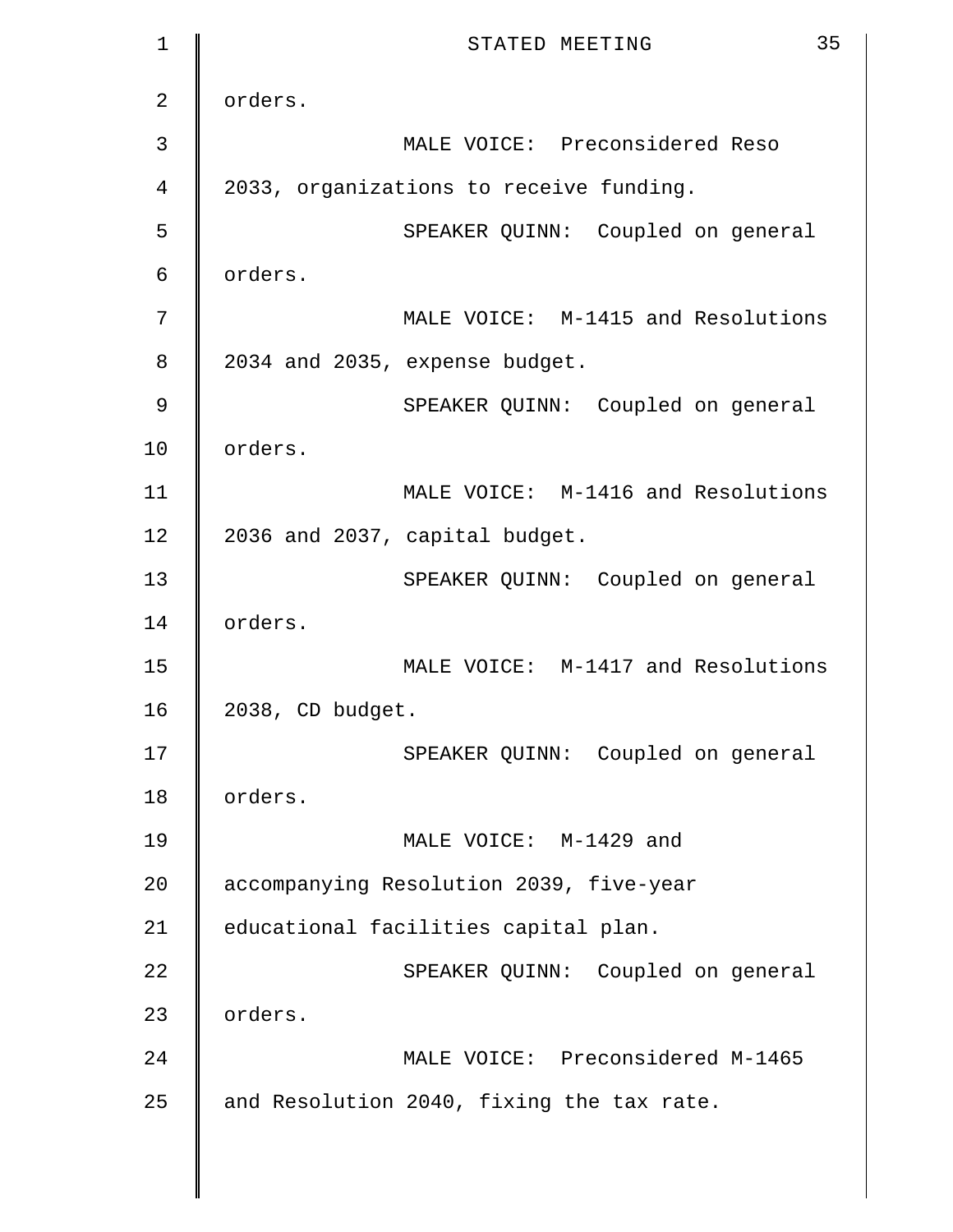| $\mathbf 1$    | 36<br>STATED MEETING                               |
|----------------|----------------------------------------------------|
| $\overline{2}$ | SPEAKER QUINN: Coupled on general                  |
| 3              | orders.                                            |
| $\overline{4}$ | MALE VOICE: Preconsidered M-1463                   |
| 5              | and Reso 2041, expense modification, MN5.          |
| 6              | SPEAKER QUINN: Coupled on general                  |
| 7              | orders.                                            |
| 8              | MALE VOICE: Preconsidered M-1464                   |
| 9              | and Reso 2042.                                     |
| 10             | SPEAKER QUINN: Coupled on general                  |
| 11             | orders.                                            |
| 12             | MALE VOICE: M-1291 through M-1297,                 |
| 13             | below budget items.                                |
| 14             | SPEAKER QUINN: Coupled to be                       |
| 15             | filed.                                             |
| 16             | MALE VOICE: M-1418 through M-1423,                 |
| 17             | on page 11, budget items.                          |
| 18             | SPEAKER QUINN: Coupled to be                       |
| 19             | filed.                                             |
| 20             | MALE VOICE: Report of the                          |
| 21             | Committee of Land Use, LU 1085 and Reso 2043,      |
| 22             | asphalt plant.                                     |
| 23             | SPEAKER QUINN: Coupled on general                  |
| 24             | orders. And, at this point, I ask for a roll call  |
| 25             | on all items that are coupled on the general order |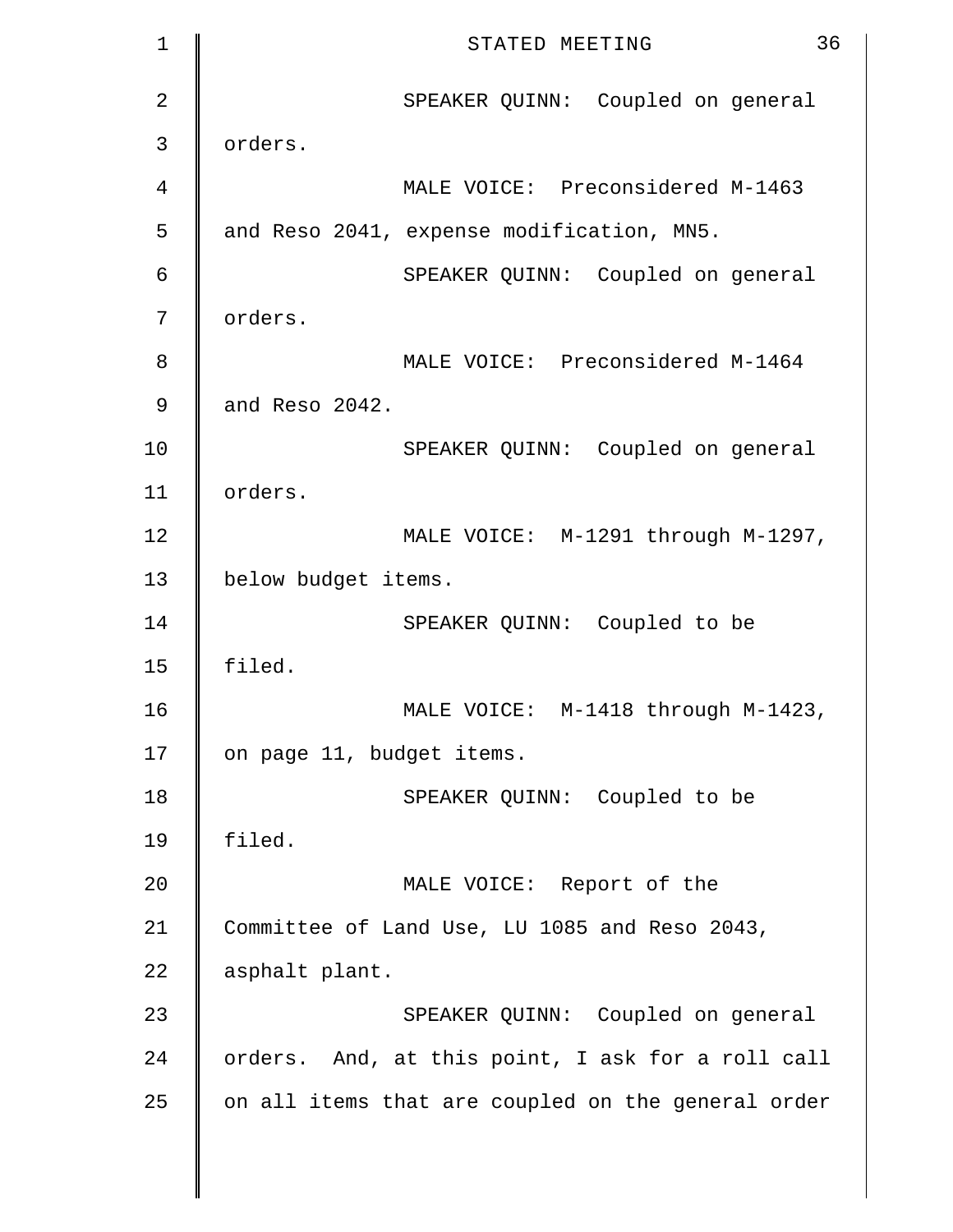| $\mathbf 1$ | 37<br>STATED MEETING                              |
|-------------|---------------------------------------------------|
| 2           | calendar. And, I just want to remind my           |
| 3           | colleagues that at the end of this meeting, we    |
| 4           | will stand in recess in the anticipation that we  |
| 5           | will have to send home rule messages to Albany.   |
| 6           | Thank you.                                        |
| 7           | MALE VOICE: Arroyo.                               |
| 8           | COUNCIL MEMBER ARROYO: Aye.                       |
| 9           | MALE VOICE: Avella.                               |
| 10          | COUNCIL MEMBER AVELLA: I vote aye                 |
| 11          | on all items, except for M-1429 and the           |
| 12          | accompanying Reso 2039, I vote no on those two.   |
| 13          | MALE VOICE: Barron.                               |
| 14          | COUNCIL MEMBER BARRON: I vote no                  |
| 15          | on M-1429, accompanying Reso 2039. I also vote no |
| 16          | on Intro 1009 and 1010-A, the exemptions for the  |
| 17          | not-for-profits for the fire inspection and for   |
| 18          | the Standard Board and Appeals. I think that      |
| 19          | those fees should not be paid. And, I vote aye on |
| 20          | all the rest.                                     |
| 21          | MALE VOICE: Brewer.                               |
| 22          | COUNCIL MEMBER BREWER: I'm going                  |
| 23          | to vote aye. I teach at Hunter College, so that   |
| 24          | needs to be noted. And, my husband is a lecturer  |
| 25          | at the New York Historical Society.               |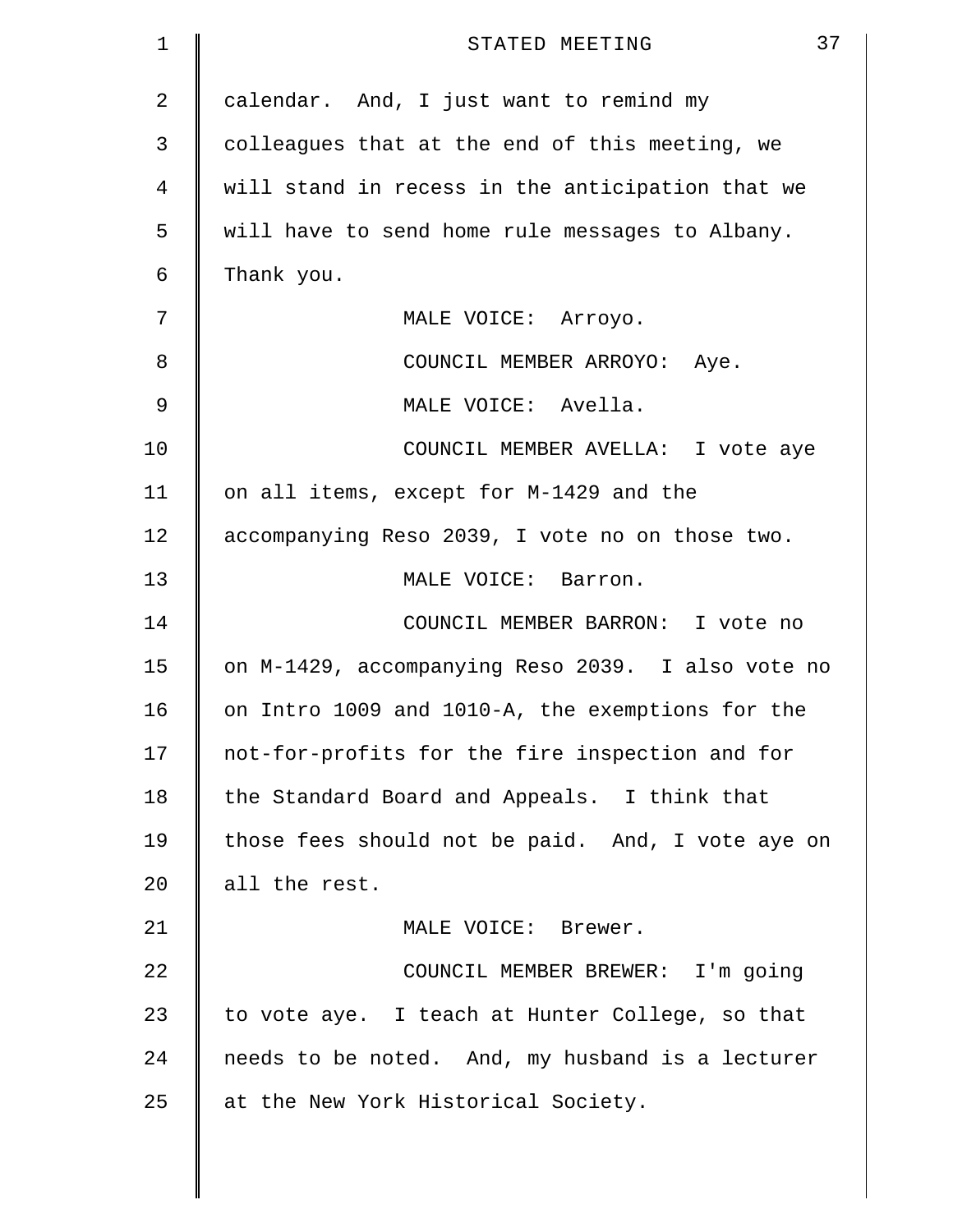| $\mathbf 1$ | 38<br>STATED MEETING                                           |
|-------------|----------------------------------------------------------------|
| 2           | I want to thank the Manhattan                                  |
| 3           | delegation and all my colleagues, certainly Dan                |
| 4           | Garodnick, Co-Chair. And, the Manhattan                        |
| 5           | delegation has lived up to its reputation and                  |
| 6           | meets longer and more often. And, I'd like to                  |
| 7           | thank Preston Niblack, Jeff Rodus, Andy Grossman,              |
| 8           | Regina Ryan, Rocco D'Angelo, certainly, certainly,             |
| 9           | certainly, Jonathan Rosenberg and many others.                 |
| 10          | Nadine was there, Lionel, Anthony, John, Kanal                 |
| 11          | Mahatra [phonetic] from my office with Schula                  |
| 12          | Warren [phonetic] and Justice Alamod [phonetic]                |
| 13          | from the Office of Garodnick. I want to also                   |
| 14          | thank Chuck and Ramon. I think I'm particularly                |
| 15          | proud of the work that we've done for the seniors              |
| 16          | and technology, the students and technology,                   |
| 17          | thinking about the 21 <sup>st</sup> century. Thank you all for |
| 18          | your contribution and the Speaker. And, I vote                 |
| 19          | aye.                                                           |
| 20          | MALE VOICE: Comrie.                                            |
| 21          | COUNCIL MEMBER COMRIE: I'm going                               |
| 22          | to vote aye on everything on the general order                 |
| 23          | calendar today. I just want to take a minute to                |
| 24          | thank all of the Finance staff, thank the Queens               |
| 25          | delegation, thank Speaker Quinn and all the                    |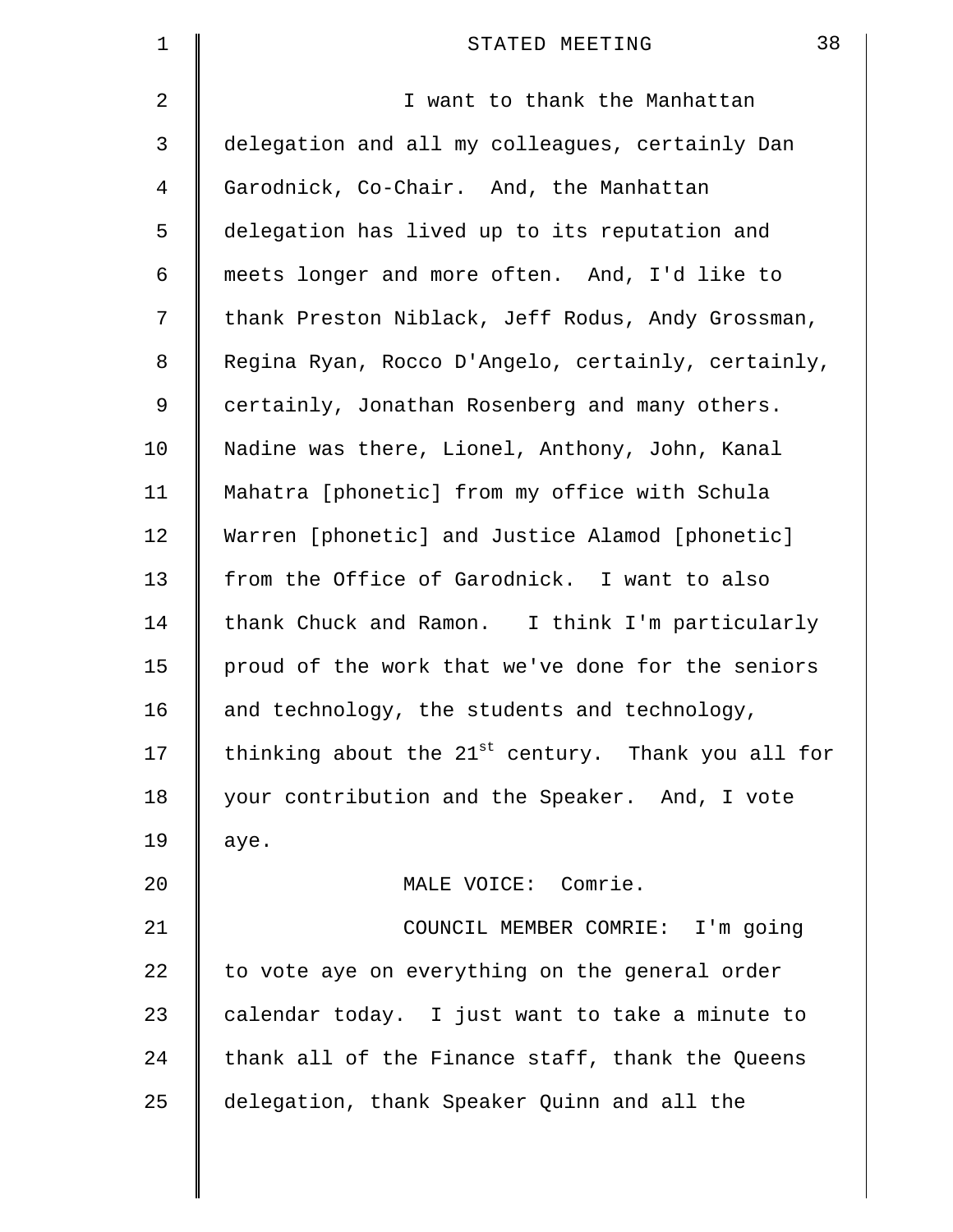| $\mathbf 1$ | 39<br>STATED MEETING                               |
|-------------|----------------------------------------------------|
| 2           | members of leadership.                             |
| 3           | I especially want to thank all of                  |
| 4           | the Finance staff for making sure that this        |
| 5           | process was a process that was fully transparent   |
| 6           | by holding all of the preliminary hearings, all of |
| 7           | the briefings on every item that had occurred that |
| 8           | was up for either a cut or a PEG in the Mayor's    |
| 9           | Executive Budget so that every member of this body |
| 10          | would know exactly what they were looking to       |
| 11          | retain and to put back into the budget to support  |
| 12          | our budget determinations for this year.<br>No     |
| 13          | member here today can say that they were not given |
| 14          | every opportunity to get the knowledge and the     |
| 15          | understanding of everything necessary so that we   |
| 16          | could do the restorations to the budget to keep    |
| 17          | the City running.                                  |
| 18          | I want to thank the Finance staff                  |
| 19          | for all of the work that they did to work with us  |
| 20          | as we put together our borough delegation          |
| 21          | requests, as we put together the budget            |
| 22          | negotiation team request and as they did their     |
| 23          | best to balance all of the needs from all of the   |
| 24          | advocates that were trying to make sure that their |
| 25          | programs were retained in the budget. I think      |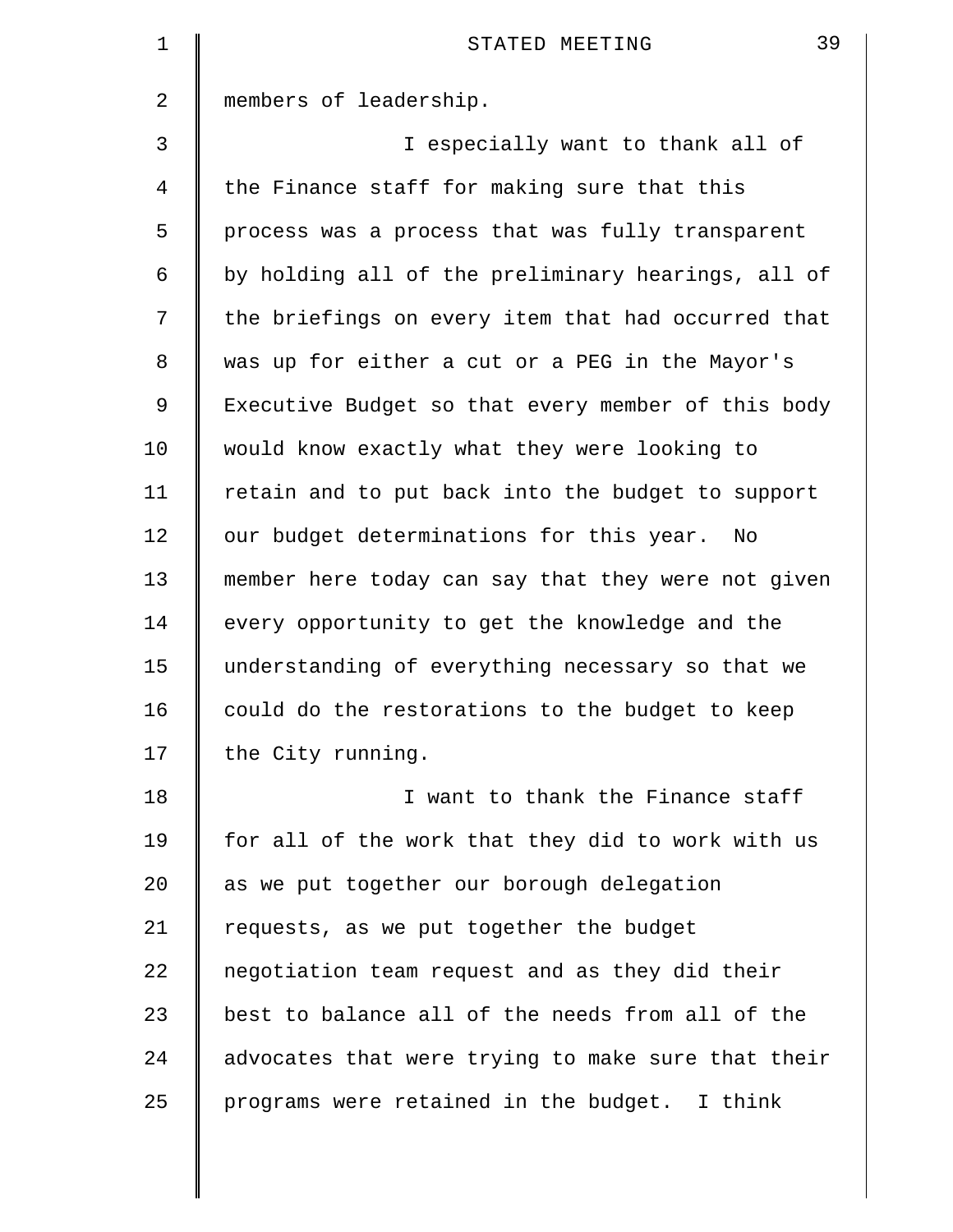| $\mathbf 1$    | 40<br>STATED MEETING                              |
|----------------|---------------------------------------------------|
| $\overline{a}$ | that our budget process this year was the best of |
| 3              | any year that I've been here.                     |
| 4              | And, I want to thank all of the                   |
| 5              | people that participated in that process, even    |
| 6              | though we've had a difficult year. As far as      |
| 7              | within the rest of the country, it is clear that  |
| 8              | our body is the most transparent body and a       |
| 9              | democratic body with a small 'd'. And, I want to  |
| 10             | thank all of those that participated.             |
| 11             | I am going to vote, as I said, aye                |
| 12             | on all items. I must disclose that even though I  |
| 13             | am giving-- my wife is an Administrator at York   |
| 14             | College and I give money to a program at York     |
| 15             | College that she has nothing to do with. I want   |
| 16             | to make that disclosure. My children are in       |
| 17             | public school. And, I'm proud to say that they're |
| 18             | in public school. So, they are benefitting from   |
| 19             | the funds that will be given to public schools.   |
| 20             | And, I want to thank, again, everyone that was    |
| 21             | involved in the process this year. Thank you.     |
| 22             | MALE VOICE: de Blasio.                            |
| 23             | COUNCIL MEMBER de BLASIO: I want                  |
| 24             | to thank the Speaker. I want to thank all my      |
| 25             | colleagues and the entire Finance staff. I think  |
|                |                                                   |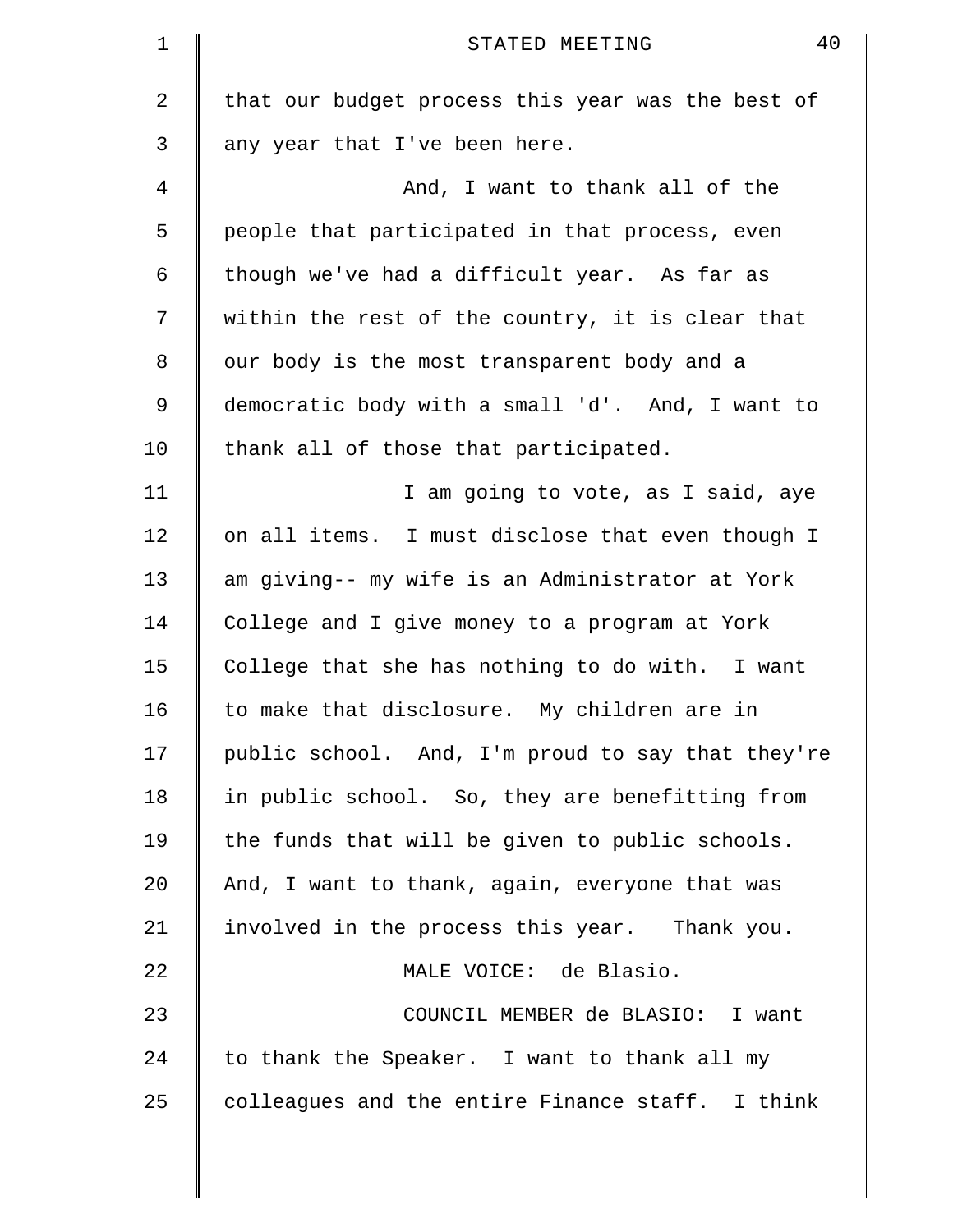| $\mathbf 1$ | 41<br>STATED MEETING                               |
|-------------|----------------------------------------------------|
| 2           | this has been an extraordinary budget process this |
| 3           | year under extremely difficult circumstances. We   |
| 4           | should be very proud, as a body, for having saved  |
| 5           | six-day service in libraries, having saved so many |
| 6           | childcare centers and their classrooms, having     |
| 7           | saved services that help stop child abuse, having  |
| 8           | saved especially fire houses. I think we'd all     |
| 9           | agree we should not have had to deal with those    |
| 10          | particular issues. The Executive branch should     |
| 11          | have handled more.                                 |
| 12          | But, here we are. And, people                      |
| 13          | handled the situation I think with great           |
| 14          | creativity and energy and unity. And, we made      |
| 15          | important choices that will really protect the     |
| 16          | lives and the quality of life of everyday New      |
| 17          | Yorkers. So, I think everyone here should be       |
| 18          | proud of that fact.                                |
| 19          | In terms of the Department of                      |
| 20          | Education capital plan, I thank Chair Jackson for  |
| 21          | raising extremely important issues. We must        |
| 22          | reform this process. We need help from Albany to   |
| 23          | do it. The capital process is not working. It's    |
| 24          | not transparent enough. It's not democratic        |
| 25          | enough. It's not serving communities well enough.  |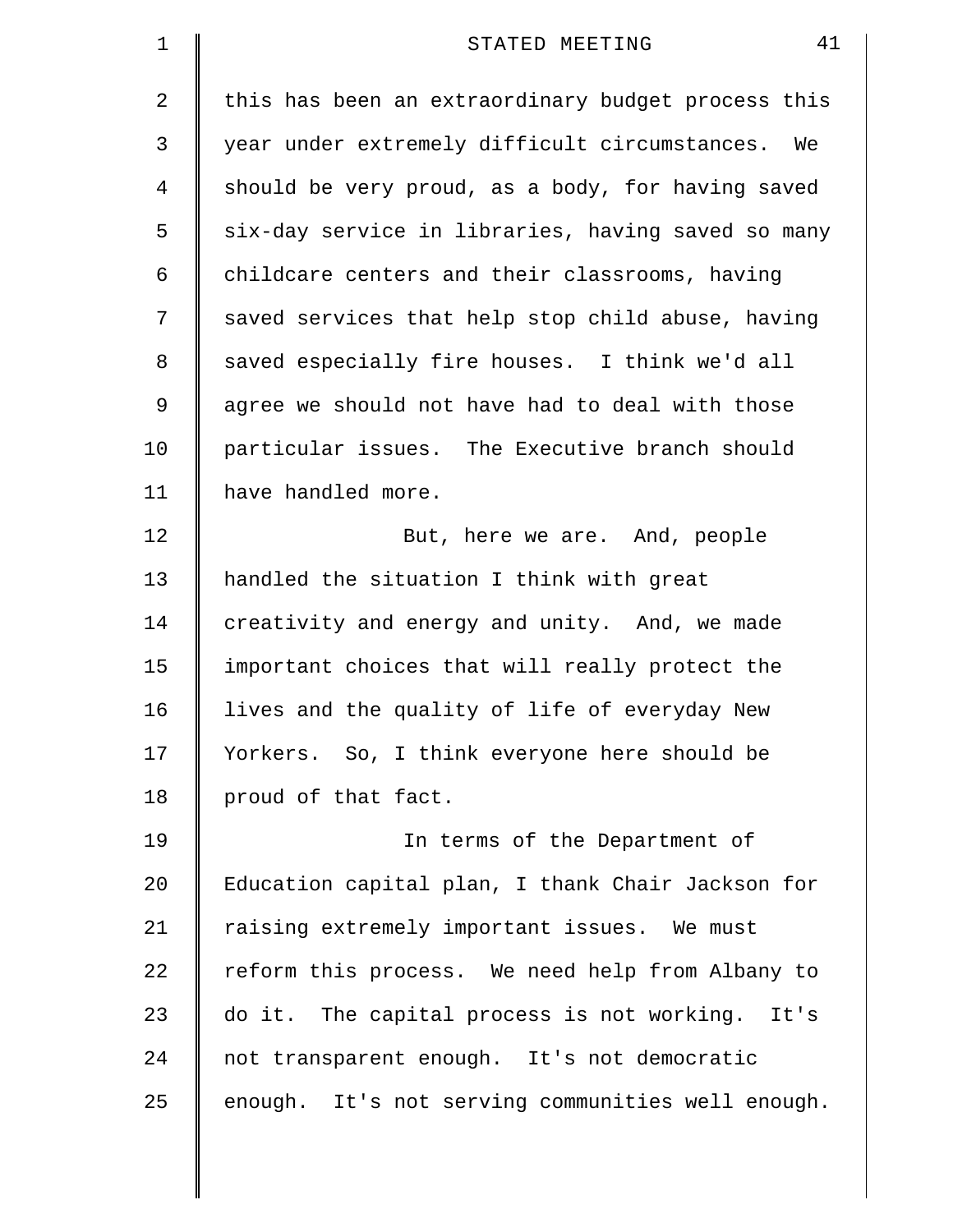| $\mathbf 1$ | 42<br>STATED MEETING                                  |
|-------------|-------------------------------------------------------|
| 2           | I feel we have to vote for the plan under the         |
| 3           | circumstances we are in today, especially given       |
| 4           | what's happening in Albany. But, I think we have      |
| 5           | a series of reforms that must take place              |
| 6           | immediately so that the process actually              |
| 7           | represents the needs of parents going forward and,    |
| 8           | of course, of students.                               |
| 9           | Finally, I'd like to make some                        |
| 10          | disclosures that my wife is an assistant Vice         |
| 11          | President at Maimonides Medical Center; that I'm      |
| 12          | an ex-officio member of the Prospect Park Alliance    |
| 13          | Board; that my son plays in the $78th$ Precinct Youth |
| 14          | League, which is part of the Prospect Park            |
| 15          | Baseball Association and that my son goes to MS 51    |
| 16          | and my daughter goes to Beacon High School.           |
| 17          | And, with that, I vote aye on all.                    |
| 18          | MALE VOICE: Dickens.                                  |
| 19          | COUNCIL MEMBER DICKENS: I want to                     |
| $20 \,$     | take this opportunity to thank Madam Speaker,         |
| 21          | Chuck Meara, Ramon, all of the Speaker's staff,       |
| 22          | Finance staff, Preston, Jeff, Jonathan, Scott,        |
| 23          | Paul, for the hard work and to help us in making      |
| 24          | difficult choices to a budget that's been             |
| 25          | profoundly impacted by an economic downturn. I        |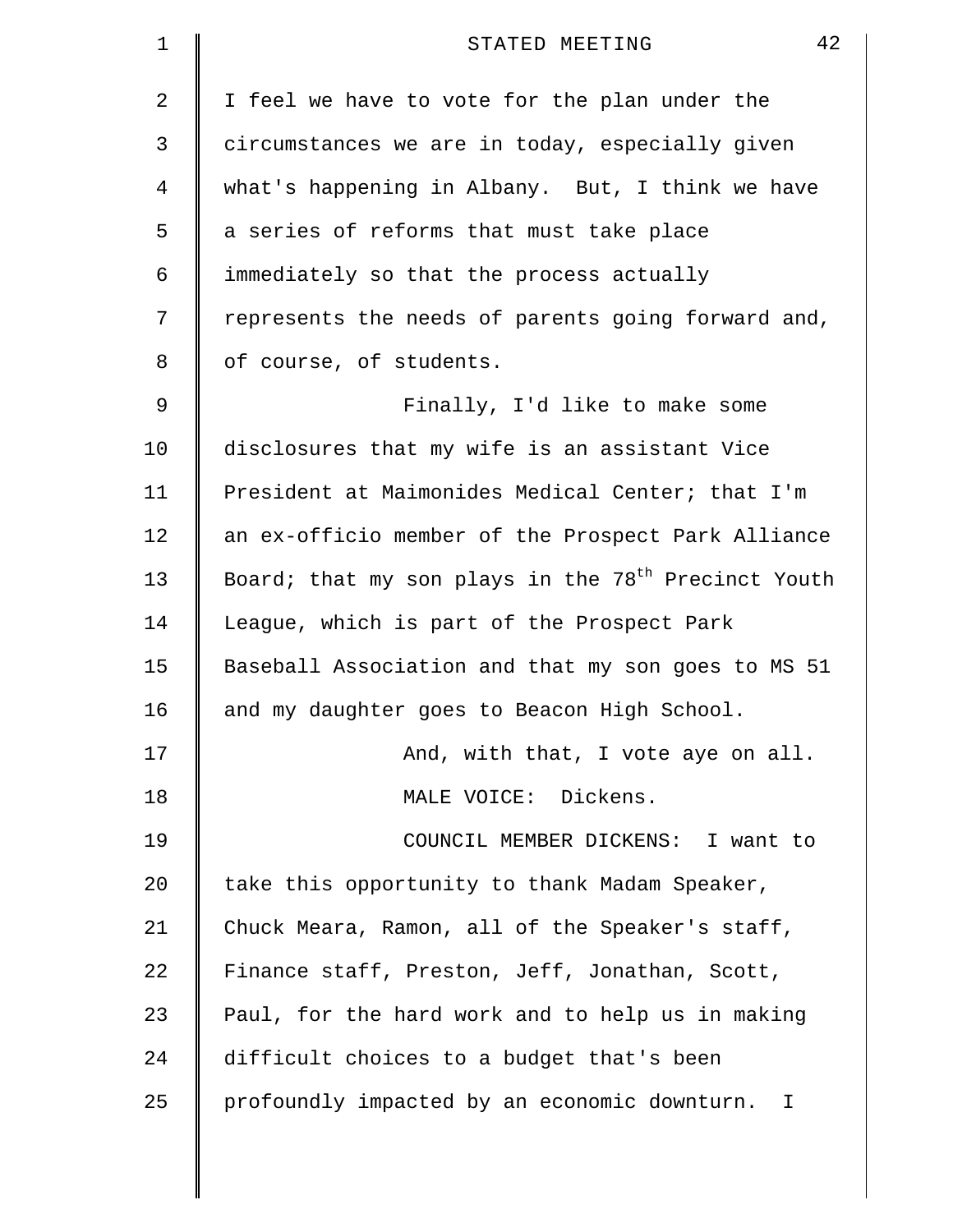| 1  | 43<br>STATED MEETING                               |
|----|----------------------------------------------------|
| 2  | thank my colleagues throughout the Council, but in |
| 3  | particular, the budget negotiating team and        |
| 4  | Manhattan delegation and our Chairs at Manhattan   |
| 5  | delegation.                                        |
| 6  | I recognize, and I applaud us for                  |
| 7  | the successes that we do have in this budget; the  |
| 8  | six-day library, the child welfare personnel       |
| 9  | that's been restored, keeping the 16 fire houses   |
| 10 | open, legal services, particularly criminal        |
| 11 | defense services that have been put back in to the |
| 12 | F '08 levels, the school custodians restoration,   |
| 13 | the restoration to the SIGS, especially Studio     |
| 14 | Museum in Harlem and El Museo Del Barrio and       |
| 15 | rescuing core community services, like healthcare  |
| 16 | programs, HIV/AIDs, diabetes, obesity, asthma      |
| 17 | prevention programs that significantly impact      |
| 18 | minority communities.                              |
| 19 | I am grateful that we were able to                 |
| 20 | manage to avoid massive layoffs to our teachers.   |
| 21 | But, what I am fearful about is that the heart has |
| 22 | been cut out of the support system for the         |
| 23 | teachers. And, I'm asking that, as I vote yes for  |
| 24 | this in full, that we need to look at, and we need |
| 25 | to ask Administration to look at reviewing what    |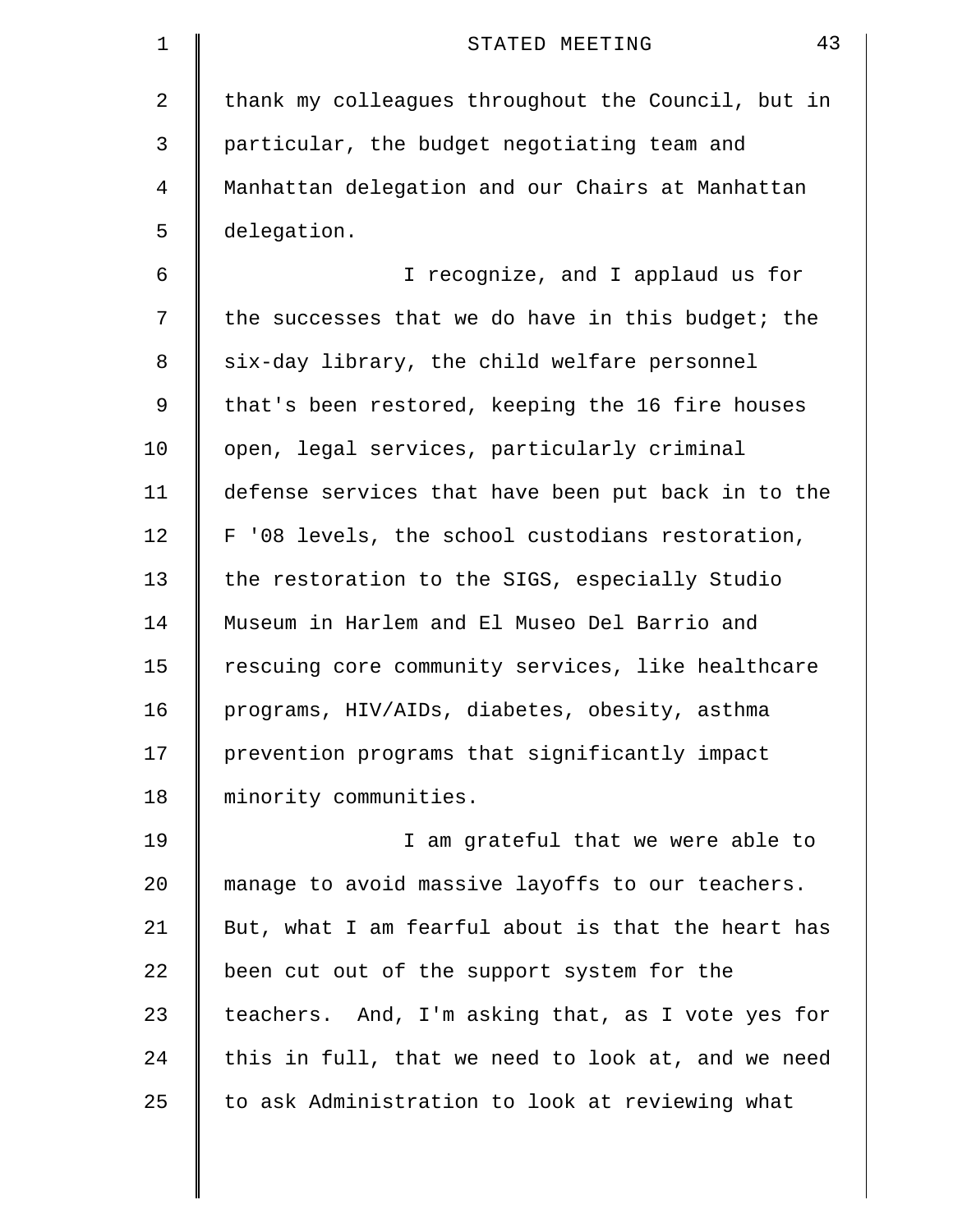| 1  | 44<br>STATED MEETING                               |
|----|----------------------------------------------------|
| 2  | has to be done to restore those support services   |
| 3  | so that the teachers can stay in the classroom and |
| 4  | not be in the lunchroom as attendants, hallway     |
| 5  | monitors, crossing guards and teachers aides.      |
| 6  | With that, I say thank you to all                  |
| 7  | of the staff, in particular, to the Speaker. And,  |
| 8  | I vote yes on all.                                 |
| 9  | MALE VOICE: Dilan.                                 |
| 10 | COUNCIL MEMBER DILAN: Yeah, I just                 |
| 11 | would like to particularly thank the Speaker and   |
| 12 | Council Member Jimmy Vacca for restoring the piece |
| 13 | of fire apparatus that will remain open in         |
| 14 | Bushwick. And, I'd like to vote aye on all,        |
| 15 | except for 992-A, which I vote no.                 |
| 16 | MALE VOICE:<br>Eugene.                             |
| 17 | COUNCIL MEMBER EUGENE: Aye.                        |
| 18 | MALE VOICE: Felder.                                |
| 19 | COUNCIL MEMBER FELDER: I'd like to                 |
| 20 | disclose that I'm voting in favor of the proposed  |
| 21 | budget, which includes funding for - - Early       |
| 22 | Education Center, where my sister, Beena           |
| 23 | [phonetic], is an education director at their      |
| 24 | Faragot [phonetic] Road Head Start site. I do      |
| 25 | vote no on Intro 1009 and Intro 1010-A. Thank      |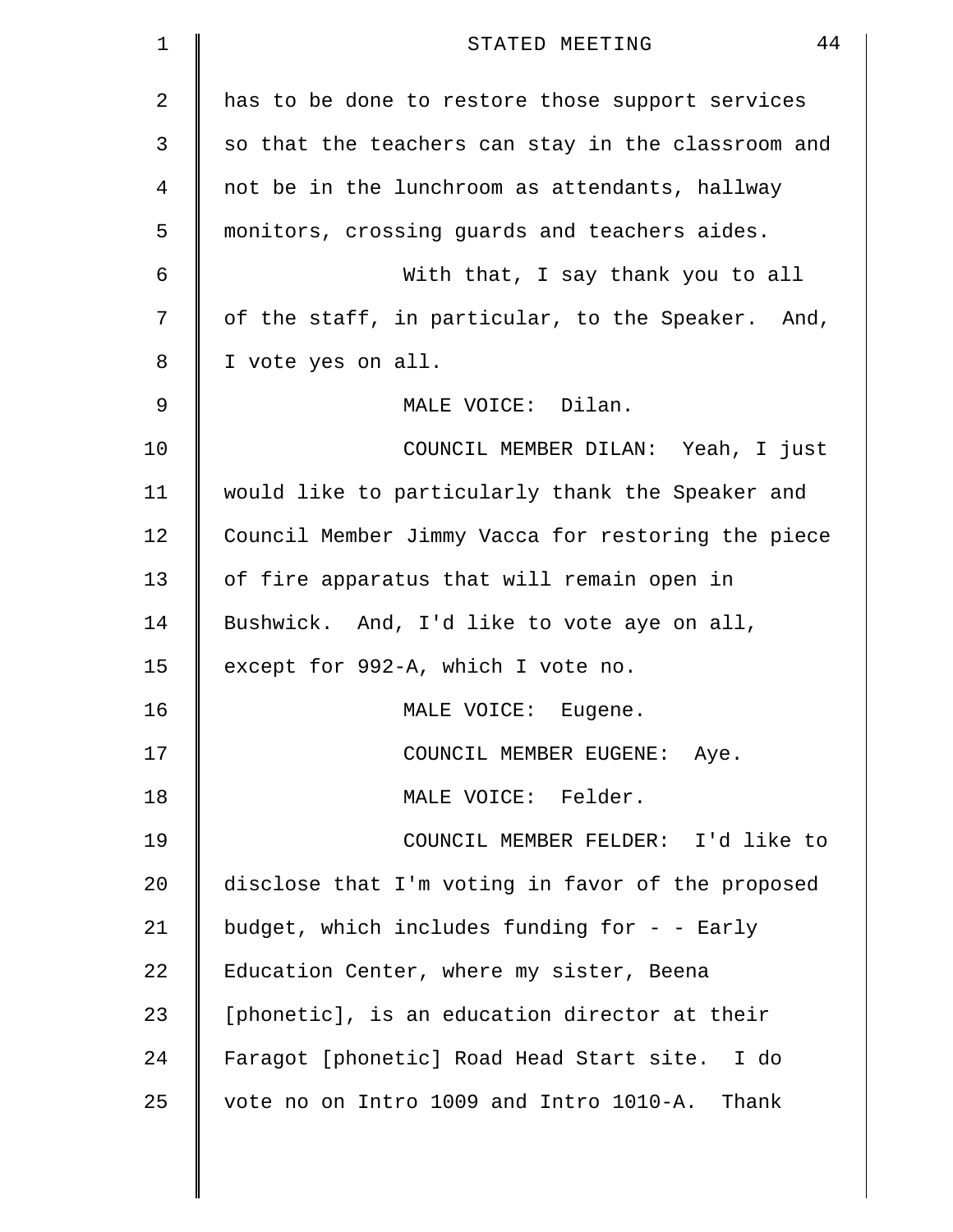| 1              | 45<br>STATED MEETING                              |
|----------------|---------------------------------------------------|
| 2              | you. Oh, I would also like to thank the Sergeant  |
| 3              | at Arms for all the work they do all year around. |
| $\overline{4}$ | MALE VOICE: Ferreras.                             |
| 5              | COUNCIL MEMBER FERRERAS: Hi. I                    |
| 6              | wanted to thank Madam Speaker and my colleagues.  |
| 7              | I've been here for all of 94 days. And, it really |
| 8              | is an honor to be sitting with all of you, in     |
| 9              | particular, our Queens delegation and Council     |
| 10             | Member Comrie, who has helped me greatly being    |
| 11             | able to balance a lot of this work. Thank you.    |
| 12             | And, I vote aye on all. Thank you.                |
| 13             | MALE VOICE: Fidler.                               |
| 14             | COUNCIL MEMBER FIDLER: First, I'd                 |
| 15             | like to, I will rely on the written signed        |
| 16             | statement as to my disclosures for any potential  |
| 17             | conflicts in the budget. I do want to say that in |
| 18             | any process, you don't get everything you want.   |
| 19             | You don't always agree with 100% of a result in a |
| 20             | \$59.4 billion budget. It would be impossible for |
| 21             | us to all agree. And, that is, in fact, the       |
| 22             | essence of democracy. And, at a time in this      |
| 23             | State when one House of the State Legislature     |
| 24             | can't get it together to decide who's in charge,  |
| 25             | the process in this body, this year, was          |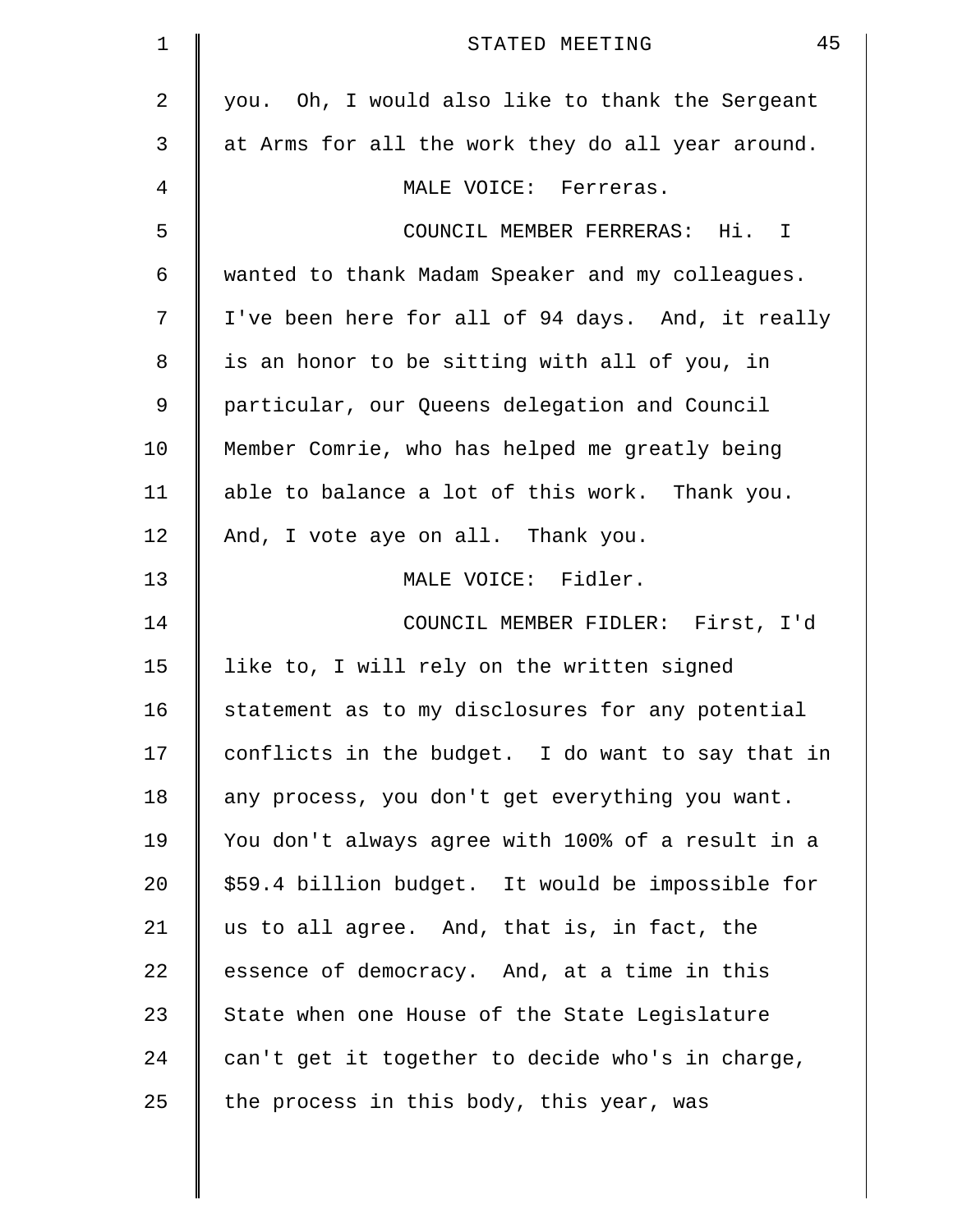| $\mathbf 1$ | 46<br>STATED MEETING                               |
|-------------|----------------------------------------------------|
| 2           | exemplary. And, for that, I want to thank our      |
| 3           | Speaker, Christine Quinn. I think it was really    |
| 4           | something that should be noted.                    |
| 5           | On the thank yous, I also certainly                |
| 6           | want to thank Preston Niblack. You got all the     |
| 7           | numbers right this year. And, Brooklyn's finest,   |
| 8           | Jeff Rodus. And, while I want to certainly thank   |
| 9           | every member of the Finance staff, there are three |
| 10          | that I want to single out. And, first, as          |
| 11          | Chairman of the Youth Committee, I want to say a   |
| 12          | special thank you to Rocco D'Angelo. Our           |
| 13          | circumstances this year were extra complicated.    |
| 14          | To Andy Grossman, who sat through some very, very  |
| 15          | painful hearings with district attorneys and       |
| 16          | Regina Ryan, who perhaps knows and understands an  |
| 17          | absolutely unintelligible Department of Education  |
| 18          | budget. I also, for reasons that I won't           |
| 19          | disclose, want to thank my colleague, Simcha       |
| 20          | Felder, who it's always a privilege to serve with. |
| 21          | And, I would be remiss if I didn't also say thank  |
| 22          | you to Chuck Meara and the man that we all hate to |
| 23          | get that last minute phone call from, the man I    |
| 24          | call the Grim Reaper, Ramon Martinez.              |
| 25          | And, finally, in a very, very                      |
|             |                                                    |
|             |                                                    |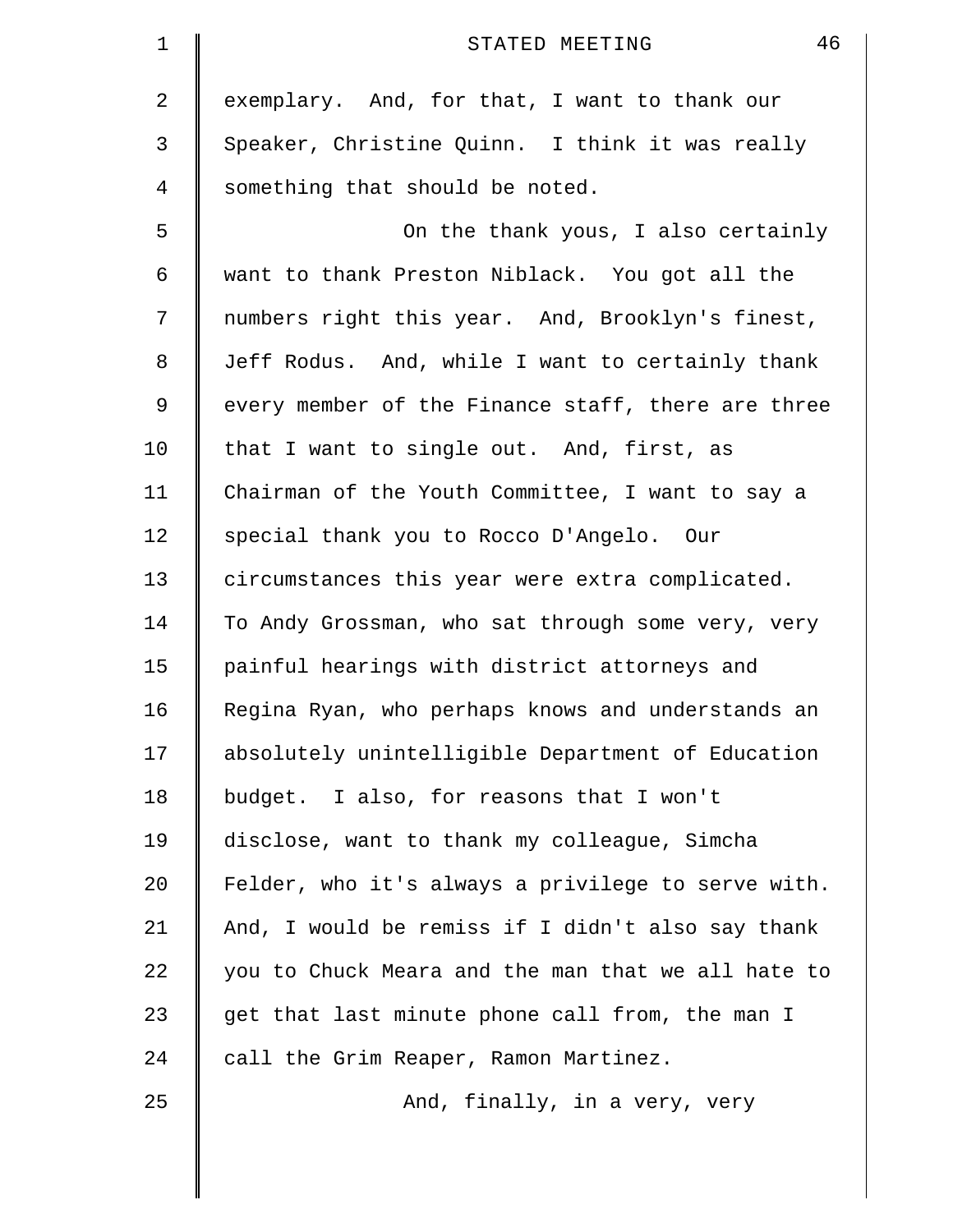| 1  | 47<br>STATED MEETING                               |
|----|----------------------------------------------------|
| 2  | serious note, I want to thank each and every one   |
| 3  | of you for not only restoring, but adding money    |
| 4  | for shelter beds for runaway and homeless youth in |
| 5  | this City. They had no lobbyist. They probably     |
| 6  | don't even vote. But, this Council has done the    |
| 7  | right thing each and every time. And, I thank you  |
| 8  | on their behalf. And, with that, I vote aye on     |
| 9  | all.                                               |
| 10 | MALE VOICE: Garodnick.                             |
| 11 | COUNCIL MEMBER GARODNICK: Thank                    |
| 12 | you. I would like to vote aye on all. I also       |
| 13 | want to recognize my co-Chair of the Manhattan     |
| 14 | delegation, Gale Brewer, and all the Manhattan     |
| 15 | delegation for those many hours of deliberations   |
| 16 | with great collegiality. Council Member Brewer's   |
| 17 | staff, Kanal Mahatra and Schula Warren and also,   |
| 18 | of course, my-- yeah, they deserve a round of      |
| 19 | applause-- and, of course, my own staff, my Chief  |
| 20 | of Staff Justine O'Mada [phonetic], and            |
| 21 | Legislative Aide, Lucy Jaffe [phonetic], who's     |
| 22 | hard work brought us very far along in this        |
| 23 | process. We thank them and, of course, the         |
| 24 | Speaker and her staff.                             |
| 25 | I also want to make a disclosure                   |
|    |                                                    |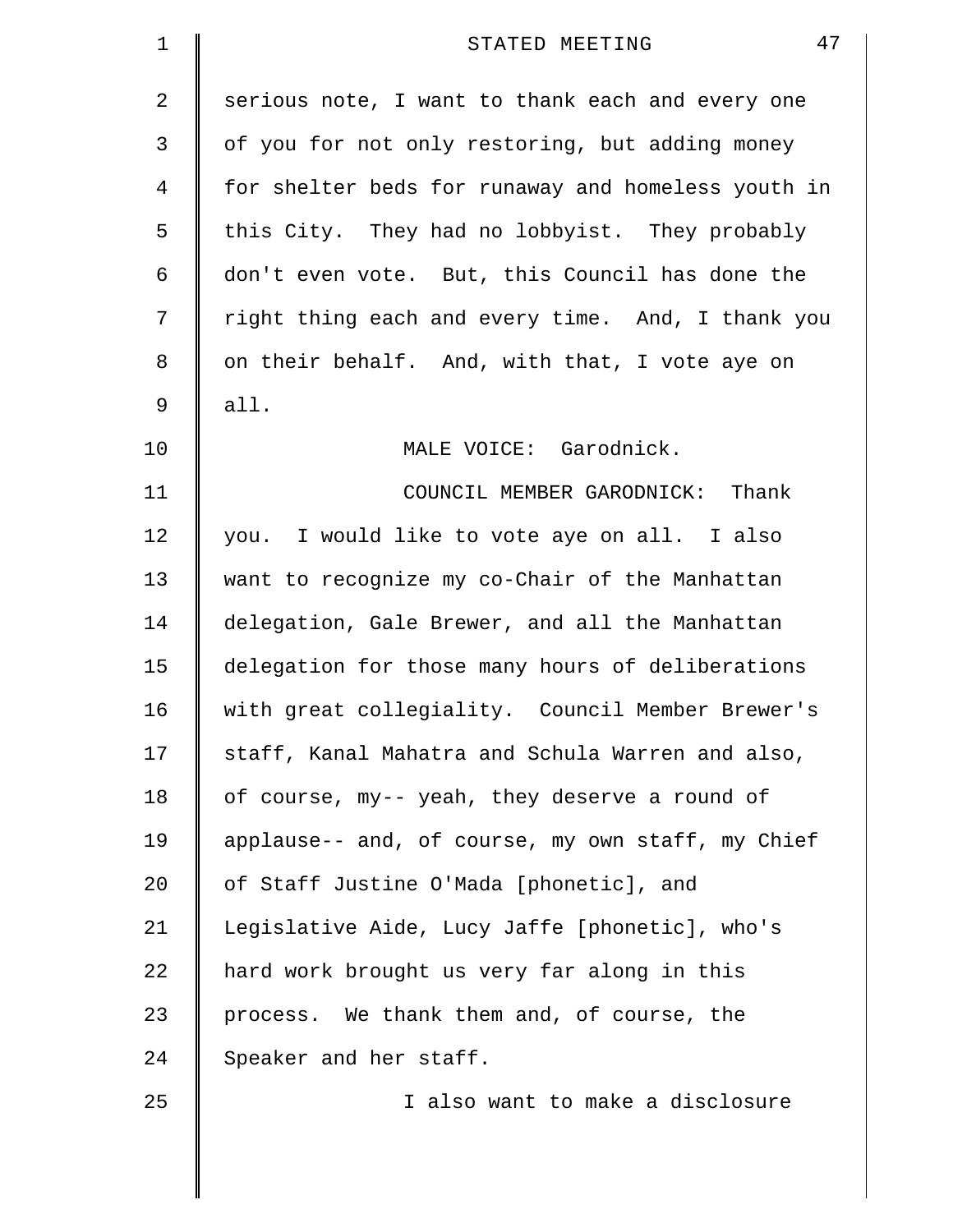| 1              | 48<br>STATED MEETING                               |
|----------------|----------------------------------------------------|
| 2              | that there is an allocation to the Stuyvesant Town |
| 3              | Peter Cooper Village Tenant's Association in the   |
| $\overline{4}$ | budget. I am a tenant of Peter Cooper Village, as  |
| 5              | is my wife and my parents, who live in another     |
| 6              | building. So, with that, I vote aye. Thank you.    |
| 7              | MALE VOICE: Gennaro.                               |
| 8              | COUNCIL MEMBER GENNARO: Mr. Acting                 |
| 9              | Public Advocate, I'd like an opportunity to speak  |
| 10             | on my vote.                                        |
| 11             | CHAIRPERSON RIVERA: So ordered.                    |
| 12             | COUNCIL MEMBER GENNARO: Yeah. I                    |
| 13             | wish to add my voice to the chorus of those that   |
| 14             | are thanking the Council Finance staff, Preston    |
| 15             | and Jeff and Jonathan and Scott. I served here as  |
| 16             | a staff member for many, many years.<br>I know the |
| 17             | hard work that they do. I'm very, very grateful    |
| 18             | to them. I'd like to thank the Speaker and all of  |
| 19             | the Council leadership for their hard work in      |
| 20             | getting us through this process, the Speakers'     |
| 21             | staff, as been mentioned, Chuck and Ramon, all the |
| 22             | great work that they always do. I'd like to thank  |
| 23             | Chairman Weprin for your dedicated service as      |
| 24             | Finance Chair for the last 18 years. It's been an  |
| 25             | honor to serve with you. What's that? Oh, 18,      |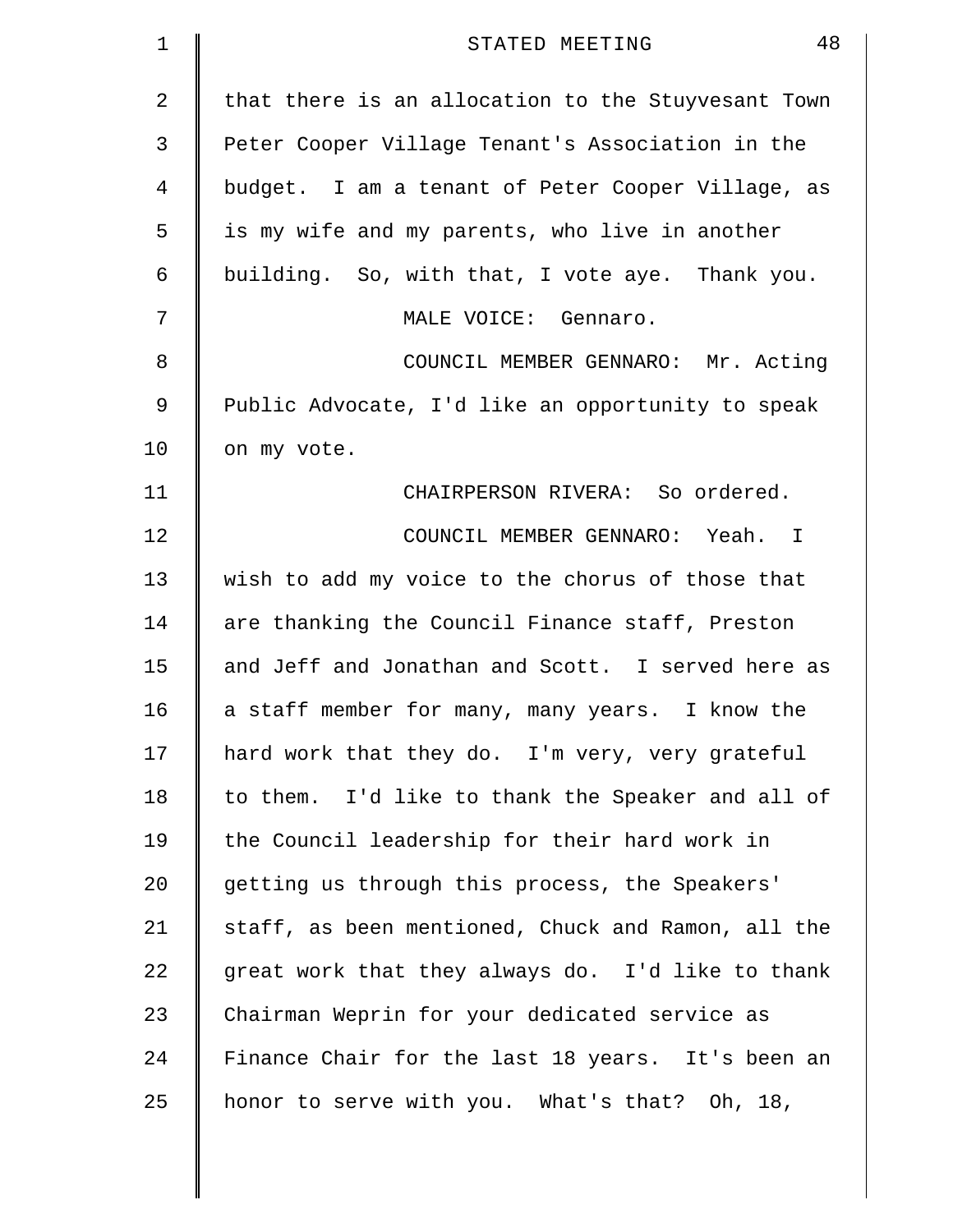| 1              | 49<br>STATED MEETING                              |
|----------------|---------------------------------------------------|
| $\overline{2}$ | well, $18$ 's for life. You know, $- -$ . So, I'm |
| 3              | warming up.                                       |
| 4              | And, I'd like to thank the members                |
| 5              | of the Finance Committee, the members of the      |
| 6              | Queens delegation, particularly our delegation    |
| 7              | Chair, Leroy Comrie for his leadership and his    |
| 8              | friendship, the members of the budget negotiating |
| 9              | team, Mayor Bloomberg and all of our partners in  |
| 10             | the Bloomberg Administration that brought us to   |
| 11             | this good day. And, last, but not least, Janet    |
| 12             | Davis from my office that was thrown in to the    |
| 13             | budget process. My other budget person got        |
| 14             | another opportunity and she's done a great job    |
| 15             | pinch hitting. I want to thank her publicly for   |
| 16             | that. And, with that, I vote aye on all.          |
| 17             | MALE VOICE: Gentile.                              |
| 18             | COUNCIL MEMBER GENTILE: Okay. By                  |
| 19             | way of disclosure, I'm voting in favor of the     |
| 20             | proposed budget, which includes funding for IS    |
| 21             | 259, where my sister's a Parent Coordinator. With |
| 22             | congratulations to everyone who worked on this    |
| 23             | budget. I vote aye.                               |
| 24             | MALE VOICE: Gerson.                               |
| 25             | COUNCIL MEMBER GERSON: Mr. Acting                 |
|                |                                                   |
|                |                                                   |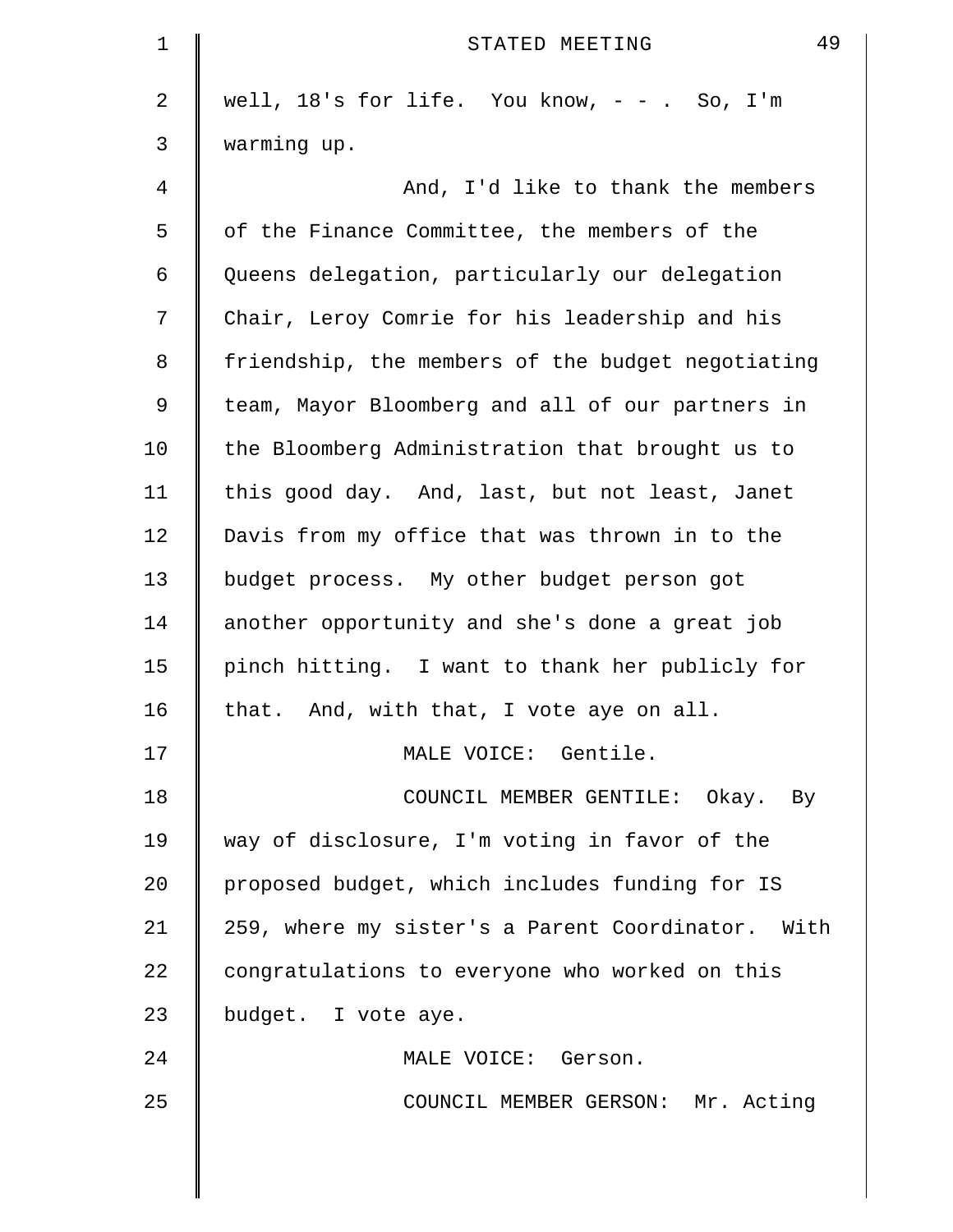| $\mathbf 1$    | 50<br>STATED MEETING                               |
|----------------|----------------------------------------------------|
| $\overline{2}$ | Public Advocate, may I be excused to explain?      |
| 3              | CHAIRPERSON RIVERA: Yes, you may.                  |
| 4              | COUNCIL MEMBER GERSON: Thank you.                  |
| 5              | That means I get an extra few minutes, right?      |
| 6              | CHAIRPERSON RIVERA: Two minutes,                   |
| 7              | two minutes.                                       |
| 8              | COUNCIL MEMBER GERSON: Anyway,                     |
| 9              | Madam Speaker, with your leadership and that of    |
| 10             | the entire team acknowledge and good humor, under  |
| 11             | the most difficult of circumstances, this Council  |
| 12             | has succeeded in ensuring critical and important   |
| 13             | services to all New Yorkers and special services   |
| 14             | to vulnerable New Yorkers in dire needs. So, with  |
| 15             | your leadership, I thank you for your leadership   |
| 16             | and the entire team acknowledge, Chuck Meara,      |
| 17             | Ramon Martinez, Jeff Rodus, Jonathan Rosenberg,    |
| 18             | Scott Crowley and everyone else acknowledge.       |
| 19             | I would just add, we would be                      |
| 20             | remiss as we go forward if we did not acknowledge, |
| 21             | as you have said, Madam Speaker, this budget is a  |
| 22             | work in progress. And, we need to assure New       |
| 23             | Yorkers and commit ourselves to the unfinished     |
| 24             | business of this budget, as we pass this. So, on   |
| 25             | the expense side, between now and the start of the |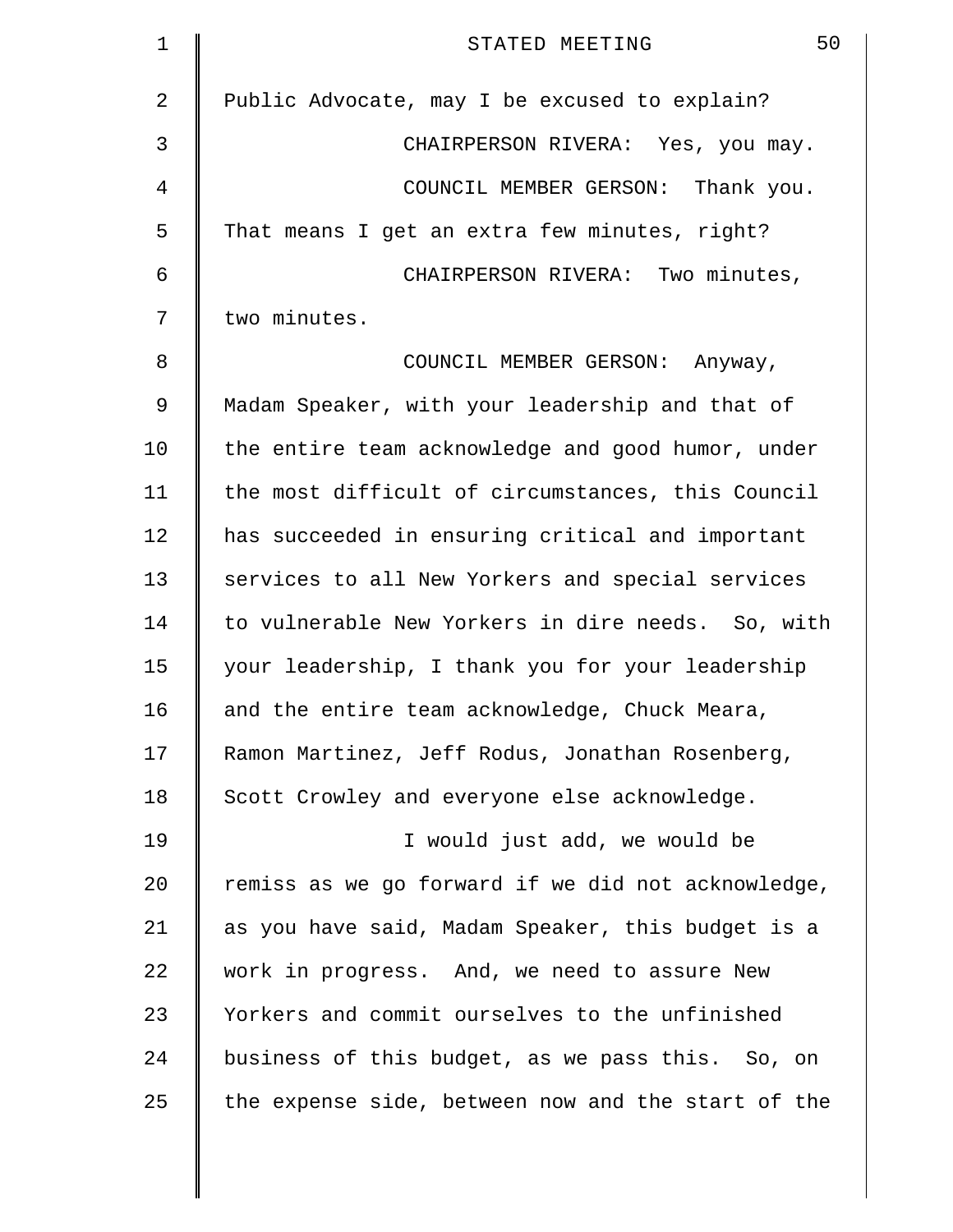| $\mathbf 1$ | 51<br>STATED MEETING                               |
|-------------|----------------------------------------------------|
| 2           | school year, we can and must find the revenue to   |
| 3           | avoid the school-base cuts. If the federal         |
| 4           | stimulus funding does not come through, we must    |
| 5           | not allow the uniform police force to go back down |
| 6           | to pre-9/11 levels. And, we must avoid the dire    |
| 7           | danger of the elimination of 30 ambulance tours.   |
| 8           | On the capital side, it remains                    |
| 9           | unacceptable that City-owned buildings and         |
| 10          | structures in states of disrepair and posing       |
| 11          | blights on their communities, and I have the       |
| 12          | photos with me, are not included in the capital    |
| 13          | budget to assure New Yorkers that, in fact, they   |
| 14          | will be repaired. We must make that correction.    |
| 15          | So, with those commitments to move                 |
| 16          | forward, I vote aye on all, except no on M-1429    |
| 17          | and accompanying Resolution 2039, as I've          |
| 18          | concluded within the beep. Thank you.              |
| 19          | MALE VOICE: Gioia.                                 |
| 20          | COUNCIL MEMBER GIOIA: Thank you.                   |
| 21          | I'd like a moment to explain my vote.              |
| 22          | CHAIRPERSON RIVERA: Yes.                           |
| 23          | COUNCIL MEMBER GIOIA: Thank you.                   |
| 24          | There is no doubt that there are great             |
| 25          | organizations in this budget that do excellent     |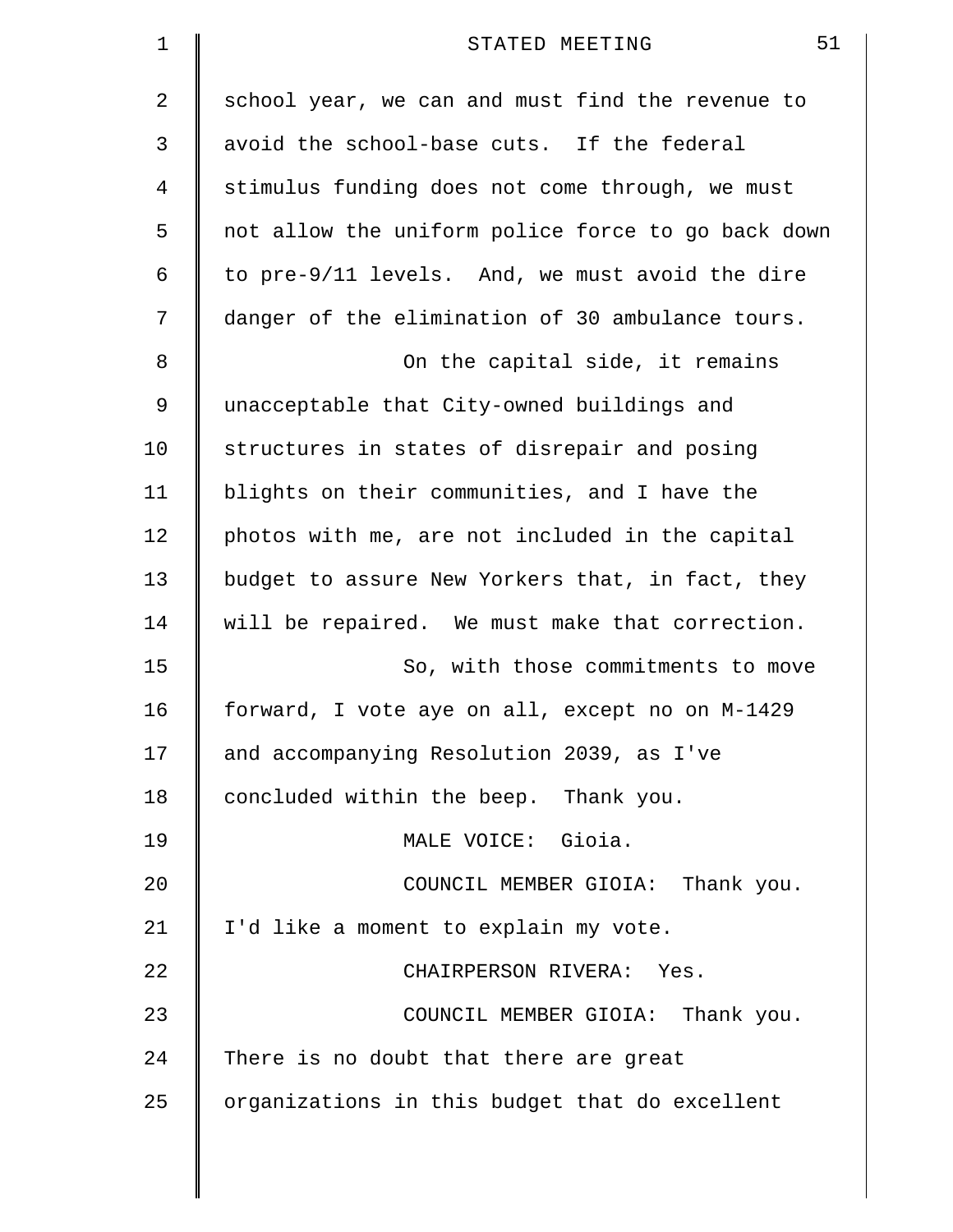| $\mathbf 1$ | 52<br>STATED MEETING                              |
|-------------|---------------------------------------------------|
| 2           | work, including those that feed the hungry and    |
| 3           | clothe the sick. And, I want to congratulate my   |
| 4           | colleagues who have worked very hard at balancing |
| 5           | the needs of New Yorkers in tough economic times. |
| 6           | And, I also want to thank the Finance staff that  |
| 7           | has worked extraordinarily hard.                  |
| 8           | Yet, I have grave reservations that               |
| 9           | there will be funds in this budget that will be   |
| 10          | misappropriated. And that, over the coming year,  |
| 11          | there will be investigations and revelations that |
| 12          | embarrass every one of us.                        |
| 13          | COUNCIL MEMBER FELDER: If you feel                |
| 14          | so strongly, don't take the money. Why don't you  |
| 15          | not take the money?                               |
| 16          | CHAIRPERSON RIVERA: Council                       |
| 17          | Member.                                           |
| 18          | MALE VOICE: - -                                   |
| 19          | COUNCIL MEMBER FELDER: I can bang                 |
| 20          | also. If you feel so strongly, don't take the     |
| 21          | money.                                            |
| 22          | CHAIRPERSON RIVERA: Council Member                |
| 23          | Felder. Thank you.                                |
| 24          | COUNCIL MEMBER FELDER: I'm not                    |
| 25          | here.                                             |
|             |                                                   |
|             |                                                   |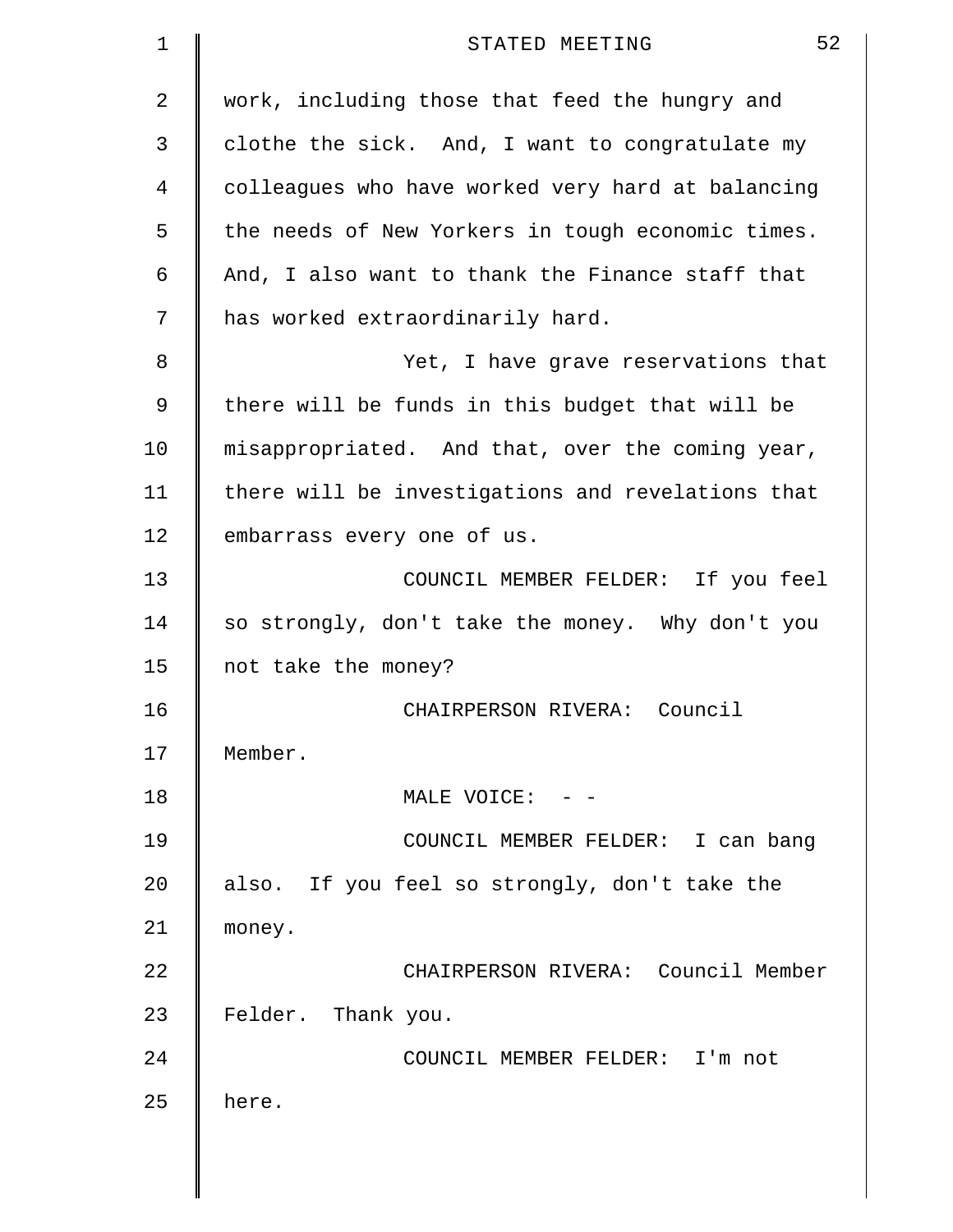| $\mathbf 1$ | 53<br>STATED MEETING                               |
|-------------|----------------------------------------------------|
| 2           | COUNCIL MEMBER GIOIA: It's a                       |
| 3           | serious topic. And, I know I'm going to take       |
| 4           | shots for it. But, this is the last budget I'm     |
| 5           | ever going to vote on here. And, I feel like I     |
| 6           | have to say my piece.                              |
| 7           | Last year, during finance hearings,                |
| $\,8\,$     | I asked the Administration's Budget Director if he |
| 9           | could assure us that people's money was being      |
| 10          | wisely and well spent. He looked at me and he      |
| 11          | told me to look at where the budget comes from,    |
| 12          | where the list come from. And, he said-- and he    |
| 13          | pointed to this City Council. One of the ways      |
| 14          | that we combated the misappropriations and the     |
| 15          | misuse of the past was by providing transparency.  |
| 16          | And, last year, the Council                        |
| 17          | instituted a reform to make discretionary items    |
| 18          | public for at least 24 hours prior to a budget     |
| 19          | vote to allow members, to allow the press, to      |
| $20 \,$     | allow the public time to examine all allocations.  |
| 21          | However, the spirit of the reform is not to treat  |
| 22          | the 24-hour period as a minor speed bump on the    |
| 23          | way to fast tracking the budget's passage. And,    |
| 24          | today, despite the fact that the budget is not due |
| 25          | for another ten days, we're not even honoring that |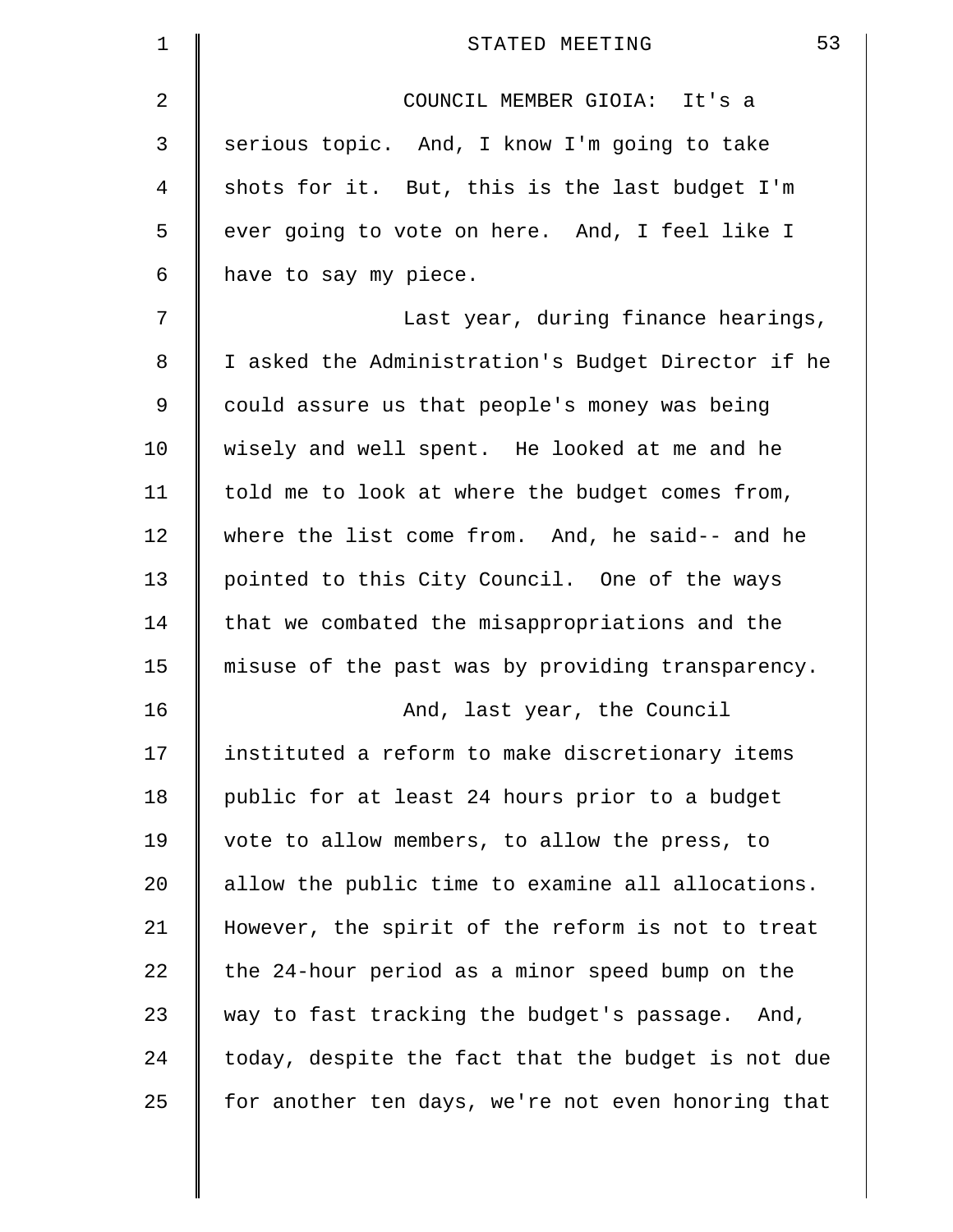| $\mathbf 1$    | 54<br>STATED MEETING                                 |
|----------------|------------------------------------------------------|
| $\overline{2}$ | 24 hours.                                            |
| 3              | Last year's reforms were proposed                    |
| 4              | because serious improprieties had come to light.     |
| 5              | And, if the past couple of weeks have shown us       |
| 6              | anything, it's that this process still needs to be   |
| 7              | improved. This is not to cast doubt on my            |
| 8              | colleagues, who I have deep respect for. But, it     |
| 9              | shouldn't take a newspaper and it certainly          |
| 10             | shouldn't take a grand jury to uncover waste,        |
| 11             | mismanagement and fraud. I think we can do           |
| 12             | better. And, I think we need to do better to         |
| 13             | rebuild people's faith in this institution and the   |
| 14             | government, in general.                              |
| 15             | With that, I vote no on M-1415, the                  |
| 16             | accompanying Resolutions, yes on all others.<br>And, |
| 17             | I do want to disclose that my sister's a school      |
| 18             | teacher at P.S. 229 and my brother-in-law's a        |
| 19             | corrections officer who works in Rikers Island.      |
| 20             | CHAIRPERSON RIVERA: Thank you very                   |
| 21             | much.                                                |
| 22             | COUNCIL MEMBER GIOIA: I have to                      |
| 23             | disclose it. And, that both of those, you know,      |
| 24             | schools and Rikers Island receive capital funding.   |
| 25             | CHAIRPERSON RIVERA:<br>Next.                         |
|                |                                                      |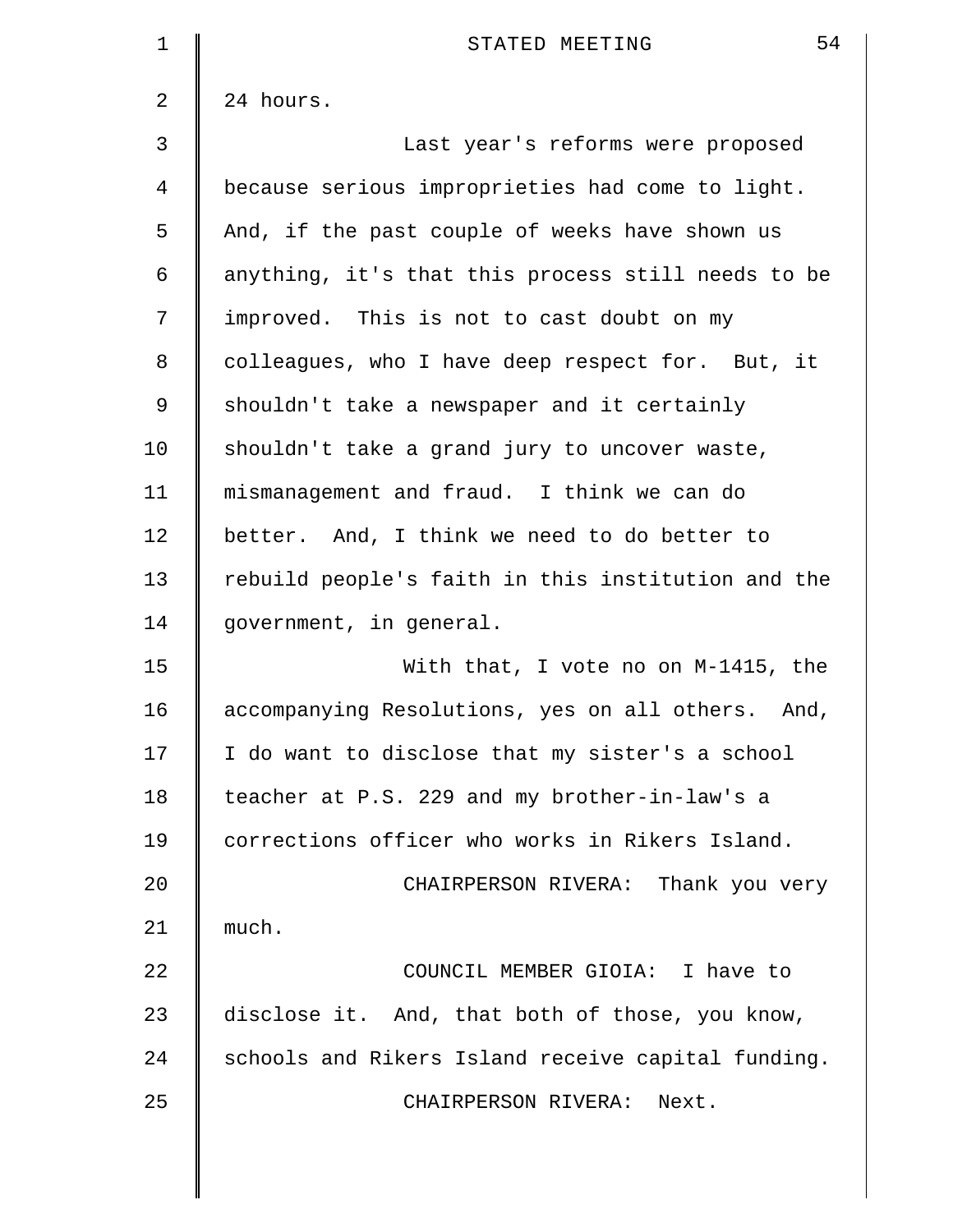| 1              | 55<br>STATED MEETING                              |
|----------------|---------------------------------------------------|
| $\overline{2}$ | MALE VOICE: Gonzalez.                             |
| 3              | COUNCIL MEMBER GONZALEZ: Thank                    |
| 4              | you. I would like to disclose that I am voting in |
| 5              | favor of the proposed budget, which includes      |
| 6              | funding to Maimonides Medical Center, where my    |
| 7              | husband works for 25 years, my son for nine years |
| 8              | and my daughter-in-law for three. I vote aye.     |
| 9              | Thank you.                                        |
| 10             | MALE VOICE: Ignizio.                              |
| 11             | COUNCIL MEMBER IGNIZIO: I just                    |
| 12             | want to commend what a great job the presiding    |
| 13             | officer is doing today in ably running this body. |
| 14             | CHAIRPERSON RIVERA: Thank you.                    |
| 15             | COUNCIL MEMBER IGNIZIO: Doing a                   |
| 16             | great job.                                        |
| 17             | CHAIRPERSON RIVERA: Thank you.                    |
| 18             | COUNCIL MEMBER IGNIZIO: And, I                    |
| 19             | commend you for the hard work that you're doing.  |
| 20             | I vote no on 1009, no on 1010-A and aye on all    |
| 21             | others. Thank you very much.                      |
| 22             | CHAIRPERSON RIVERA: Tough job.                    |
| 23             | But, somebody's got to do it.                     |
| 24             | MALE VOICE: Jackson.                              |
| 25             | COUNCIL MEMBER JACKSON:                           |
|                |                                                   |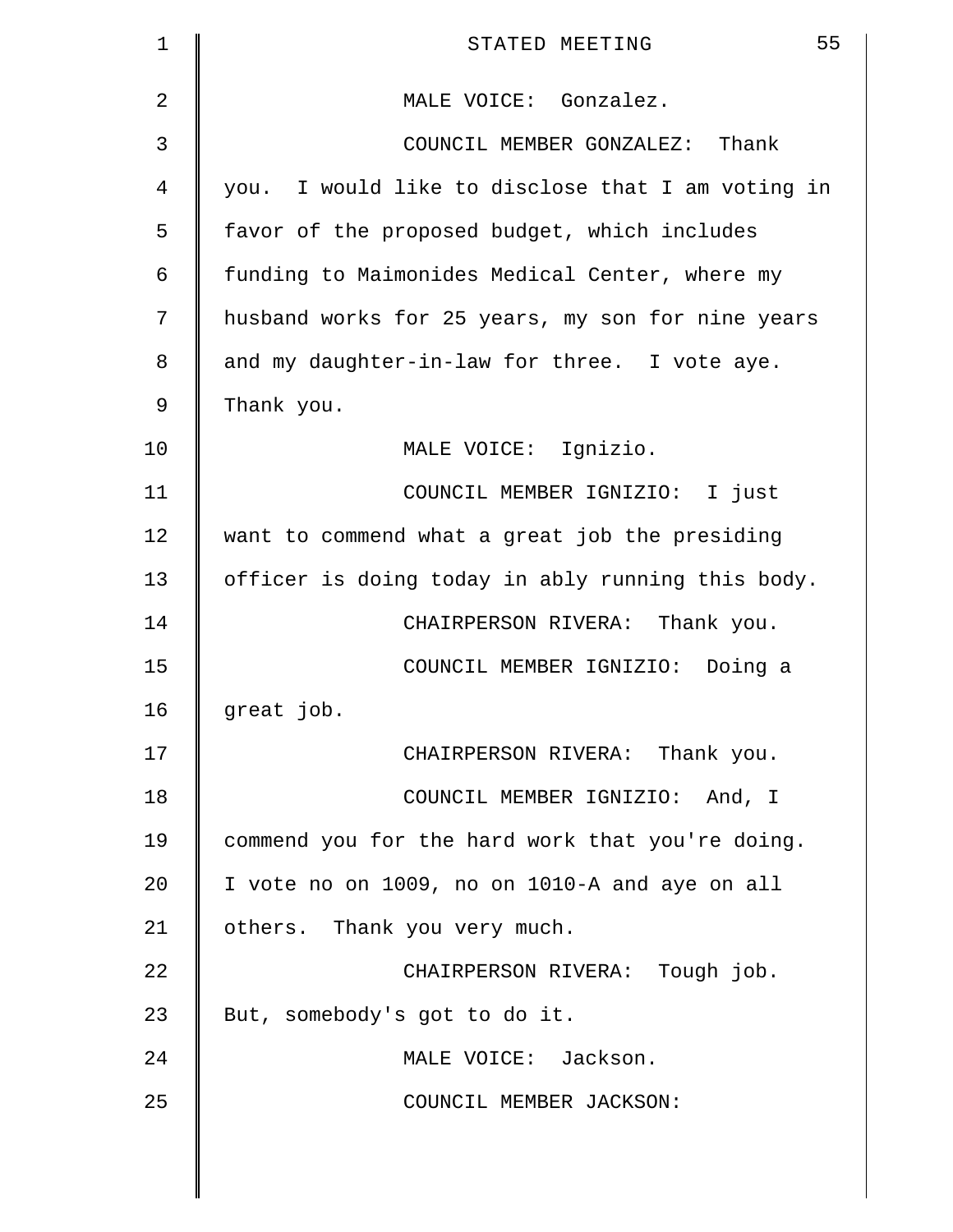| $\mathbf 1$ | 56<br>STATED MEETING                               |
|-------------|----------------------------------------------------|
| 2           | Mr. Majority Leader, may I be excused to explain   |
| 3           | my vote? Thank you. Well, let me just say from     |
| 4           | the start that part of this budget, 3,200 students |
| 5           | from kindergarten kids from ACS is going to go     |
| 6           | over to DOE. And, DOE said that class size in      |
| 7           | kindergarten may go up to 25. Major issue. Major   |
| 8           | concern. Also, in the budget, the Department of    |
| 9           | Education is going to spend \$2.3 million for      |
| 10          | Junior ROTC to help our students become "leaders"  |
| 11          | and which will lead them into the military. They   |
| 12          | need to spend that money in a classroom and not on |
| 13          | Junior ROTC.                                       |
| 14          | I also want to say that I am                       |
| 15          | pleased that our Speaker, Christine Quinn, was     |
| 16          | involved in helping to reduce the Department of    |
| 17          | Education's deficit cut from 700 million to 388    |
| 18          | million, which saved a lot of jobs. But, while we  |
| 19          | know the amount of the cut to education, the       |
| 20          | programmatic impact as to titles and how many      |
| 21          | people are going to hit the street, we don't know. |
| 22          | And, do we know what the impact is going to be to  |
| 23          | children? We don't know. We know it's going to     |
| 24          | be a negative impact. But, we don't really know    |
| 25          | what it's going to be.                             |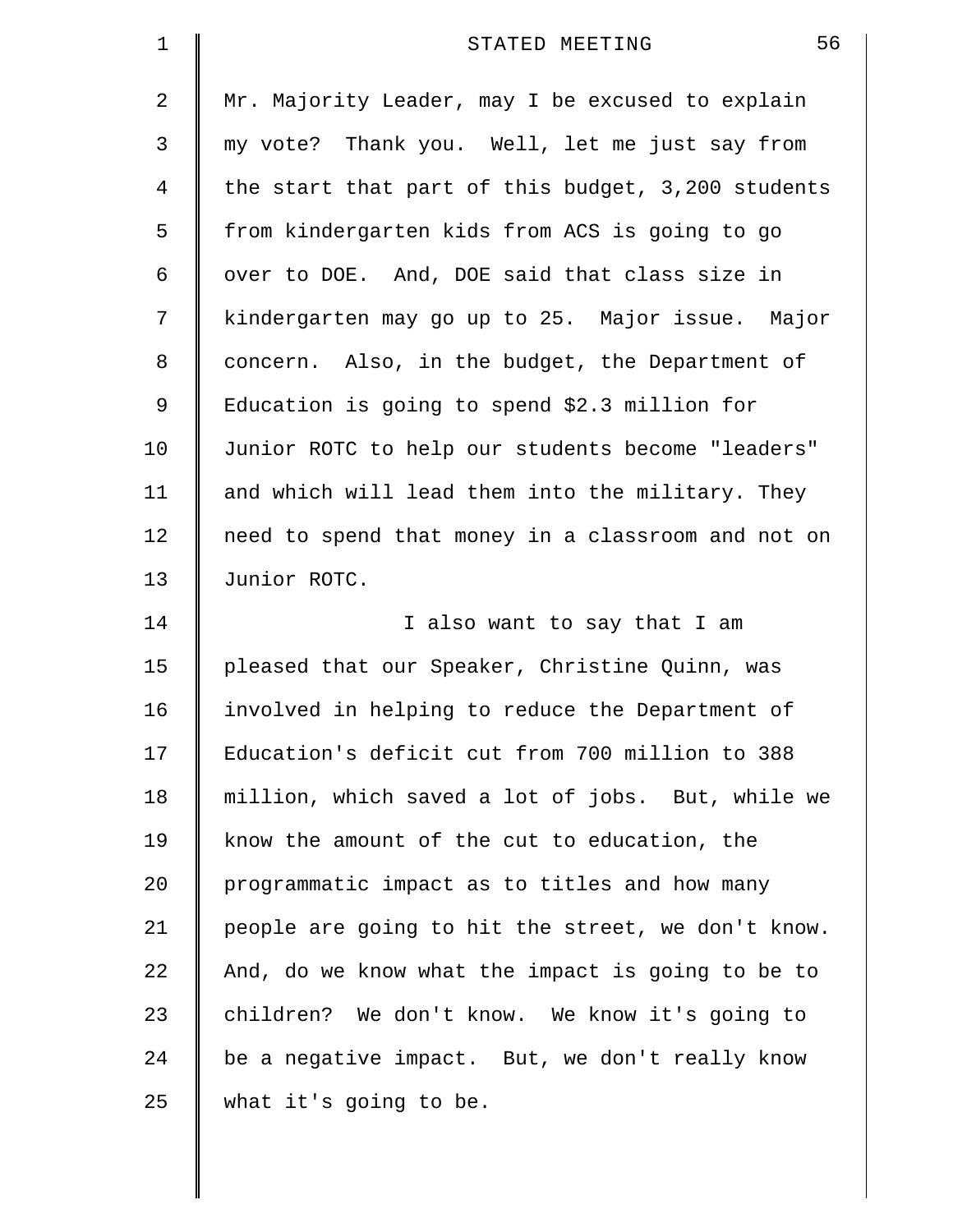| 1  | 57<br>STATED MEETING                               |
|----|----------------------------------------------------|
| 2  | I must say that in all of this                     |
| 3  | stuff, our Speaker, Christine Quinn, has worked    |
| 4  | with me and the staff to propose legislation that  |
| 5  | may lead to corrections in the future for the Blue |
| 6  | Book and also the way we look at the five-year     |
| 7  | capital plan. So, I thank you for that, Madam      |
| 8  | Speaker.                                           |
| 9  | But, today, the Bloomberg                          |
| 10 | Administration has not made any corrections to the |
| 11 | five-year capital plan. So, therefore, I vote yes  |
| 12 | on everything, except M-1429 and accompanying Reso |
| 13 | 2039, which is the Administration's five-year      |
| 14 | capital plan. Thank you.                           |
| 15 | MALE VOICE: Yassky.                                |
| 16 | COUNCIL MEMBER YASSKY: Aye on all                  |
| 17 | items.                                             |
| 18 | MALE VOICE: James.                                 |
| 19 | COUNCIL MEMBER JAMES: Aye on all                   |
| 20 | items.                                             |
| 21 | MALE VOICE: Koppell.                               |
| 22 | COUNCIL MEMBER KOPPELL: I request                  |
| 23 | permission to explain my vote.                     |
| 24 | CHAIRPERSON RIVERA: So ordered.                    |
| 25 | COUNCIL MEMBER KOPPELL: I think it                 |
|    |                                                    |
|    |                                                    |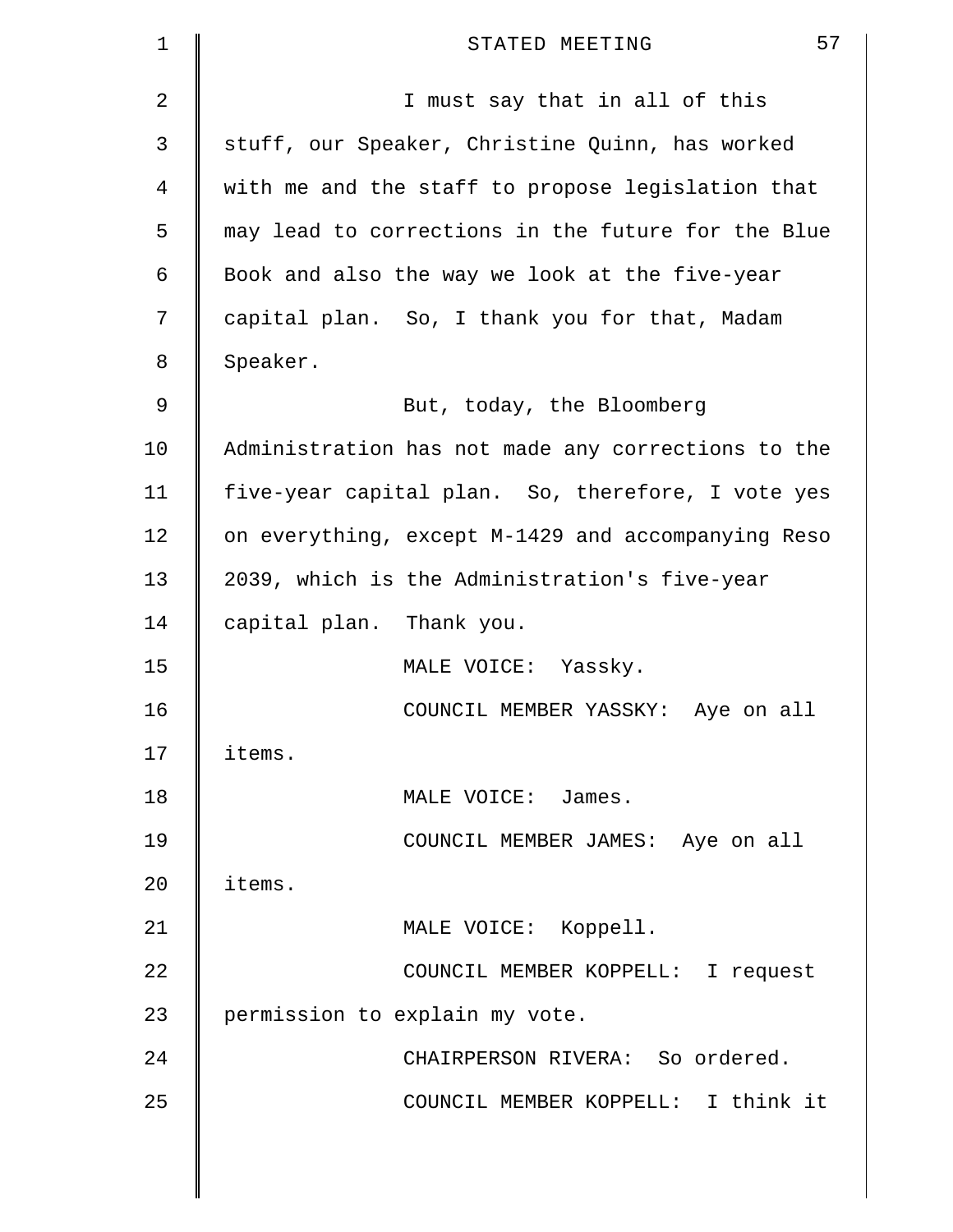| 1           | 58<br>STATED MEETING                               |
|-------------|----------------------------------------------------|
| 2           | is clear that when we looked at the Mayor's        |
| 3           | budget, I don't think many people believed we'd    |
| 4           | come out with a day like today, when we all feel   |
| 5           | very comfortable that we have been able to respond |
| 6           | to some of the most serious cuts that affect       |
| 7           | people's lives in the City and that we can go home |
| 8           | feeling that we've really done a major amount to   |
| $\mathsf 9$ | ameliorate the worst cuts in the budget. But, let  |
| 10          | there be no mistake that the cuts that the Mayor   |
| 11          | has proposed will cause a certain amount of        |
| 12          | deprivation of needed services. And, the reason    |
| 13          | for that is, of course, the fiscal crisis that     |
| 14          | we're in.                                          |
| 15          | But, I think it is a great mark of-                |
| 16          | - it is something that we can take great           |
| 17          | satisfaction in. That we've been able to respond   |
| 18          | to the most serious priorities and that we've been |
| 19          | able, also, to supplement the Mayor's budget in    |
| 20          | ways we did before, in areas like mental health    |
| 21          | and mental retardation and substance abuse, which  |
| 22          | happen to be areas that I'm involved in, as the    |
| 23          | Chair of the Committee that I'm responsible for.   |
| 24          | So, I think we can all feel extraordinarily good   |
| 25          | in light of the difficult circumstances that we    |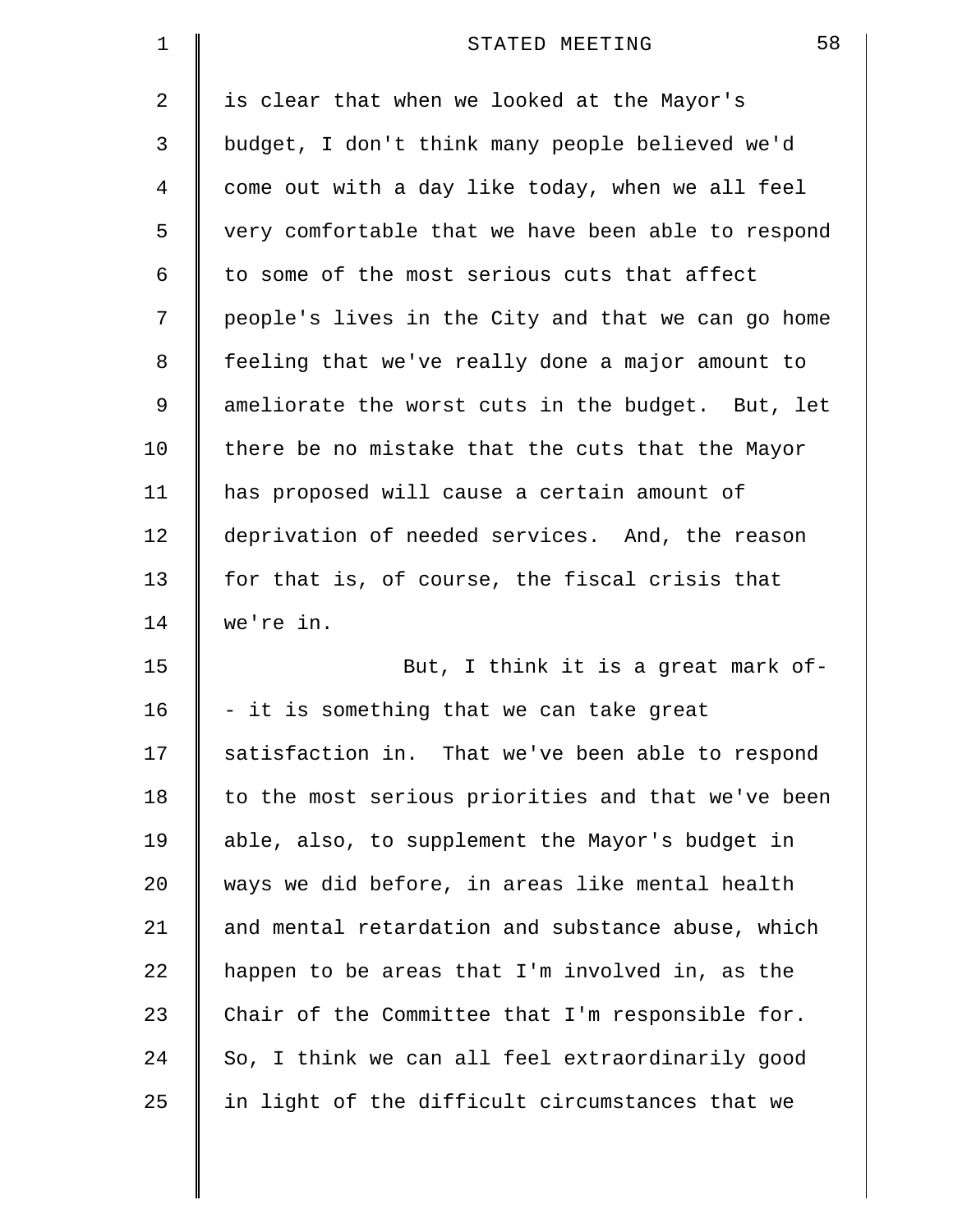| 1  | 59<br>STATED MEETING                               |
|----|----------------------------------------------------|
| 2  | come to today. And, obviously, we're not able to   |
| 3  | meet all of the needs given the paucity of funding |
| 4  | that's available.                                  |
| 5  | So, I vote yes with a good deal of                 |
| 6  | joy that we're able to deliver what we are         |
| 7  | delivering to the people of the City and, in my    |
| 8  | case, to the people of my district. I also want    |
| 9  | to disclose, before I vote, that I'm voting in     |
| 10 | favor of a budget which includes funding for the   |
| 11 | American Ballet Theater, where my sister is a paid |
| 12 | member of the orchestra. I am also a ex-officio    |
| 13 | member of the Board of the Wave Hill Environmental |
| 14 | and Art Center, which is receiving money in the    |
| 15 | budget. And, I disclose, on behalf of all of us,   |
| 16 | that we're all ex-officio members of Community     |
| 17 | Boards, which all are receiving money in the       |
| 18 | budget at the request of the Council. Thank you.   |
| 19 | I vote aye.                                        |
| 20 | CHAIRPERSON RIVERA: Thank you.                     |
| 21 | MALE VOICE: Lappin.                                |
| 22 | COUNCIL MEMBER LAPPIN: I would                     |
| 23 | like to say a big thank you to Speaker Quinn, to   |
| 24 | Chuck Meara, Preston, Jeff Rodus, Scott Crowley,   |
| 25 | the entire Finance staff, but particularly, poor,  |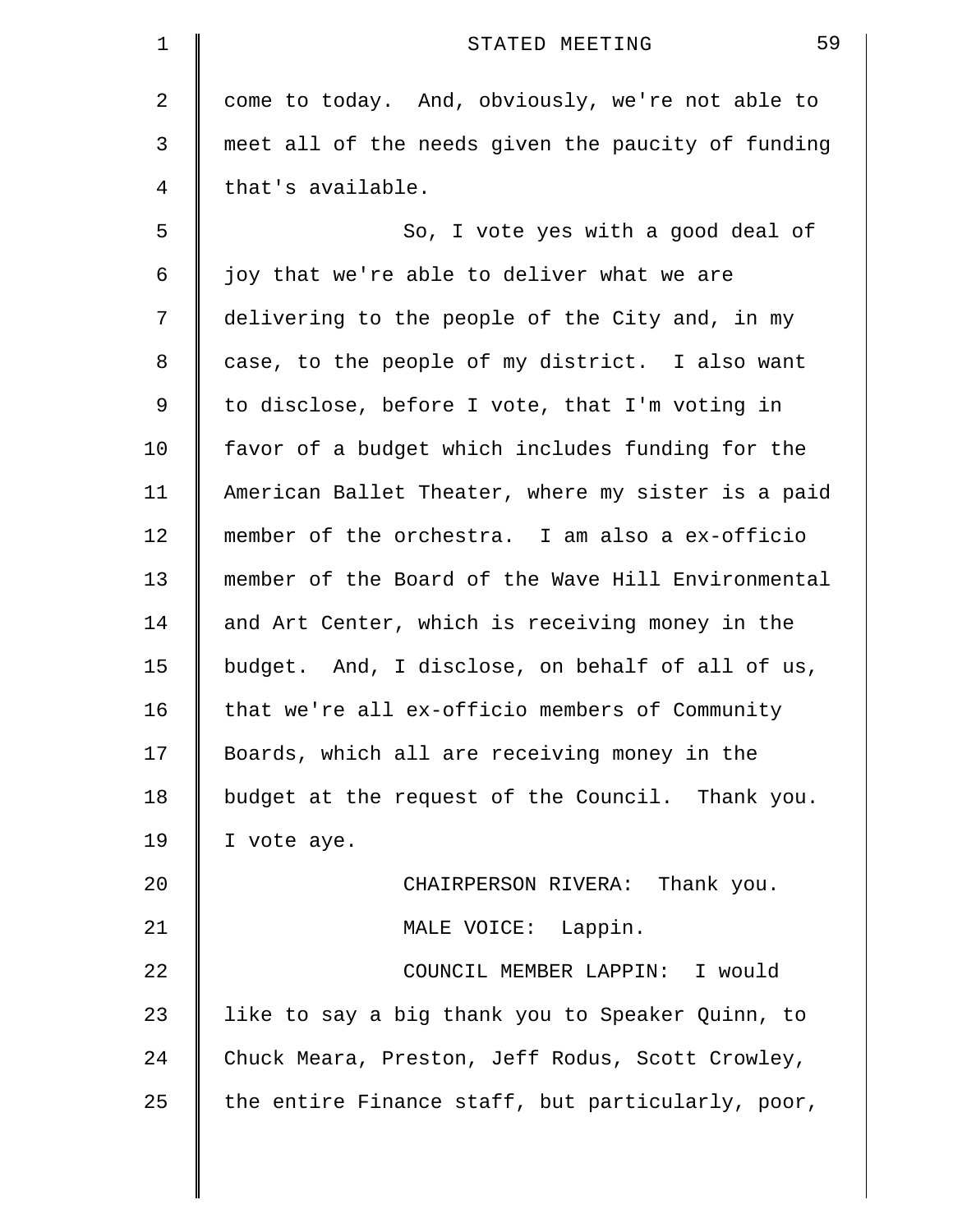| $\mathbf 1$ | 60<br>STATED MEETING                               |
|-------------|----------------------------------------------------|
| 2           | poor Jonathan Rosenberg, who drew the short straw  |
| 3           | and spent days locked up in the red room with the  |
| 4           | Manhattan delegation. I'd also like to thank John  |
| 5           | Moore from my staff, who did an incredible amount  |
| 6           | of work over the last few months on the budget.    |
| 7           | I would like to vote aye on all and                |
| 8           | disclose that I'm voting in favor of a budget that |
| 9           | does include funding for the Turtle Bay Music      |
| 10          | School, where my son goes to a toddler music       |
| 11          | class.                                             |
| 12          | MALE VOICE: Liu.                                   |
| 13          | COUNCIL MEMBER LIU: I vote yes on                  |
| 14          | all items, with the exception of M-1429 and        |
| 15          | accompanying Resolution 2039. The five-year        |
| 16          | school capital plan is woefully inadequate when it |
| 17          | comes to meeting the needs of school children in   |
| 18          | the coming years. Thank you.                       |
| 19          | MALE VOICE: Mark-Viverito.                         |
| 20          | COUNCIL MEMBER MARK-VIVERITO:<br>$\mathbb{I}$      |
| 21          | will be voting aye on all. I really do want to     |
| 22          | give a special thanks, obviously, to the Finance   |
| 23          | staff, to our Speaker. I also want to say a        |
| 24          | special thanks to Maria del Carmen Arroyo, who I   |
| 25          | have the honor of co-Chairing the Senior Center    |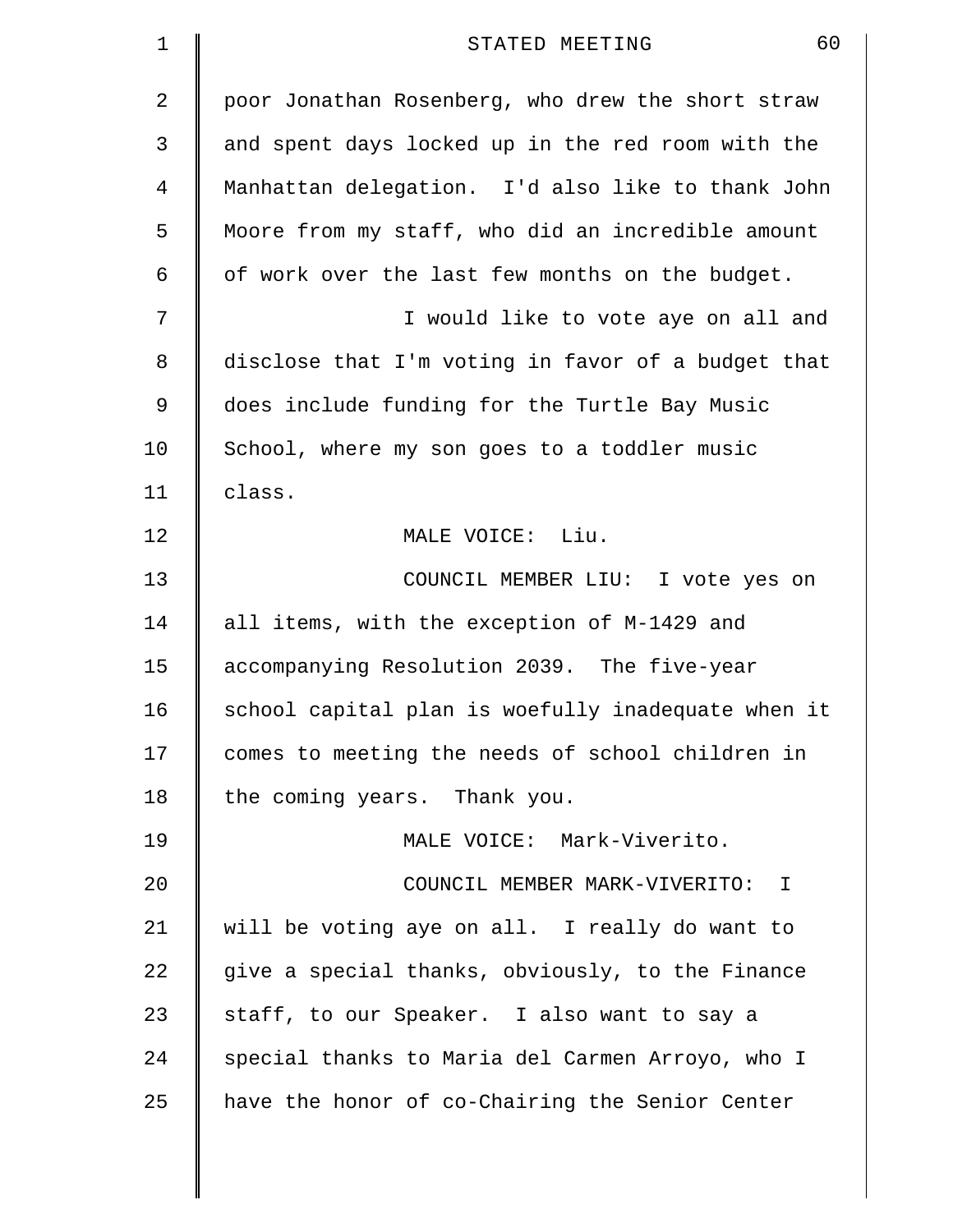| 1  | 61<br>STATED MEETING                                           |
|----|----------------------------------------------------------------|
| 2  | Subcommittee. But, I think we've done a really                 |
| 3  | good job as a Council under her leadership and us,             |
| 4  | as a Council, to really preserve key services to               |
| 5  | our seniors during a lot of changes that have been             |
| 6  | going on. That, coupled with legal services and                |
| 7  | all the other items that have been mentioned, I                |
| 8  | very much proudly vote aye on this budget. Thank               |
| 9  | you.                                                           |
| 10 | MALE VOICE: Martinez.                                          |
| 11 | COUNCIL MEMBER MARTINEZ:                                       |
| 12 | Mr. Majority Leader, can I be allowed to vote aye              |
| 13 | on the June 15 <sup>th</sup> calendar, on all the items on the |
| 14 | June 15 <sup>th</sup> calendar, please?                        |
| 15 | CHAIRPERSON RIVERA: So ordered.                                |
| 16 | COUNCIL MEMBER MARTINEZ:<br>And, I                             |
| 17 | will be voting aye on all, with the exception of               |
| 18 | M-1429 and Reso 2039. I also want to disclose                  |
| 19 | that I am voting in favor of the proposed budget,              |
| 20 | which includes funding for the Fort Washington                 |
| 21 | Senior Center, where my sister is a program aide.              |
| 22 | I also want to take the opportunity                            |
| 23 | to congratulate the Speaker and the Finance staff              |
| 24 | on putting together a process early on in which                |
| 25 | everyone, from staff to Council Members, were able             |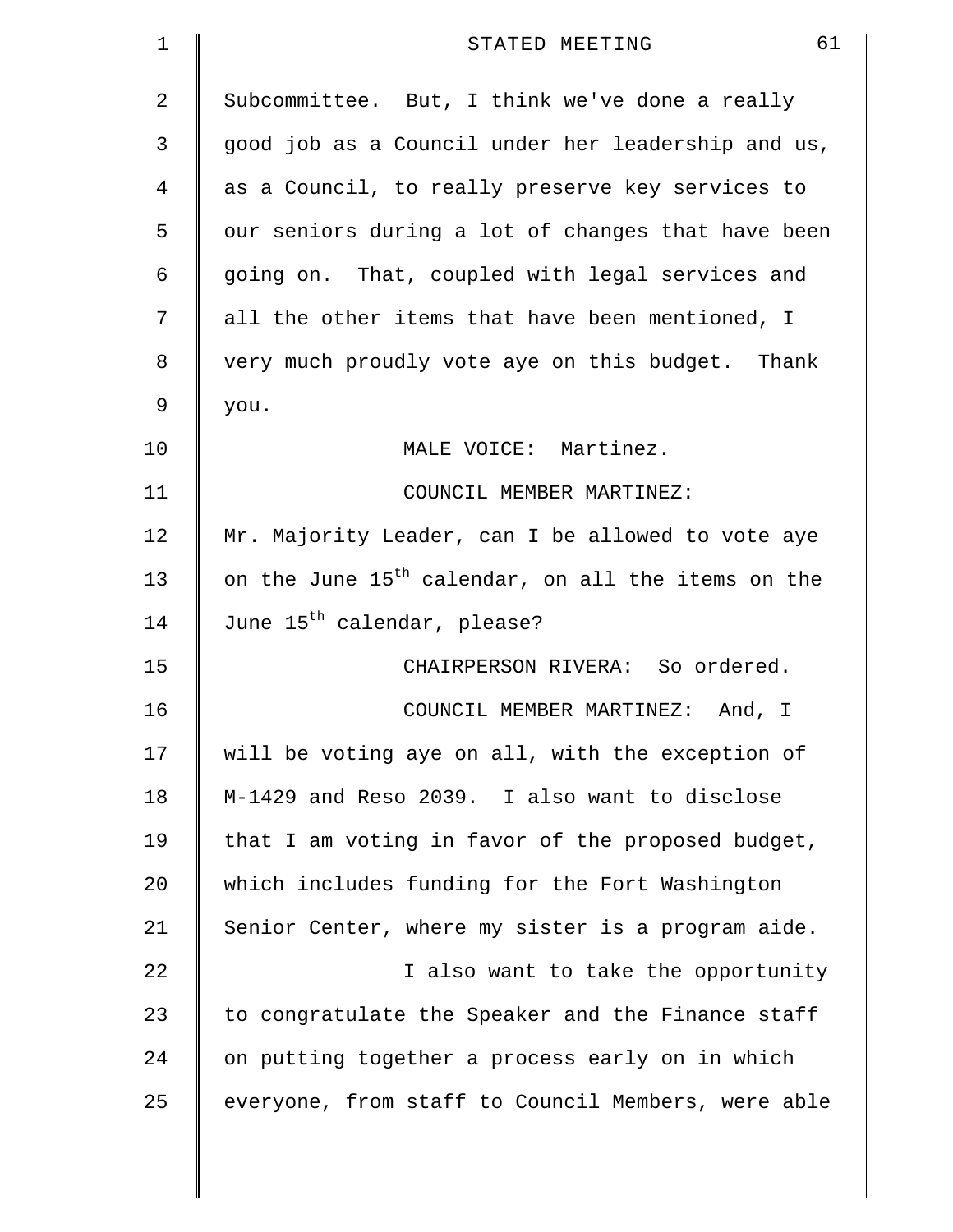| $\mathbf 1$    | 62<br>STATED MEETING                               |
|----------------|----------------------------------------------------|
| $\overline{a}$ | to be educated and informed as to many of the PEGs |
| 3              | that were proposed, many of the initiatives that   |
| $\overline{4}$ | were funded and were no longer in the proposed     |
| 5              | budget. And, I believe this process made it so     |
| 6              | much easier, not only for budget negotiations, but |
| 7              | also for the entire Council to understand what was |
| 8              | at stake and what were the issues that we were     |
| 9              | fighting for. As a result, we have a budget that   |
| 10             | represent the true needs of all communities in the |
| 11             | City of New York. So, again, congratulations to    |
| 12             | the Finance staff and congratulations for the      |
| 13             | Speaker's office in putting together such a        |
| 14             | process.                                           |
| 15             | MALE VOICE: Mealy.                                 |
| 16             | COUNCIL MEMBER MEALY:<br>May I                     |
| 17             | explain my vote?                                   |
| 18             | CHAIRPERSON RIVERA: Yes, you may.                  |
| 19             | COUNCIL MEMBER MEALY: I would like                 |
| 20             | to rise and say thank you to Madam Speaker, and    |
| 21             | our Chuck and Ramon and the whole Financial staff. |
| 22             | And, I want to thank my colleagues for every kind  |
| 23             | word you have said and every little thing that you |
| 24             | have done for me to make me better. And, I know    |
| 25             | now with this budget passing, my community is much |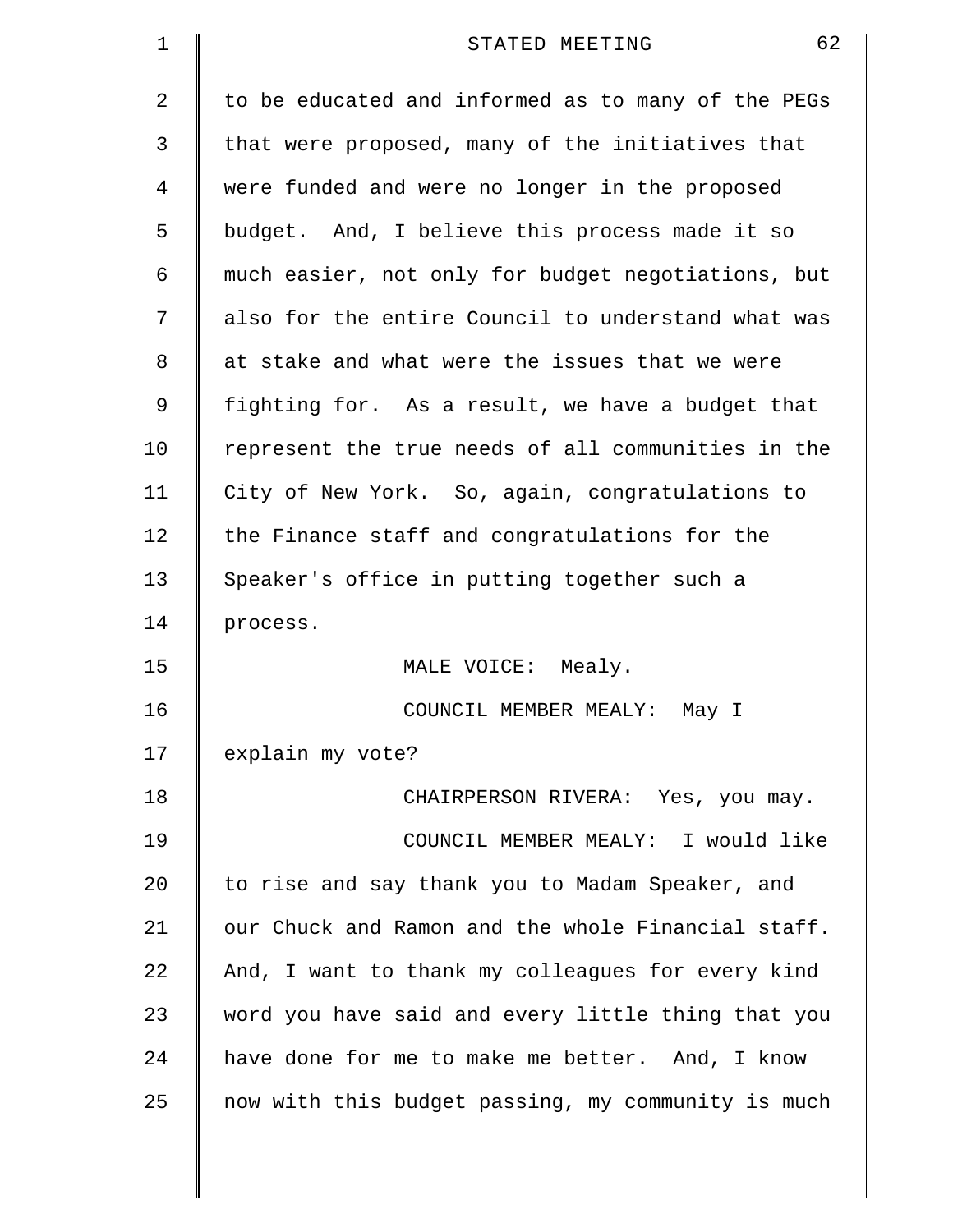| 1  | 63<br>STATED MEETING                              |
|----|---------------------------------------------------|
| 2  | better and well served and more informed. And, I  |
| 3  | want to thank you, thank you, thank you, Madam    |
| 4  | Speaker and my colleagues. And, have a blessed    |
| 5  | summer.                                           |
| 6  | MALE VOICE: Mendez.                               |
| 7  | CHAIRPERSON RIVERA: How do you                    |
| 8  | vote? Pardon me, how do you vote, Council Member  |
| 9  | Mealy? Your vote.                                 |
| 10 | COUNCIL MEMBER MEALY: I vote aye                  |
| 11 | on all.                                           |
| 12 | CHAIRPERSON RIVERA: Thank you very                |
| 13 | much. Thank you, thank you, thank you.            |
| 14 | MALE VOICE: Mendez.                               |
| 15 | COUNCIL MEMBER MENDEZ: Permission                 |
| 16 | to explain my vote?                               |
| 17 | CHAIRPERSON RIVERA: Yes, you may.                 |
| 18 | COUNCIL MEMBER MENDEZ: Thank you.                 |
| 19 | I want to vote no on Intro 1009 and Intro 1010-A. |
| 20 | I have real concerns that not-for-profits are not |
| 21 | included in 1010-A and in 1009 are included for   |
| 22 | these extra fees, where they were once excluded.  |
| 23 | In terms of the budget, I'm going                 |
| 24 | to be voting aye. While I'm not completely happy  |
| 25 | with the budget, this was a very difficult year.  |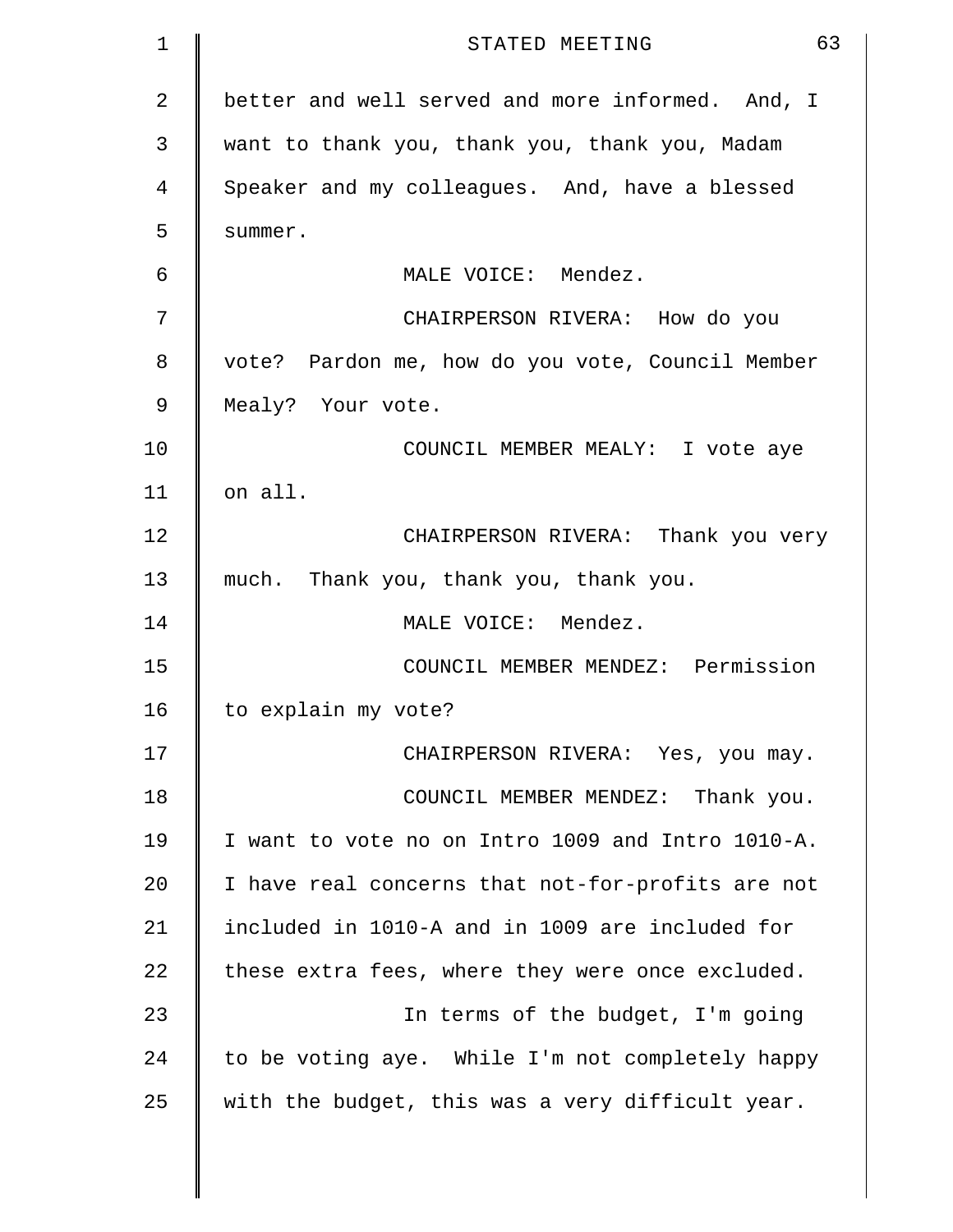| 1  | 64<br>STATED MEETING                               |
|----|----------------------------------------------------|
| 2  | And, I don't think we could have been happy about  |
| 3  | everything. I think we tried to do the best that   |
| 4  | we can and there was a process in place that led   |
| 5  | to the result in a very democratic fashion of what |
| 6  | is now the budget that we're voting on.            |
| 7  | So, I hope next year, we will be in                |
| 8  | a better financial state where we could do more    |
| 9  | for our children in the public schools and we can  |
| 10 | do more for civil legal services that did not get  |
| 11 | a cut, but got tremendous cuts last year. During   |
| 12 | these financial times, people are losing their     |
| 13 | jobs. They're going to lose their homes. They      |
| 14 | need legal representation. And, this body, I       |
| 15 | hope, makes that a priority in the coming year.    |
| 16 | Thank you, Madam Speaker, for your                 |
| 17 | leadership. And, thank you to the Finance staff    |
| 18 | and to all of my colleagues for your wisdom, your  |
| 19 | friendship and your hard work. Thank you.          |
| 20 | MALE VOICE: Mitchell.                              |
| 21 | COUNCIL MEMBER MITCHELL: Before I                  |
| 22 | vote, I'd like to disclose that my wife is a       |
| 23 | teacher at P.S. 30 on Staten Island. That is       |
| 24 | receiving funding under this budget. I vote aye    |
| 25 | on all, except Intro 1009, Intro 1010-A, M-1429    |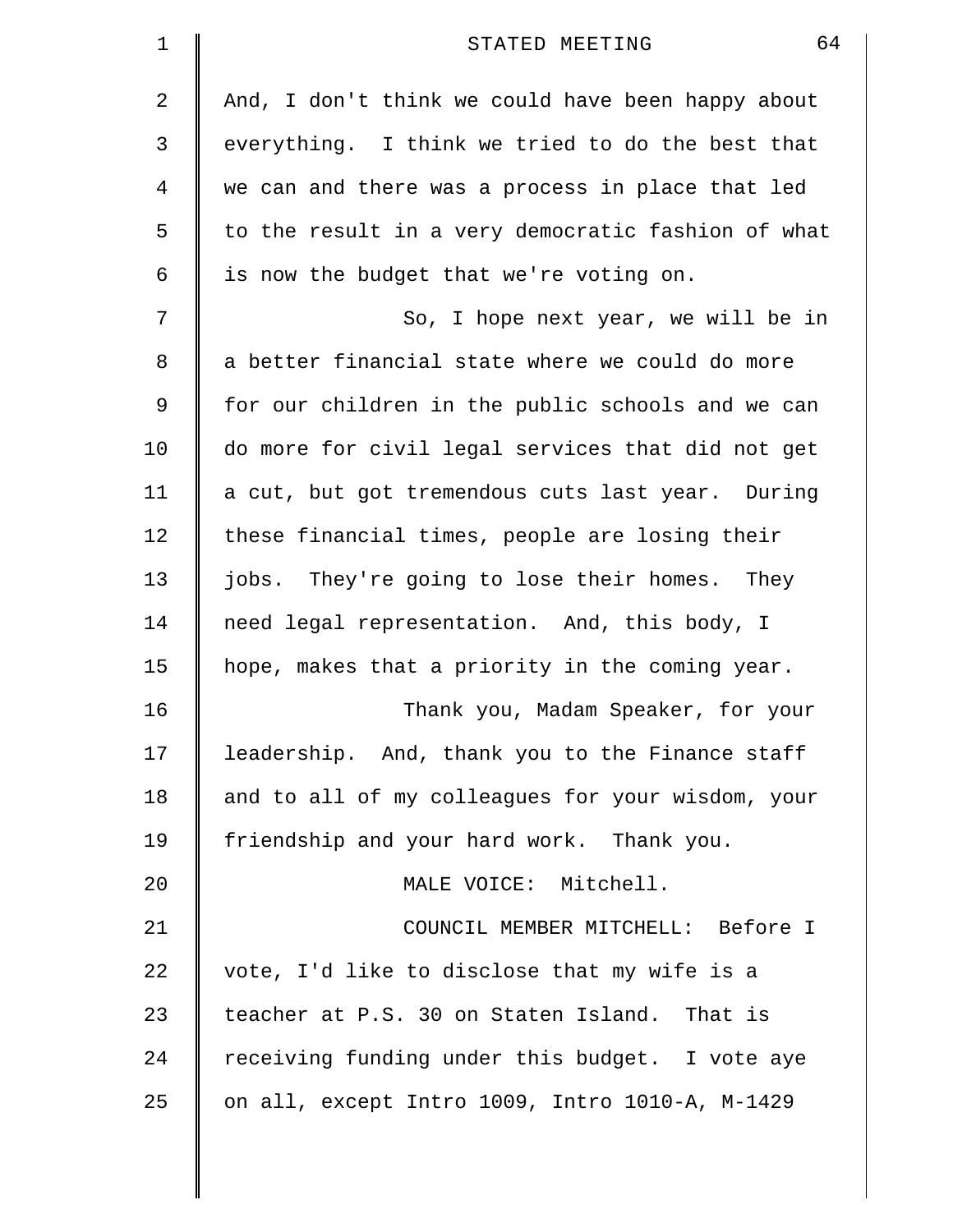| $\mathbf{1}$   | 65<br>STATED MEETING                               |
|----------------|----------------------------------------------------|
| $\overline{a}$ | and accompanying Resolution 2039.                  |
| 3              | MALE VOICE: Palma                                  |
| 4              | COUNCIL MEMBER PALMA: Aye on all.                  |
| 5              | MALE VOICE: Recchia.                               |
| 6              | COUNCIL MEMBER RECCHIA: May I be                   |
| 7              | excused to explain my vote? Despite the City's     |
| 8              | financial constraints and tough economics climate, |
| 9              | this was a good year for the cultural institutions |
| 10             | and the libraries throughout the City and          |
| 11             | especially the expansion of Cossa [phonetic]. I    |
| 12             | want to thank the Speaker Quinn and her staff,     |
| 13             | Chuck Meara, Ramon Martinez. I want to thank the   |
| 14             | Finance Division under the leadership of Preston   |
| 15             | Niblack. He does a great job. Of course, his       |
| 16             | Deputy Director and his right hand, Jeff Rodus,    |
| 17             | Scott Crowley, Latonia McKinney, Paul Scimone,     |
| 18             | Jonathan Rosenberg, Nathan, James Reyes, Rocco     |
| 19             | D'Angelo, Walter and the entire Finance Division.  |
| 20             | But, I want to give a special thank                |
| 21             | you to Shadawn Smith. She was there day and        |
| 22             | night. She's an analyst who does an outstanding    |
| 23             | work at a superb job. Thank you, Shadawn. And, I   |
| 24             | also want to thank my entire Cultural Affairs      |
| 25             | Committee, Rachel, Tonia, Danielle, for all their  |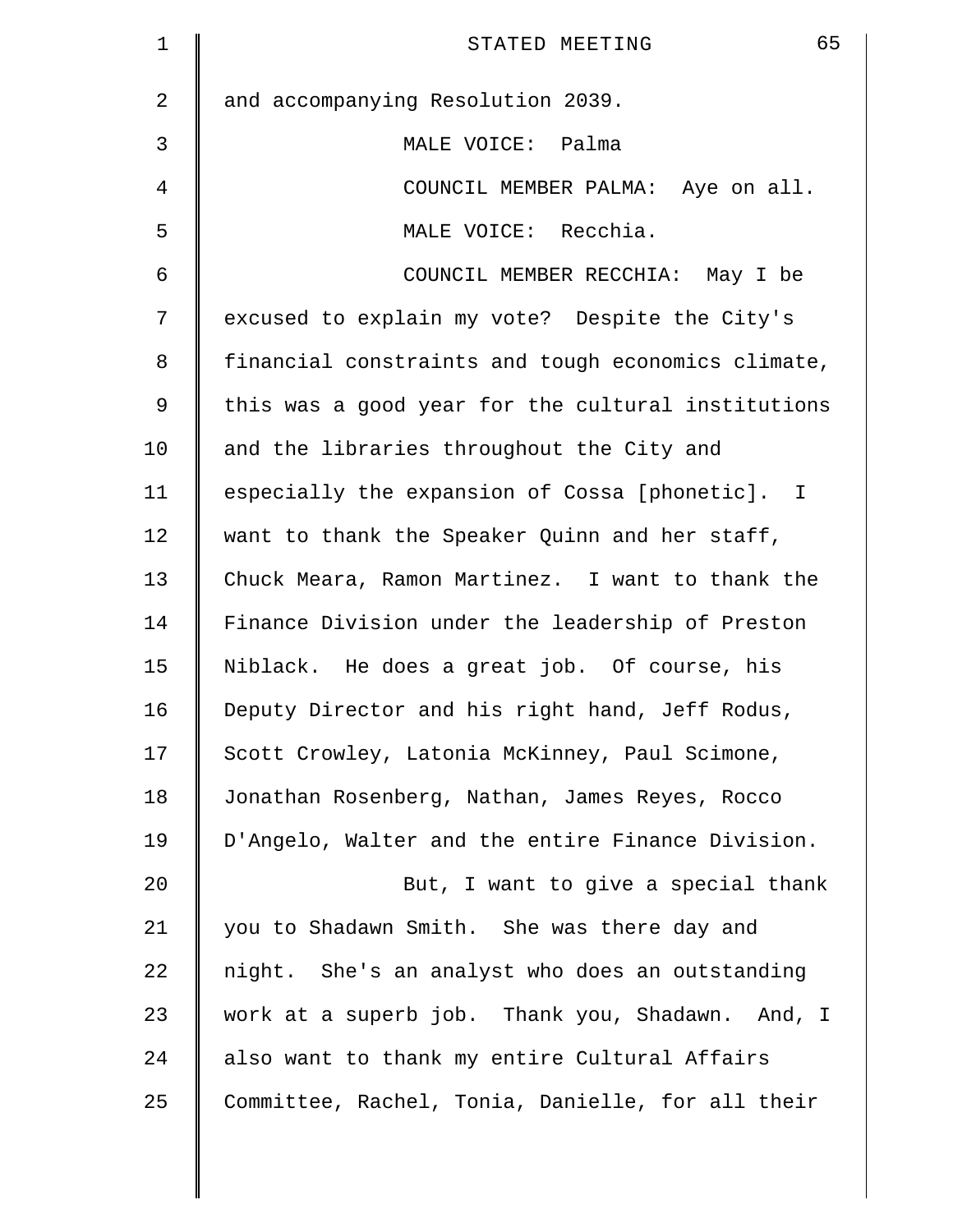| 1              | 66<br>STATED MEETING                               |
|----------------|----------------------------------------------------|
| $\overline{2}$ | hard work on working on the DCA panels and my      |
| 3              | Chief of Staff, Karen Beck, who does a great job   |
| 4              | every day and Rob Hart [phonetic]. I also want to  |
| 5              | thank Deputy Mayor Patty Harris and Commissioner   |
| 6              | Kate Levin and Haida Mahaltas [phonetic] for       |
| 7              | working with us and seeing that these things get   |
| 8              | done. All right.                                   |
| $\mathsf 9$    | Now, I have to make some                           |
| 10             | disclosures. First, I'd like to disclose that I'm  |
| 11             | voting in favor of this proposed budget, which     |
| 12             | includes funding for public school 215, where my   |
| 13             | daughters attend. And, from middle school, Mark    |
| 14             | Twain, for the middle school, where my daughter    |
| 15             | will attend next year. There is funding for those  |
| 16             | learning institutions in the budget. And, I vote   |
| 17             | aye on everything else.                            |
| 18             | MALE VOICE: Reyna.                                 |
| 19             | COUNCIL MEMBER REYNA: I'd like to                  |
| 20             | vote aye on all, except M-1429 and preconsidered   |
| 21             | Resolution 2039. I'd like to thank the Finance     |
| 22             | staff, our Speaker and its leadership team and all |
| 23             | of my colleagues.                                  |
| 24             | MALE VOICE: Sanders.                               |
| 25             | COUNCIL MEMBER SANDERS: Permission                 |
|                |                                                    |
|                |                                                    |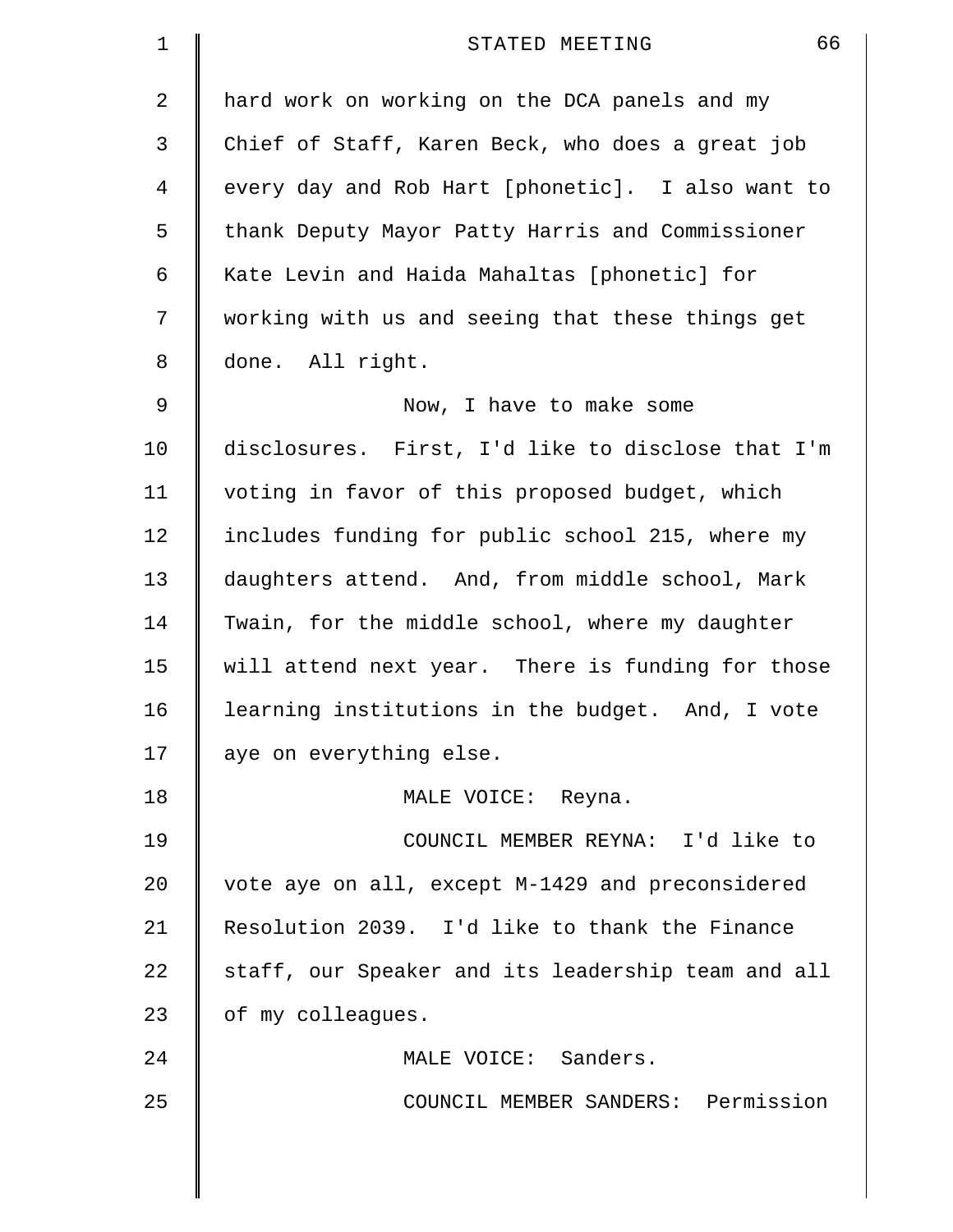| $\mathbf 1$ | 67<br>STATED MEETING                               |
|-------------|----------------------------------------------------|
| 2           | to explain my vote?                                |
| 3           | CHAIRPERSON RIVERA: So ordered.                    |
| 4           | COUNCIL MEMBER SANDERS: A very                     |
| 5           | difficult year we've had in terms of the budget.   |
| 6           | New York City, the state, the nation, very         |
| 7           | difficult year. We have struggled long and hard    |
| 8           | and I think that, at the end of the day, more      |
| 9           | often than not, we have come up with something     |
| 10          | good for the people of New York, something that we |
| 11          | can be proud of. We have stopped the worst         |
| 12          | things. We certainly feel for those who may lose   |
| 13          | their jobs, even after we've done these things.    |
| 14          | And, we must work hard in the days to come to see  |
| 15          | what we can do to bring them back into the City of |
| 16          | New York.                                          |
| 17          | I'd like to do two things. First,                  |
| 18          | I'd like to disclose that my sister's a principal  |
| 19          | in a Queens public school, not in my district, and |
| 20          | receives no money from me. I'd also like to vote   |
| 21          | aye on all coupled general orders. And, with       |
| 22          | permission, I vote aye on all items on the         |
| 23          | June 15 <sup>th</sup> agenda.                      |
| 24          | CHAIRPERSON RIVERA: So ordered.                    |
| 25          | COUNCIL MEMBER SANDERS: I vote                     |
|             |                                                    |
|             |                                                    |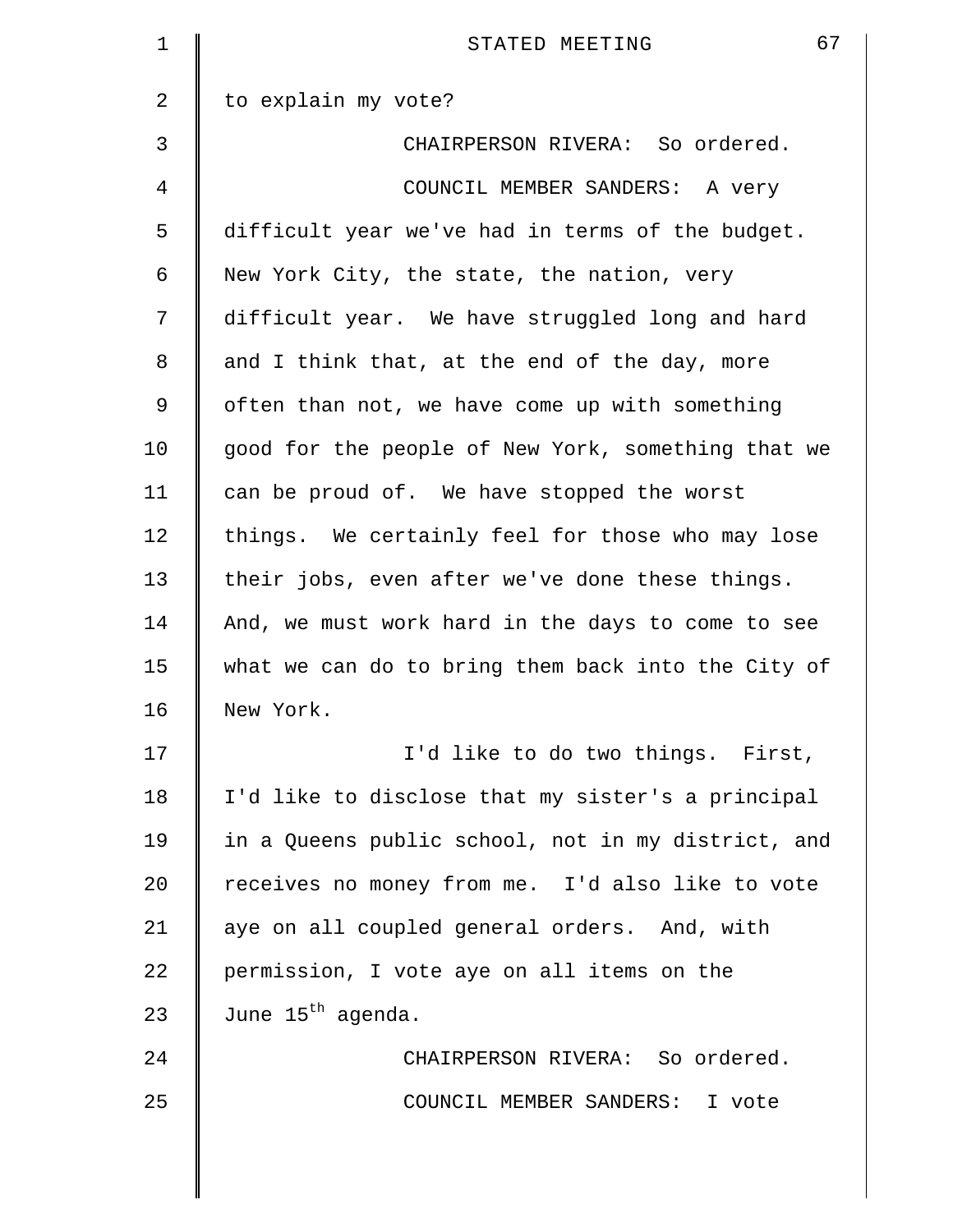| 1  | 68<br>STATED MEETING                               |
|----|----------------------------------------------------|
| 2  | aye.                                               |
| 3  | MALE VOICE: Sears.                                 |
| 4  | COUNCIL MEMBER SEARS: I reaffirm                   |
| 5  | my disclosure statement that my signed one and     |
| 6  | reiterated in the Finance Division, in the Finance |
| 7  | Committee. I stand by that and reiterate it.       |
| 8  | And, I vote aye on all. And, I wish to truly,      |
| 9  | this is our eighth budget. And, it certainly has   |
| 10 | been one of the most difficult. But, it has been   |
| 11 | one of the most pleasant and compatible that I     |
| 12 | think all of us have had.                          |
| 13 | And, I have to thank our Speaker,                  |
| 14 | all of Finance, for Jeff and Preston. And, I want  |
| 15 | you all to remember that Rocco D'Angelo started in |
| 16 | my office. So, he had wonderful training and why   |
| 17 | he's all doing such a great job. So, I want to     |
| 18 | thank you, Rocco, for making us look good. And, I  |
| 19 | just have to say I want to thank my delegation,    |
| 20 | members of the Negotiating Committee because we    |
| 21 | really worked and came in unison. Every time that  |
| 22 | Ramon called, it was a call I took and I really    |
| 23 | want to thank him because he made life a lot       |
| 24 | easier, and to Chuck. And, I really want to thank  |
| 25 | all my colleagues because, in the last four years, |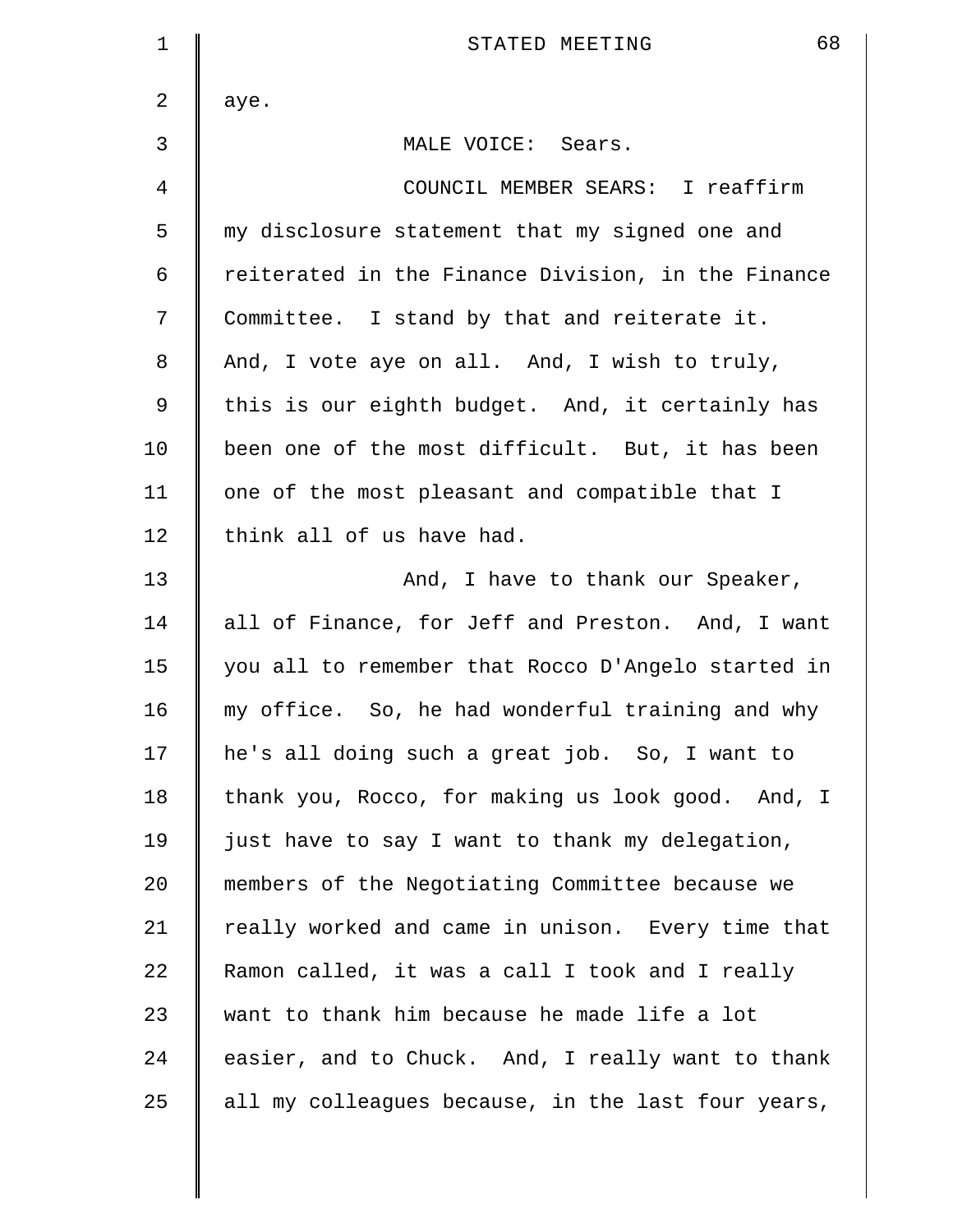| $\mathbf 1$ | 69<br>STATED MEETING                                |
|-------------|-----------------------------------------------------|
| 2           | we certainly have had gone through a lot and I      |
| 3           | really want to thank you because they were also     |
| 4           | the most memorable. Thank you all.                  |
| 5           | MALE VOICE: Stewart.                                |
| 6           | COUNCIL MEMBER STEWART: May I be                    |
| 7           | excused to explain my vote? Well, I first want to   |
| 8           | thank Erik Dilan for being a true leader of the     |
| 9           | Brooklyn delegation and for bringing us all         |
| 10          | together. I also want to thank the entire           |
| 11          | Speaker's staff, especially Chuck and Ramon and     |
| 12          | Barbara for being so kind and nice to me when I     |
| 13          | have my problems and my questions. I also want to   |
| 14          | thank the entire Finance staff, especially Jeff     |
| 15          | Rodus and Nathan and Scott. They have made things   |
| 16          | much easier for me when I had my problems.<br>Also, |
| 17          | I want to thank the Counsel to my Immigration       |
| 18          | Committee, Julene Beckford, who has been there and  |
| 19          | working out all those problems as far as            |
| 20          | immigration is concerned. And, we have been         |
| 21          | trying to make sure that immigrants are not left    |
| 22          | behind.                                             |
| 23          | I want to disclose, at this time,                   |
| 24          | that my wife and my daughter are nurses at Kings    |
| 25          | County Hospital. And, also, I want to disclose      |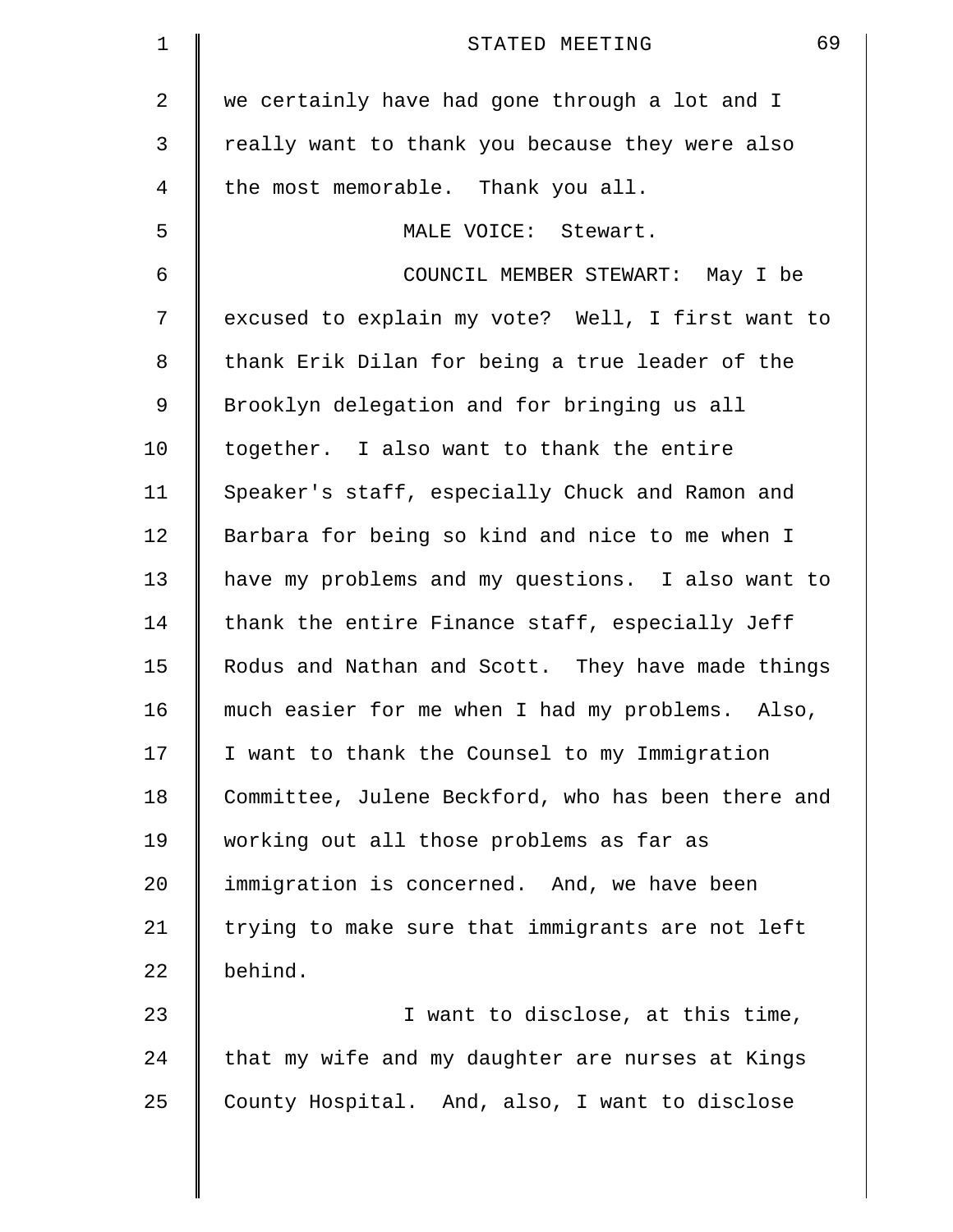| $\mathbf 1$    | 70<br>STATED MEETING                                   |
|----------------|--------------------------------------------------------|
| $\overline{2}$ | that I am a friend to the schools, the senior          |
| 3              | centers, the parks of the 45 <sup>th</sup> District in |
| $\overline{4}$ | Brooklyn. I vote aye on all.                           |
| 5              | MALE VOICE: Ulrich.                                    |
| 6              | COUNCIL MEMBER ULRICH: Permission                      |
| 7              | to explain my vote. As the new kid on the block,       |
| 8              | I'd just like to thank a few people for helping me     |
| 9              | get through my first budget. First, I would            |
| 10             | certainly like to thank the Finance Division, Jeff     |
| 11             | Rodus, Scott Crowley and Jonathan Rosenberg for        |
| 12             | their guidance and their patience. Also, my Chief      |
| 13             | of Staff, Matt Hickey [phonetic]. I'd like to          |
| 14             | thank Speaker Quinn and her staff for their            |
| 15             | assistance.                                            |
| 16             | And, I would be remiss, of course,                     |
| 17             | if I didn't mention all the help that I get from       |
| 18             | the leader of the mighty Republican caucus of          |
| 19             | three, Council Member James Oddo. And, I'd like        |
| 20             | to thank Jimmy. He's been terrific. Jimmy is the       |
| 21             | Minority Leader, Vinnie's the Minority Whip and        |
| 22             | somebody joking around said that makes me the          |
| 23             | whipping boy because I'm number three, which is        |
| 24             | still better than being number two. But, anyway,       |
| 25             | thank you so much. I vote aye on all, except           |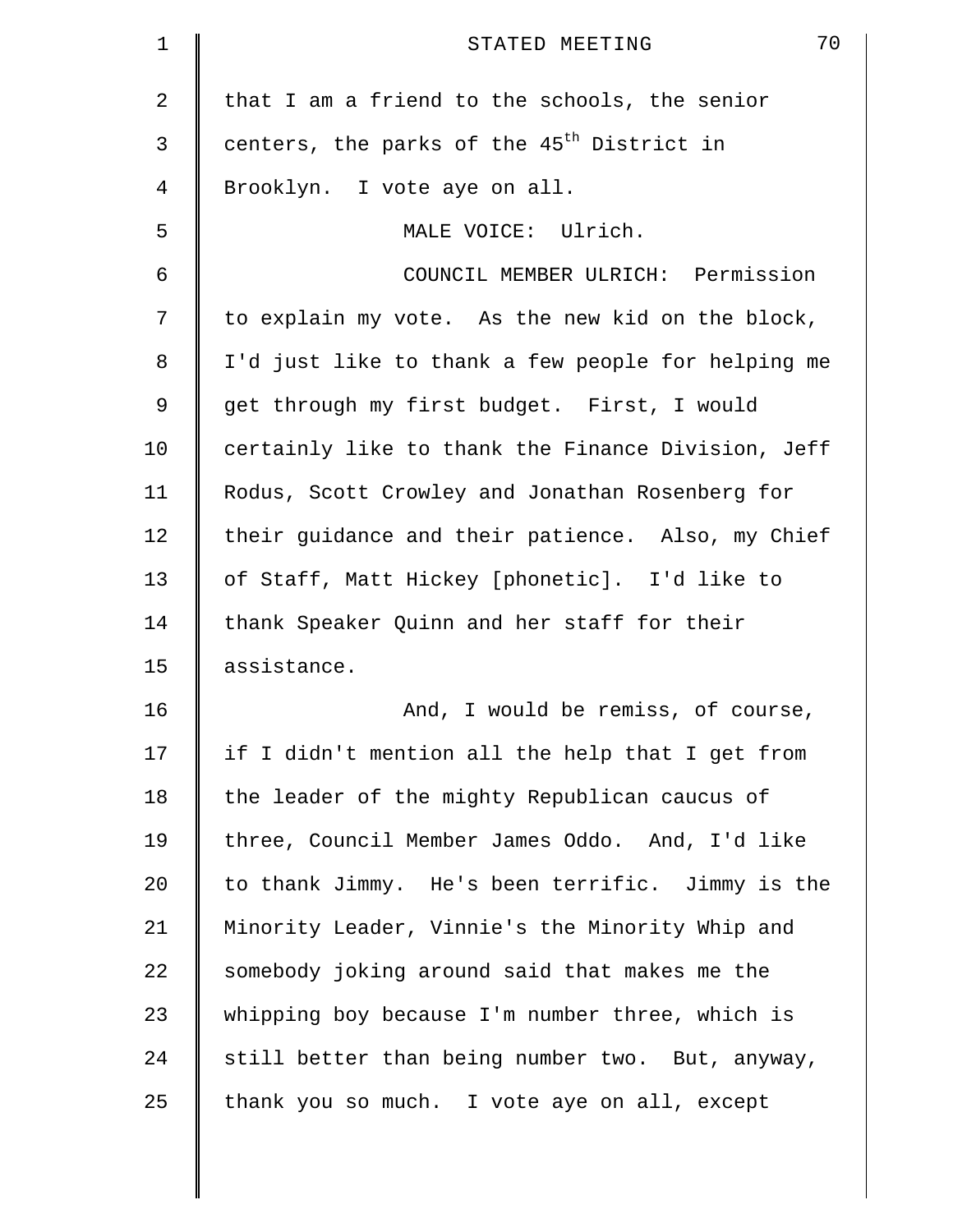| $\mathbf 1$    | 71<br>STATED MEETING                                    |
|----------------|---------------------------------------------------------|
| $\overline{2}$ | Intro Number 1009 and Intro 1010-A. Thank you.          |
| 3              | MALE VOICE: Vacca.                                      |
| 4              | COUNCIL MEMBER VACCA: I want to                         |
| 5              | explain my vote. I first want to disclose that my       |
| 6              | wife is a school teacher in P.S. 304, that's in         |
| 7              | the budget. And, I am an adjunct professor at           |
| 8              | Queen's College, that's in the budget.                  |
| $\mathsf 9$    | And, I also want to disclose that                       |
| 10             | if it was not for the City Council, the fire            |
| 11             | houses would not have been kept open as they are.       |
| 12             | I want to disclose that my colleagues, and our          |
| 13             | Speaker, have prevented, on July $1^{st}$ , the closing |
| 14             | of three engine companies and a ladder company and      |
| 15             | the closing of 12 more companies during the fiscal      |
| 16             | year. As Chairman of the Committee on Fire, I           |
| 17             | want to thank Speaker Quinn, especially, because        |
| 18             | she took this on as an issue. It resonated with         |
| 19             | many members, who saw that they could be next.          |
| 20             | And, I thank the Speaker. I thank the members, in       |
| 21             | particular.                                             |
| 22             | Now, I do want you to know that I'm                     |
| 23             | not doing away, I'm not throwing away my two red        |
| 24             | shirts or my red suspenders. I'm keeping them. I        |
| 25             | hope I do not need them for another day. But, I         |
|                |                                                         |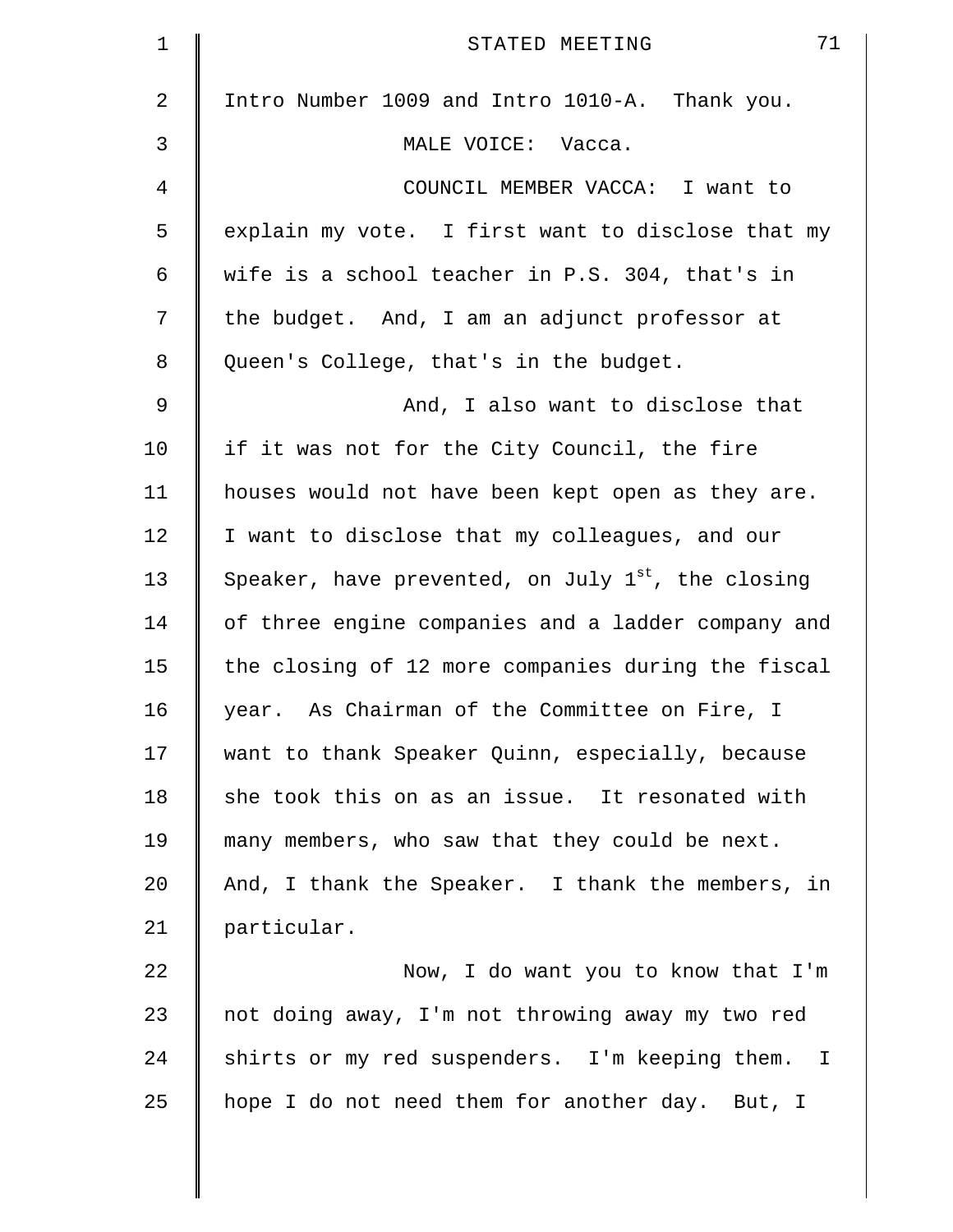| $\mathbf 1$    | 72<br>STATED MEETING                               |
|----------------|----------------------------------------------------|
| $\overline{2}$ | think we did a good job. And, I vote yes,          |
| 3              | proudly, on all. Thank you.                        |
| 4              | MALE VOICE: Vallone.                               |
| 5              | COUNCIL MEMBER VALLONE: Mr. Chair,                 |
| 6              | I need to disclose that I have two kids in public  |
| 7              | schools and this budget also includes funding for  |
| 8              | hundreds of organizations. My father and           |
| $\mathsf 9$    | brother's firm represents many of the groups in    |
| 10             | the City. I expect that a number of these groups   |
| 11             | will receive funding in today's budget or they'd   |
| 12             | be pretty lousy at what they do. So, I have        |
| 13             | submitted a list of all the clients of the firm to |
| 14             | the General Counsel's office and to the Conflict   |
| 15             | of Interest Board and I'm disclosing that today.   |
| 16             | Regarding the budget, the Speaker                  |
| 17             | knows of my concerns with the budget, first and    |
| 18             | foremost, the huge cuts to funding to the District |
| 19             | Attorneys. I've received her assurance that she    |
| 20             | will work hard to rectify this misunderstanding    |
| 21             | that led to the situation.                         |
| 22             | Regarding 1010-A, I'm going to vote                |
| 23             | for it with the caveat that I would like to see it |
| 24             | amended as soon as possible to include all         |
| 25             | religious schools, that no new charges are placed  |
|                |                                                    |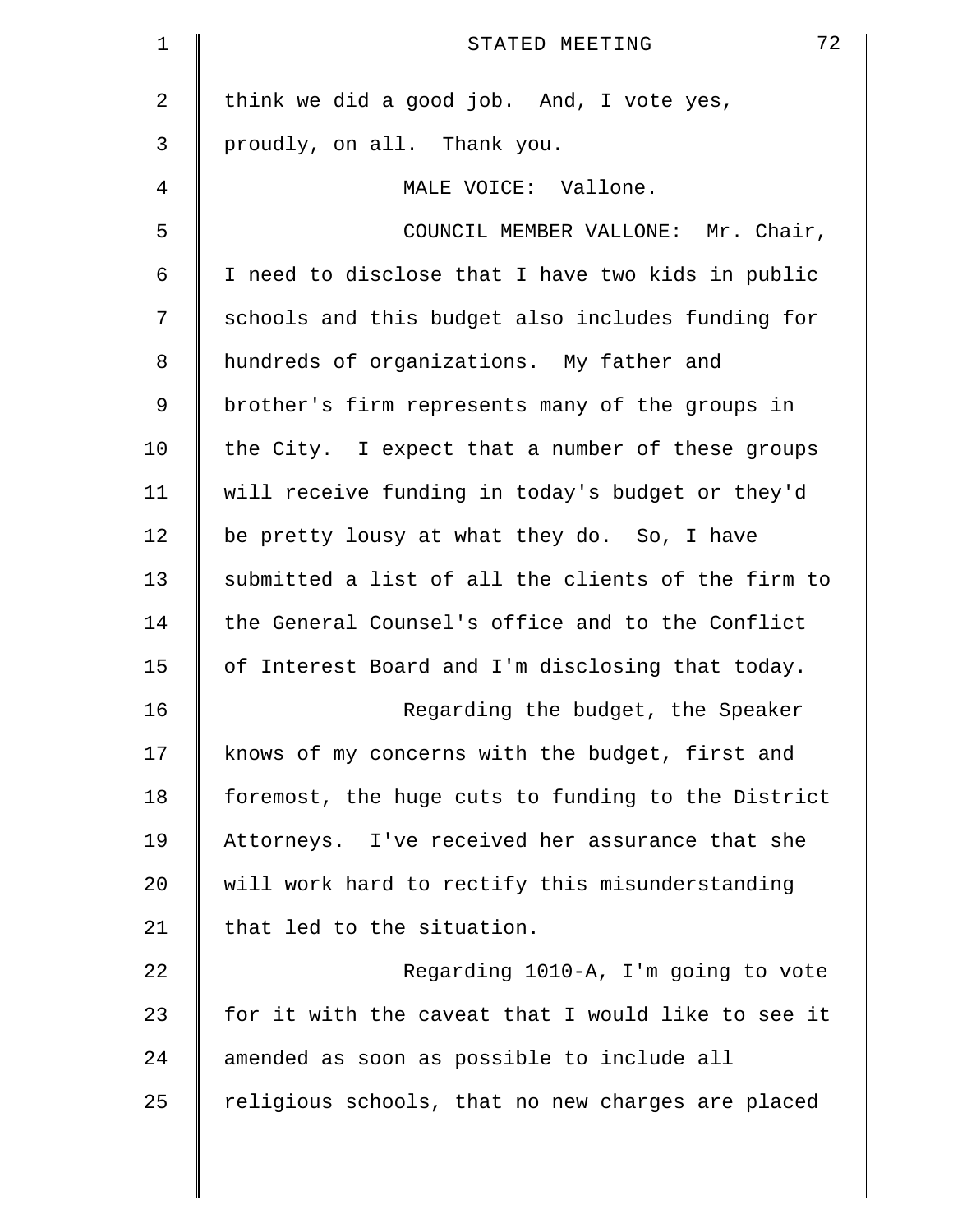| $\mathbf 1$ | 73<br>STATED MEETING                               |
|-------------|----------------------------------------------------|
| 2           | against any religious school. I'm going to vote    |
| 3           | aye on all and echo the thanks to all involved     |
| 4           | including anyone left out, the people in the       |
| 5           | balcony, the press in the corner, the Channel 74   |
| 6           | camera guy, anybody we missed. Thank you all.      |
| 7           | Thank you.                                         |
| 8           | MALE VOICE: Eugene.                                |
| 9           | COUNCIL MEMBER EUGENE: Thank you                   |
| 10          | very much. I just want to disclose that I have     |
| 11          | two children; one of them attend public school and |
| 12          | the other one goes to Brooklyn College. Thank you  |
| 13          | very much.                                         |
| 14          | CHAIRPERSON RIVERA: How do you                     |
| 15          | vote?                                              |
| 16          | MALE VOICE:<br>Vann.                               |
| 17          | COUNCIL MEMBER VANN: Yeah, I would                 |
| 18          | like to disclose that I am voting in favor of the  |
| 19          | proposed budget, with one exception. There is      |
| 20          | funding in there for the National Black Leadership |
| 21          | Commission on AIDs, of which I am a volunteer      |
| 22          | Board member. There is funding for Medgar Evers    |
| 23          | College, where a daughter is Director of the       |
| 24          | Office for Academic Transformation and Success.    |
| 25          | And, another daughter is the Coordinator of the    |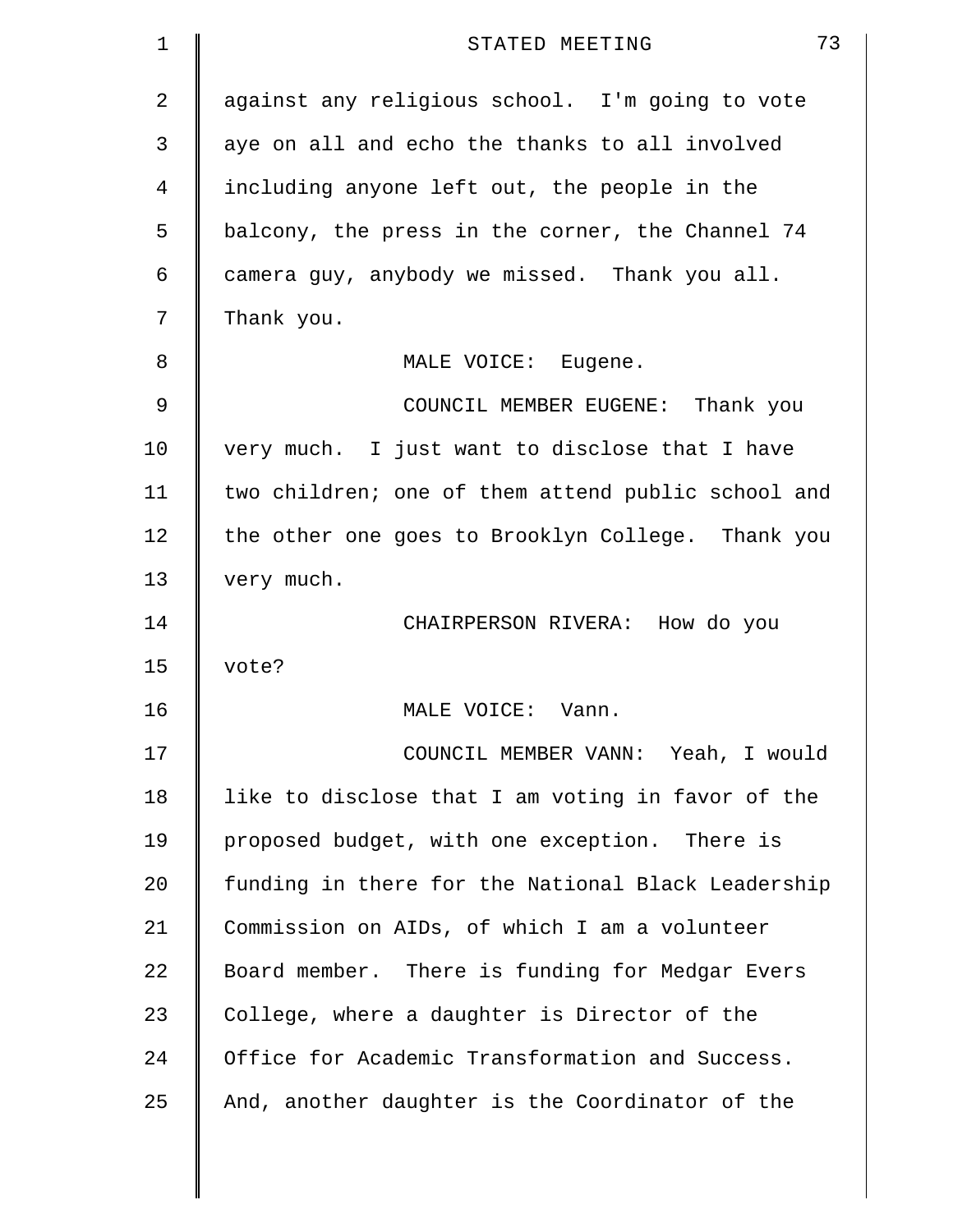| $\mathbf 1$ | 74<br>STATED MEETING                               |
|-------------|----------------------------------------------------|
| 2           | College Now program. And, a son-in-law is a        |
| 3           | Graphic Designer. Having said all of that, I vote  |
| 4           | aye on the budget. However, I do vote no on M-     |
| 5           | 1429, with accompanying Reso 2039.                 |
| 6           | MALE VOICE: Weprin.                                |
| 7           | COUNCIL MEMBER WEPRIN: May I be                    |
| 8           | excused to explain my vote.                        |
| $\mathsf 9$ | CHAIRPERSON RIVERA: So ordered.                    |
| 10          | COUNCIL MEMBER WEPRIN: I'd like to                 |
| 11          | disclose that my wife, Ronnie, is a Director of    |
| 12          | Special Events at Queens Borough Community         |
| 13          | College. She's not paid by tax levy. But, she is   |
| 14          | on the Research Foundation of CUNY's payroll.      |
| 15          | And, although I have not personally earmarked any  |
| 16          | funds for Queens Borough Community College, there  |
| 17          | is a Queens delegation capital item in the budget. |
| 18          | And, I'd like to disclose that. Other than that,   |
| 19          | I vote aye on all.                                 |
| 20          | MALE VOICE: Oddo.                                  |
| 21          | COUNCIL MEMBER ODDO: May I be                      |
| 22          | temporary excused to explain my vote?              |
| 23          | CHAIRPERSON RIVERA: So ordered.                    |
| 24          | COUNCIL MEMBER ODDO: I'd like to                   |
| 25          | disclose the fact that I'm a little bit depressed  |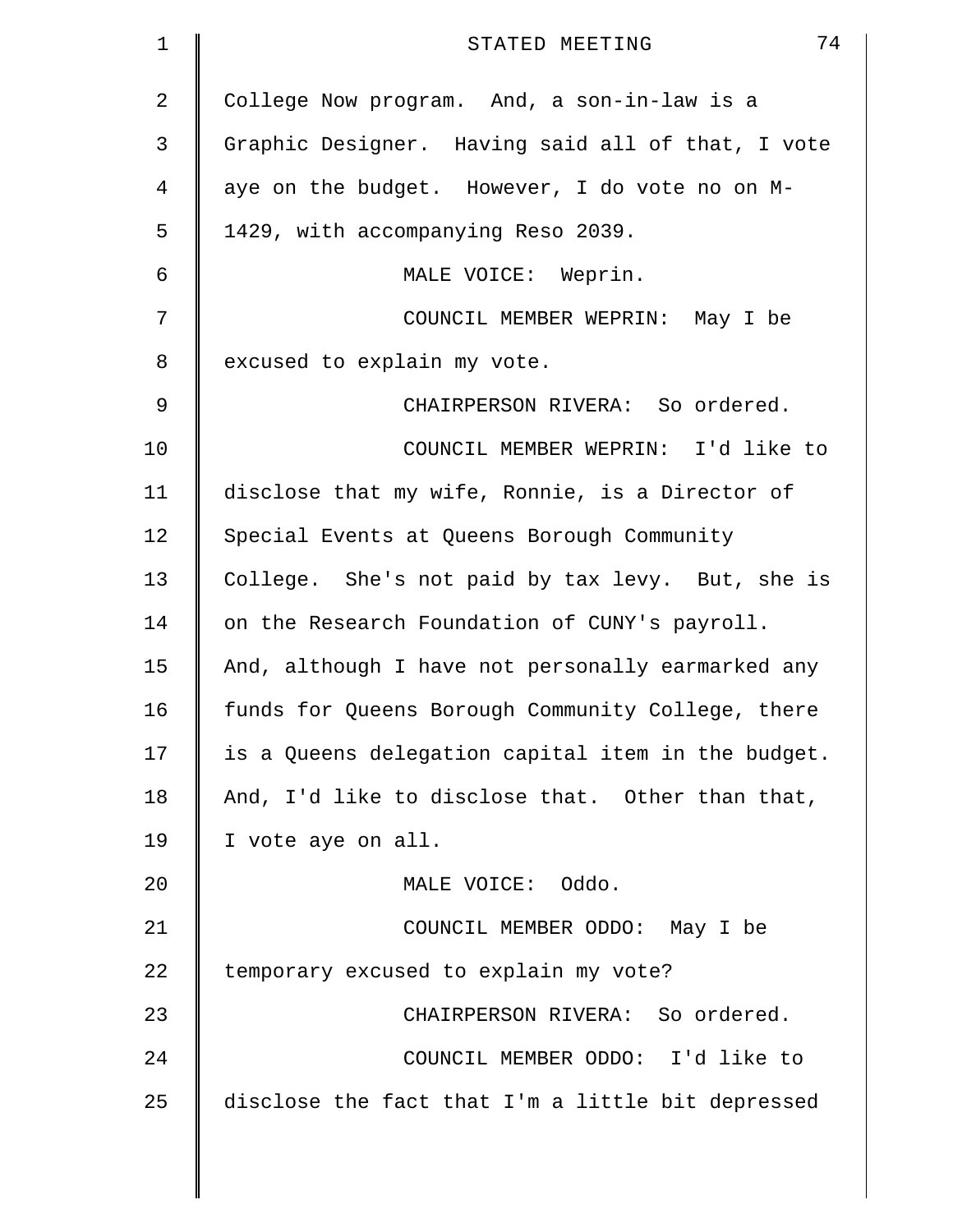| $\mathbf 1$ | 75<br>STATED MEETING                              |
|-------------|---------------------------------------------------|
| 2           | that I have nothing to disclose. Seems my life is |
| 3           | not as fulfilling as all of you all. I am going   |
| 4           | to be voting no on 1009 and 1010.                 |
| 5           | And, I'd just like to make a couple               |
| 6           | of comments about the budget. Obviously, the      |
| 7           | issue that was near and dear to my heart was the  |
| 8           | Fire Department. And, I think the people spoke    |
| 9           | and the Council Members heard it. The Council     |
| 10          | Members spoke and the Speaker heard it. And, the  |
| 11          | Speaker put a line in the sand. And, I want to    |
| 12          | thank her and I want to thank the Chairman of the |
| 13          | Fire and Criminal Justice Safety Committee, Jimmy |
| 14          | Vacca, who right now is the most popular          |
| 15          | Councilman on Staten Island. And, I think it's a  |
| 16          | huge victory for this Council that we stood up.   |
| 17          | It's a victory we could not attain in 2003. And,  |
| 18          | we did this year.                                 |
| 19          | I want to thank the Speaker for, I                |
| 20          | think, the single best piece of ingenuity in this |
| 21          | budget. And, you know, I watch Met games when I   |
| 22          | can. And, there are 10, 12, 13 commercials on     |
| 23          | there that talk about out of the box thinking.    |
| 24          | But, it was this Speaker who really has put in    |
| 25          | this budget the single piece of outside the box   |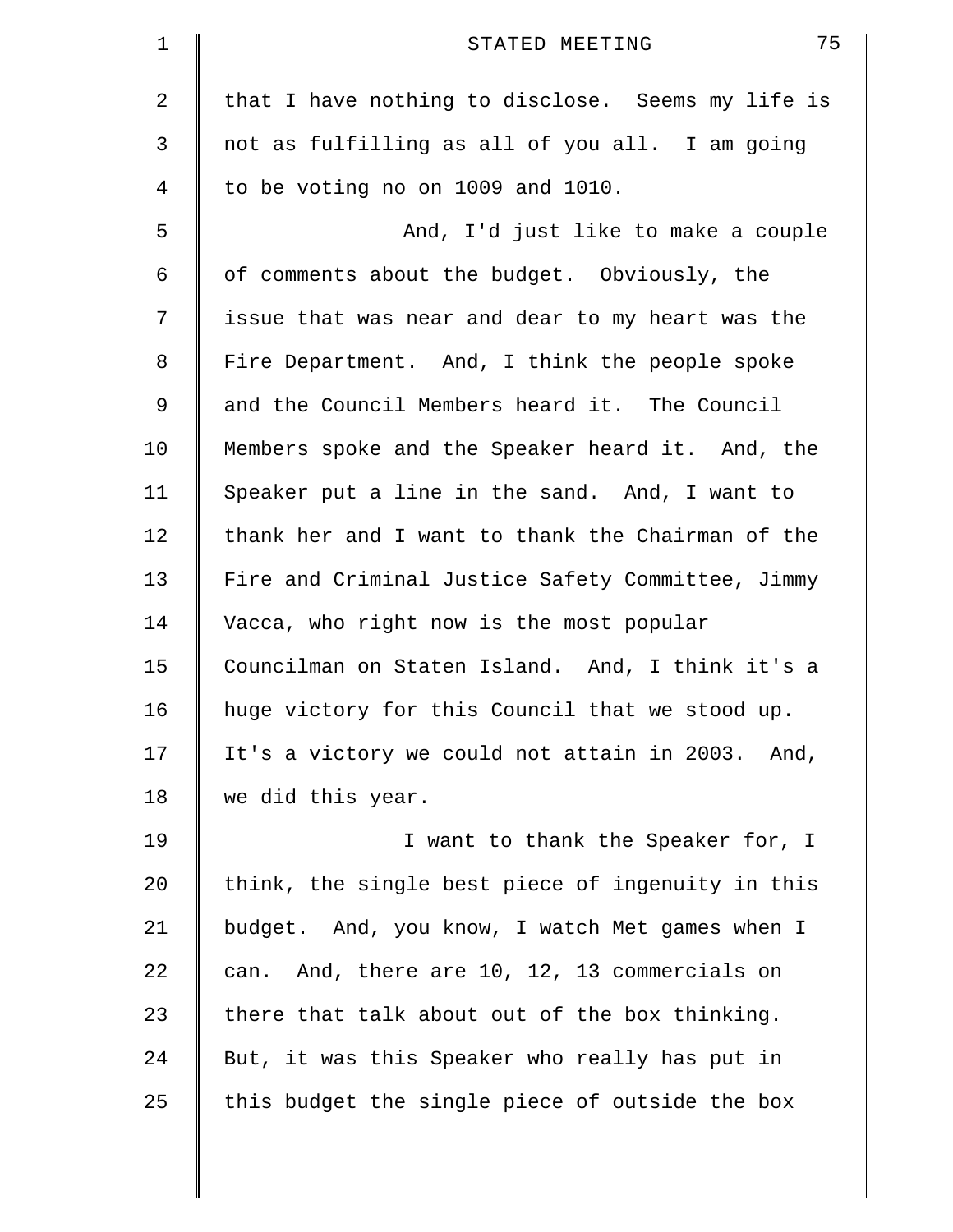| $\mathbf 1$ | 76<br>STATED MEETING                              |
|-------------|---------------------------------------------------|
| 2           | thinking. And, the beauty of this is that it      |
| 3           | bridges us hopefully to better economic times.    |
| 4           | And then, it cuts taxes and diversifies this      |
| 5           | economy.                                          |
| 6           | I want to thank the staff and I                   |
| 7           | want to say to Preston, as the Speaker noted, 14, |
| 8           | 15 months ago, people questioned your mental      |
| 9           | health for taking this job with a lame duck       |
| 10          | Speaker. That seems to have worked itself out.    |
| 11          | And now, you're staring at maybe four more years  |
| 12          | of work. Although, I think you've probably        |
| 13          | questioned your own mental health in the last 14  |
| 14          | years, taking the job. But, you have been a       |
| 15          | breath of fresh air and a huge asset to this      |
| 16          | institution. To my friends, Chuck and Ramon and   |
| 17          | Jeff Rodus, thank you to all of the staff, again, |
| 18          | I mentioned in the Finance Committee, thank you   |
| 19          | for going toe-to-toe with OMB being outgunned by  |
| 20          | lots of bodies, but not lots of talent.           |
| 21          | And, lastly, I want to say, at this               |
| 22          | point last year, I thought the budget in 2009     |
| 23          | would be my last year on the Council. And, I'm    |
| 24          | probably looking at four more, at the risk of     |
| 25          | being egotistical. But, you never know. Life is   |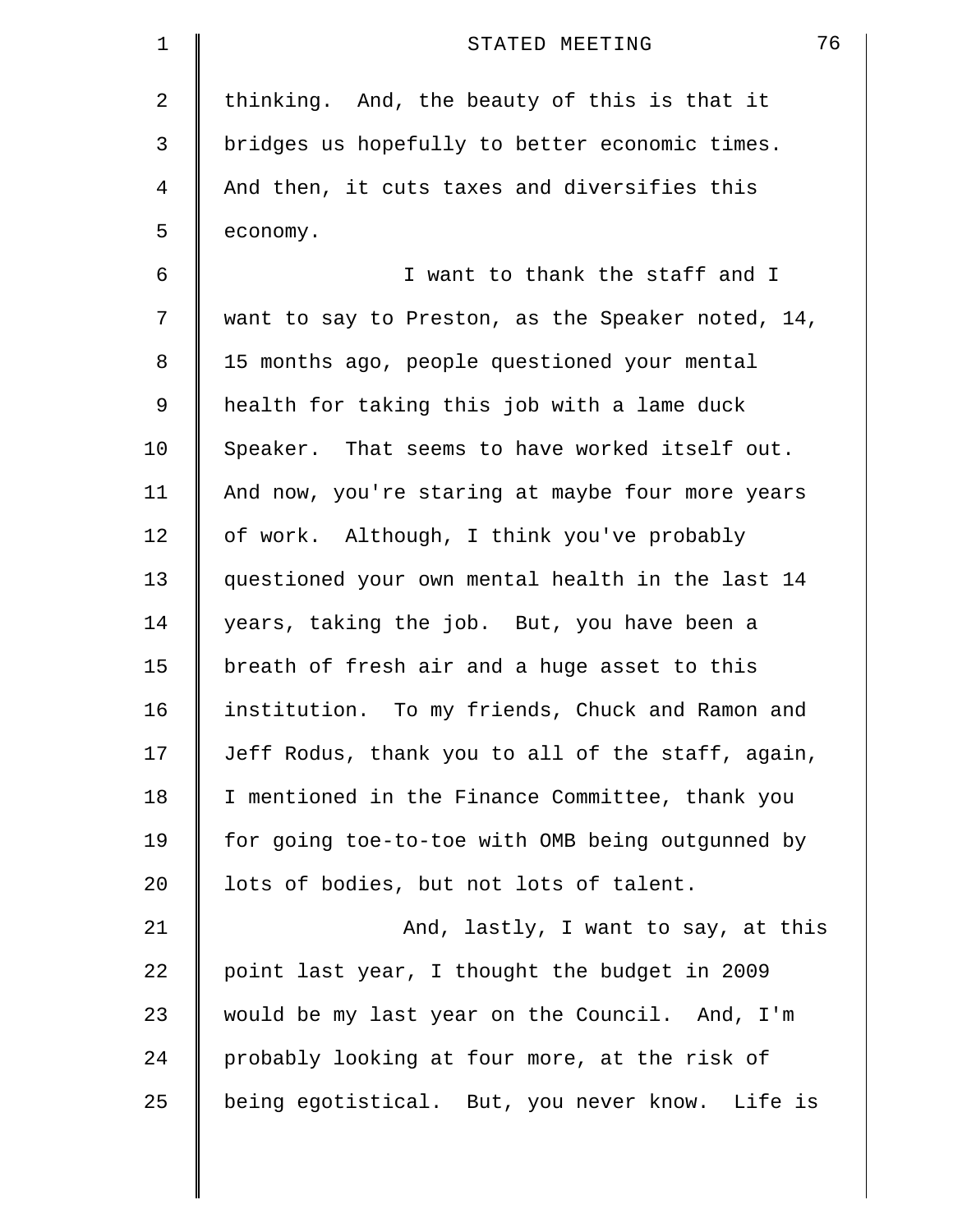| 1           | 77<br>STATED MEETING                               |
|-------------|----------------------------------------------------|
| 2           | real crazy. And, today, right now, we're all       |
| 3           | here. And, that's a blessing. And, I have been     |
| 4           | so privileged to call you colleagues, to call you  |
| 5           | friends. You have enriched my life in many ways.   |
| 6           | God willing, we will all be here for as long as we |
| 7           | want. But, life changes on a dime. And, I think    |
| 8           | that after a very long process, it makes sense to  |
| $\mathsf 9$ | sort of take a moment, exhale, and to say thank    |
| 10          | you to each of you for all of your friendship.     |
| 11          | Again, I vote aye on all, except                   |
| 12          | 1009 and 1010-A, I vote no.                        |
| 13          | MALE VOICE: Rivera.                                |
| 14          | CHAIRPERSON RIVERA: Thank you very                 |
| 15          | much. At this point in time, I'm going to take a   |
| 16          | personal privilege and want to thank the Speaker,  |
| 17          | her staff, the Finance staff, Chuck, Ramon,        |
| 18          | Preston, of course, and Jeff Rodus. And, like my   |
| 19          | colleague, Council Member Vallone, stated,         |
| 20          | everyone who's been a part of this process in any  |
| 21          | way, shape or form, job well done. This was a      |
| 22          | tough year. Very difficult economy and yet, we     |
| 23          | seem to pull through in a responsible manner. We   |
| 24          | could be proud of the work that we are doing here  |
| 25          | today.                                             |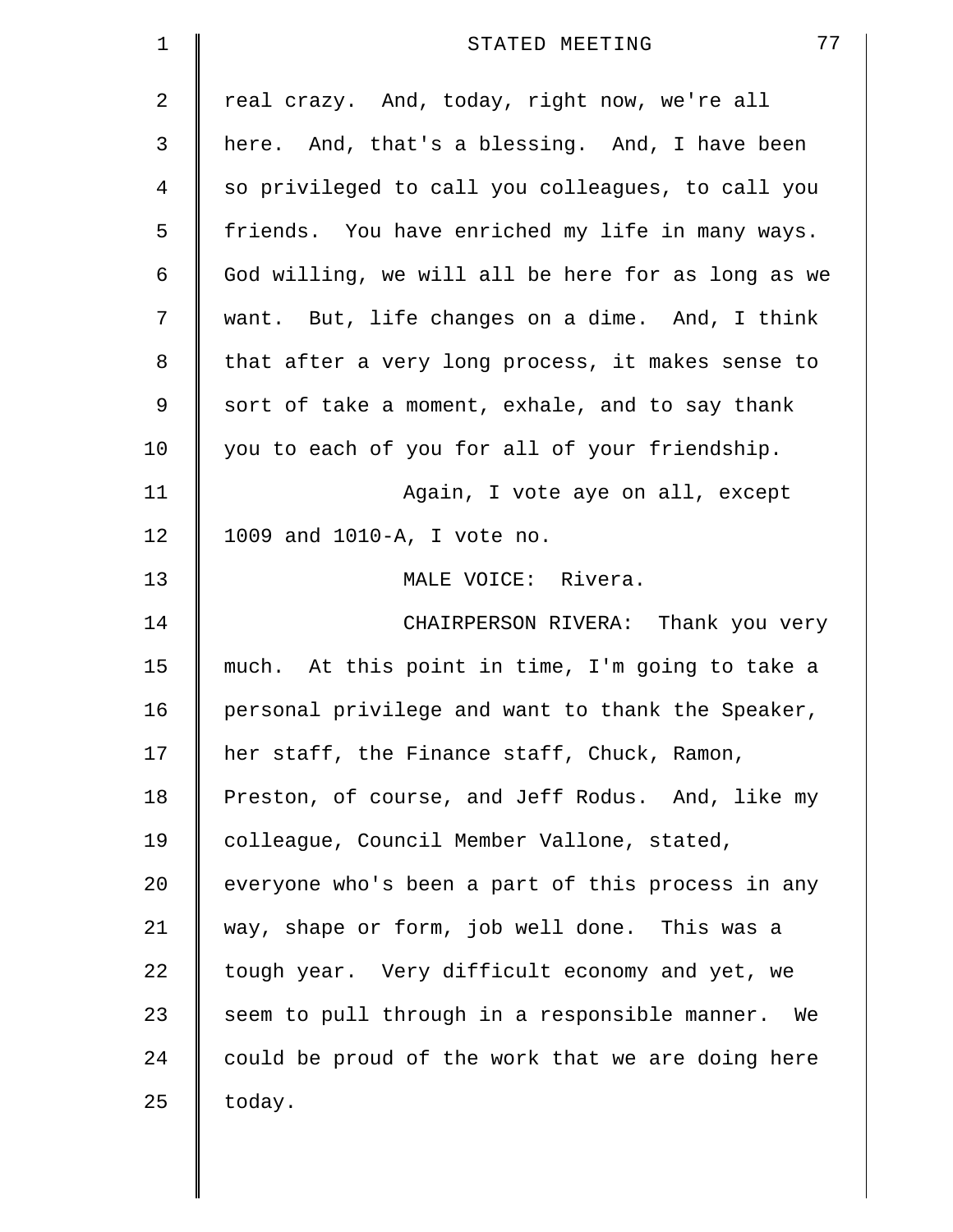| 1           | 78<br>STATED MEETING                               |
|-------------|----------------------------------------------------|
| 2           | On a lighter note, since, in the                   |
| 3           | absence of a Public Advocate, I am the President   |
| 4           | Pro Tem and I'm still Majority Leader. So, we get  |
| 5           | two votes. I just wanted to say--                  |
| 6           | MALE VOICE: I move to adjourn.                     |
| 7           | CHAIRPERSON RIVERA: -- just wanted                 |
| 8           | to say--                                           |
| $\mathsf 9$ | SPEAKER QUINN: Turn the lights                     |
| 10          | off.                                               |
| 11          | CHAIRPERSON RIVERA: -- that since                  |
| 12          | Council Member Ignizio had such great remarks, we  |
| 13          | will be conferencing in a couple of minutes, later |
| 14          | on. I want to use my two votes to vote yes on      |
| 15          | this budget, 'cause I do believe it's a job well   |
| 16          | done. And, I'm proud of the work that all of my    |
| 17          | colleagues have put forward in this budget season. |
| 18          | Thank you. And, I vote aye on all.                 |
| 19          | MALE VOICE: You're also getting                    |
| 20          | Gioia's money.                                     |
| 21          | SPEAKER QUINN: Keep it moving.                     |
| 22          | Keep it moving people.                             |
| 23          | MALE VOICE: Speaker Quinn.                         |
| 24          | SPEAKER QUINN: Just, again, with a                 |
| 25          | thank you to everyone on the staff, every member   |
|             |                                                    |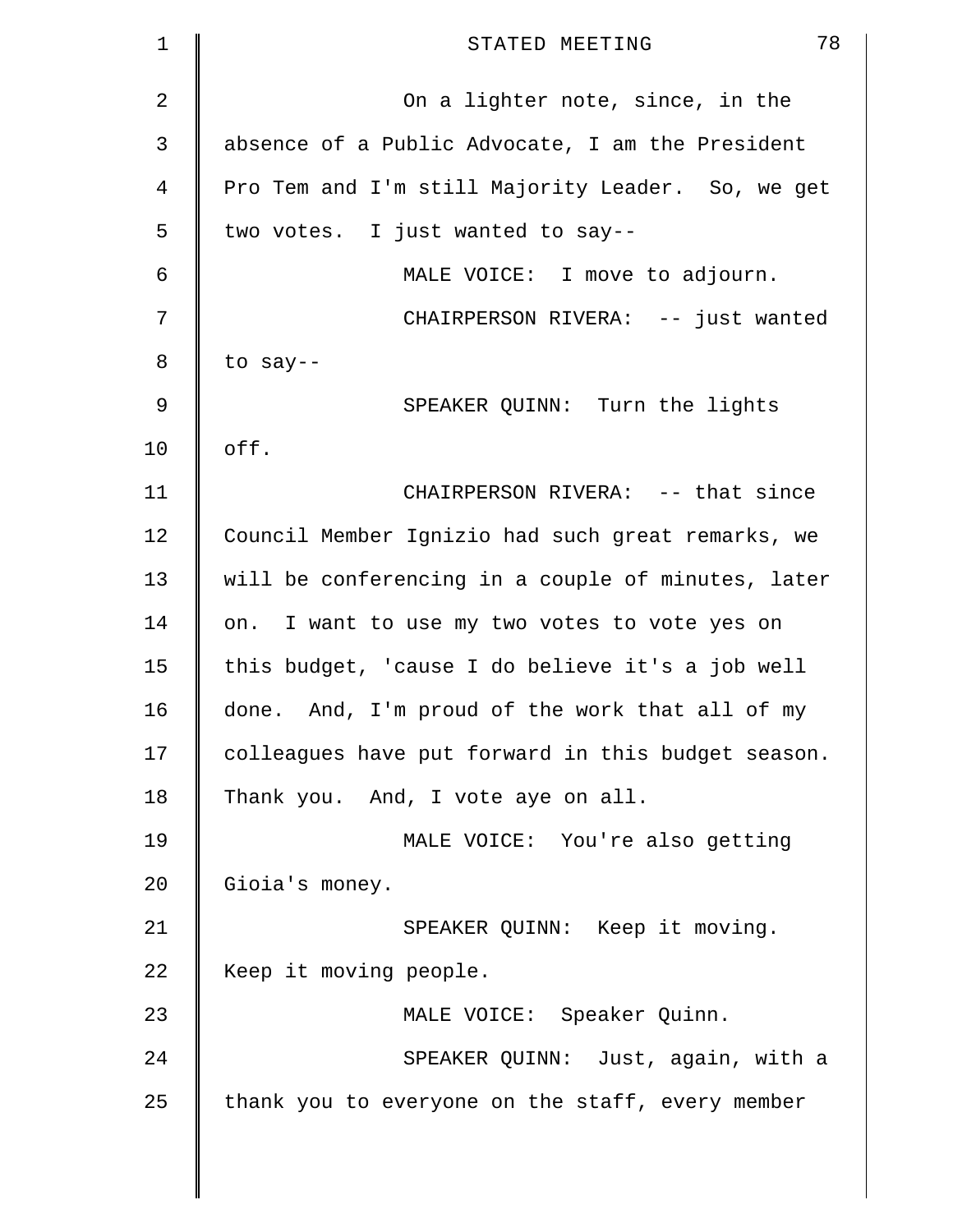| $\mathbf 1$ | 79<br>STATED MEETING                               |
|-------------|----------------------------------------------------|
| 2           | of the City Council and everyone who helped us do  |
| 3           | the best possible job we could do today under very |
| 4           | trying set of circumstances, I vote aye on all.    |
| 5           | [Pause]                                            |
| 6           | CHAIRPERSON RIVERA: All items on                   |
| 7           | today's general order calendar were adopted by a   |
| 8           | vote of 51 in the affirmative, zero in the         |
| 9           | negative and zero abstentions, with the exception  |
| 10          | of Intro 992-A, which was adopted by a vote of 50  |
| 11          | in the affirmative and one in the negative with    |
| 12          | zero abstentions and Intro 1009, which was adopted |
| 13          | by a vote of 44 in the affirmative, with seven in  |
| 14          | the negative and zero abstentions and Intro 1010-  |
| 15          | A, which was adopted by 44 in the affirmative, and |
| 16          | seven in the negative with zero abstentions and M- |
| 17          | 1415, Reso 2034 and 2035, which was adopted by 50  |
| 18          | in the affirmative and one in the negative, and M- |
| 19          | 1429 and Reso 2039, which was adopted by a vote of |
| 20          | 42 in the affirmative and zero in the negative-- I |
| 21          | mean, nine in the negative and zero abstentions.   |
| 22          | And, I now formally declare the                    |
| 23          | Executive Expense Revenue Contract Budget, the     |
| 24          | Executive Capital Budget for the fiscal year 2010  |
| 25          | and the Capital program for the three seceding     |
|             |                                                    |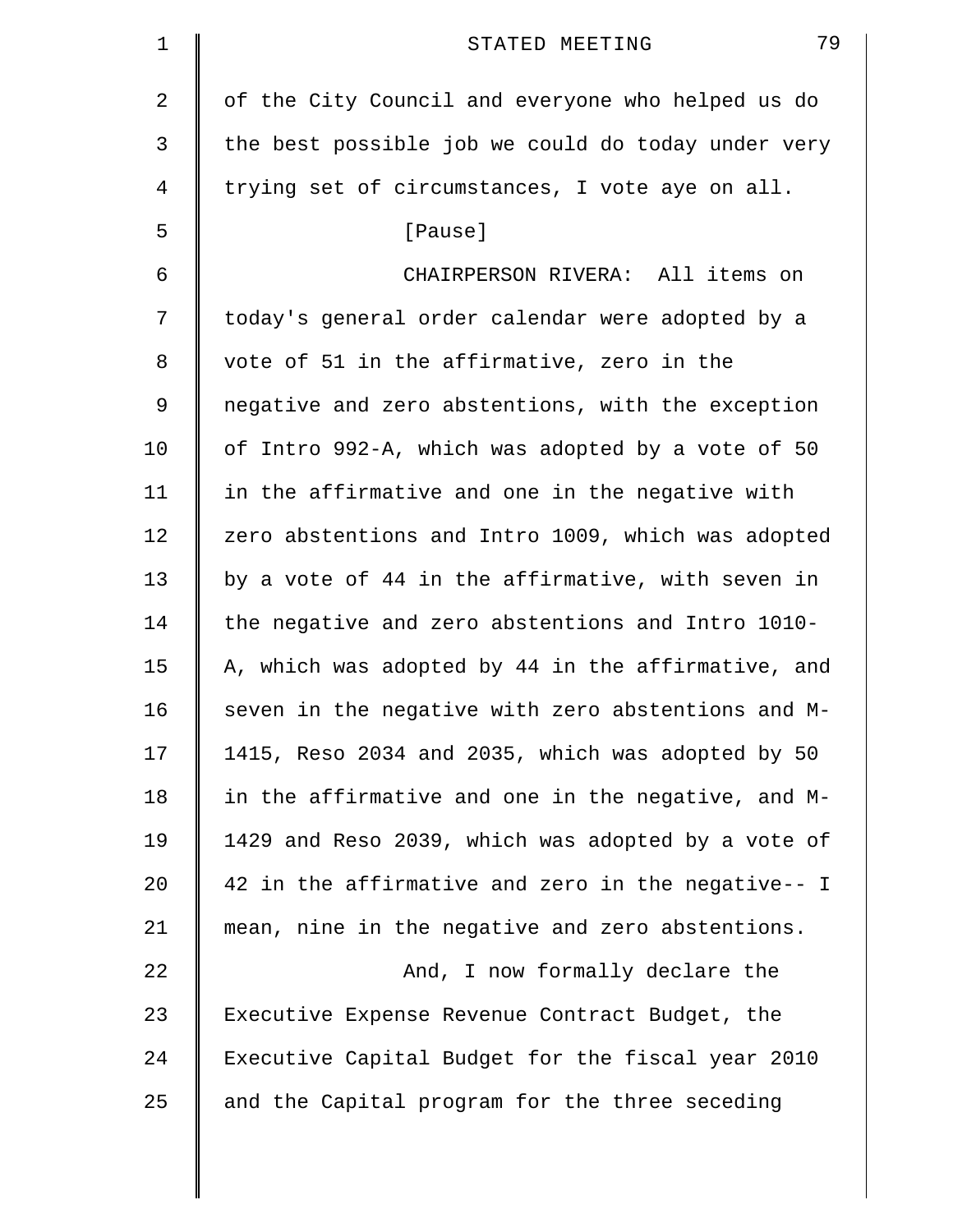| $1\,$            | 80<br>STATED MEETING                               |
|------------------|----------------------------------------------------|
| $\boldsymbol{2}$ | fiscal years all as modified and all in accordance |
| $\mathsf{3}$     | with the relevant sections of the New York City    |
| $\overline{4}$   | Charter as hereby adopted on this date of June 19, |
| 5                | 2009, at 6:17 p.m. The meeting is recessed.        |
| $\epsilon$       | Thank you very much.                               |
| $\boldsymbol{7}$ |                                                    |
| $\,8\,$          |                                                    |
| $\mathsf 9$      |                                                    |
| $10\,$           |                                                    |
| 11               |                                                    |
| 12               |                                                    |
| 13               |                                                    |
| 14               |                                                    |
| 15               |                                                    |
| 16               |                                                    |
| $17\,$           |                                                    |
| $18\,$           |                                                    |
| 19               |                                                    |
| $20$             |                                                    |
| 21               |                                                    |
| $2\sqrt{2}$      |                                                    |
| 23               |                                                    |
| 24               |                                                    |
| 25               |                                                    |
|                  |                                                    |
|                  |                                                    |